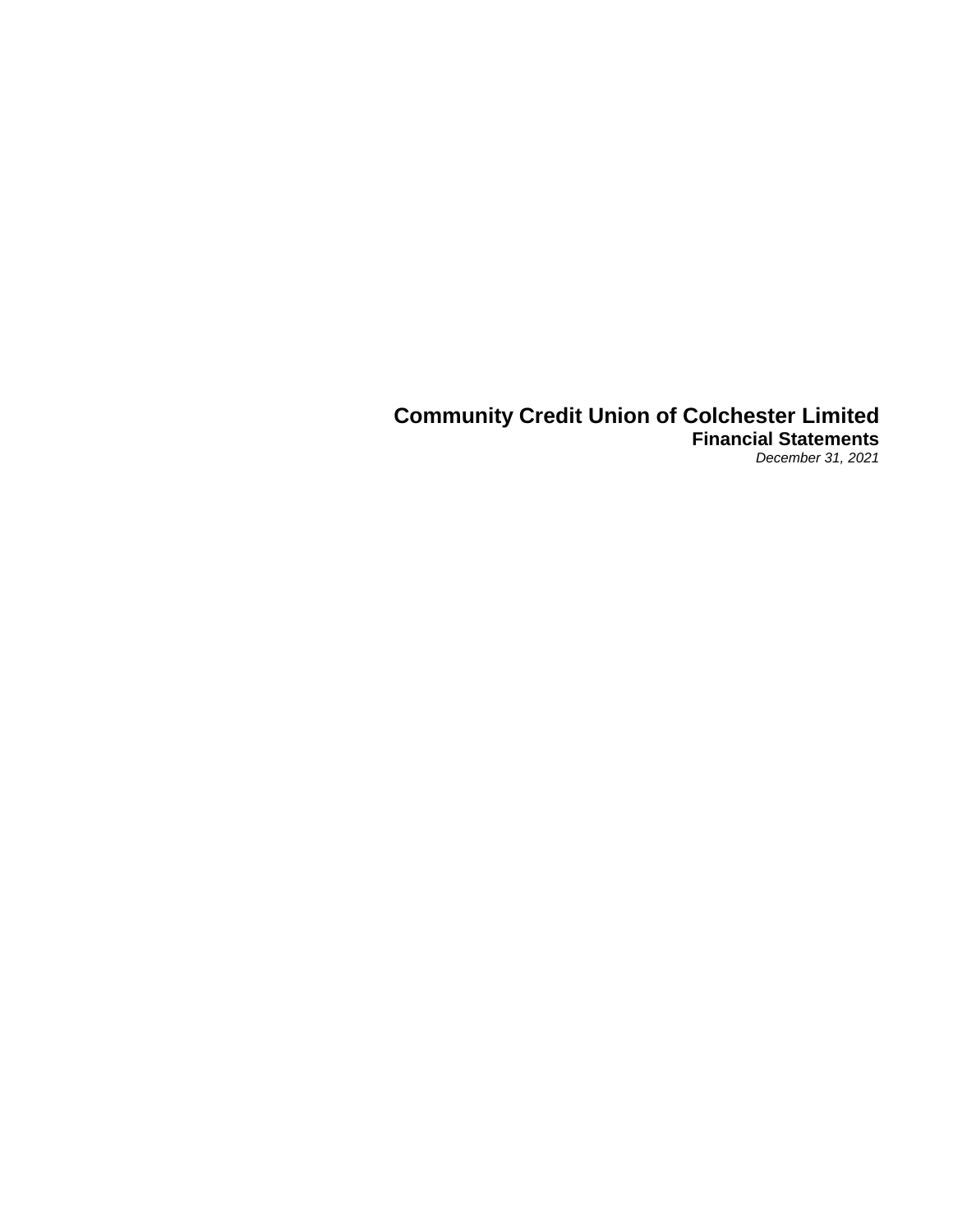# **Contents**

For the year ended December 31, 2021

## Page

## **Independent Auditor's Report**

## **Financial Statements**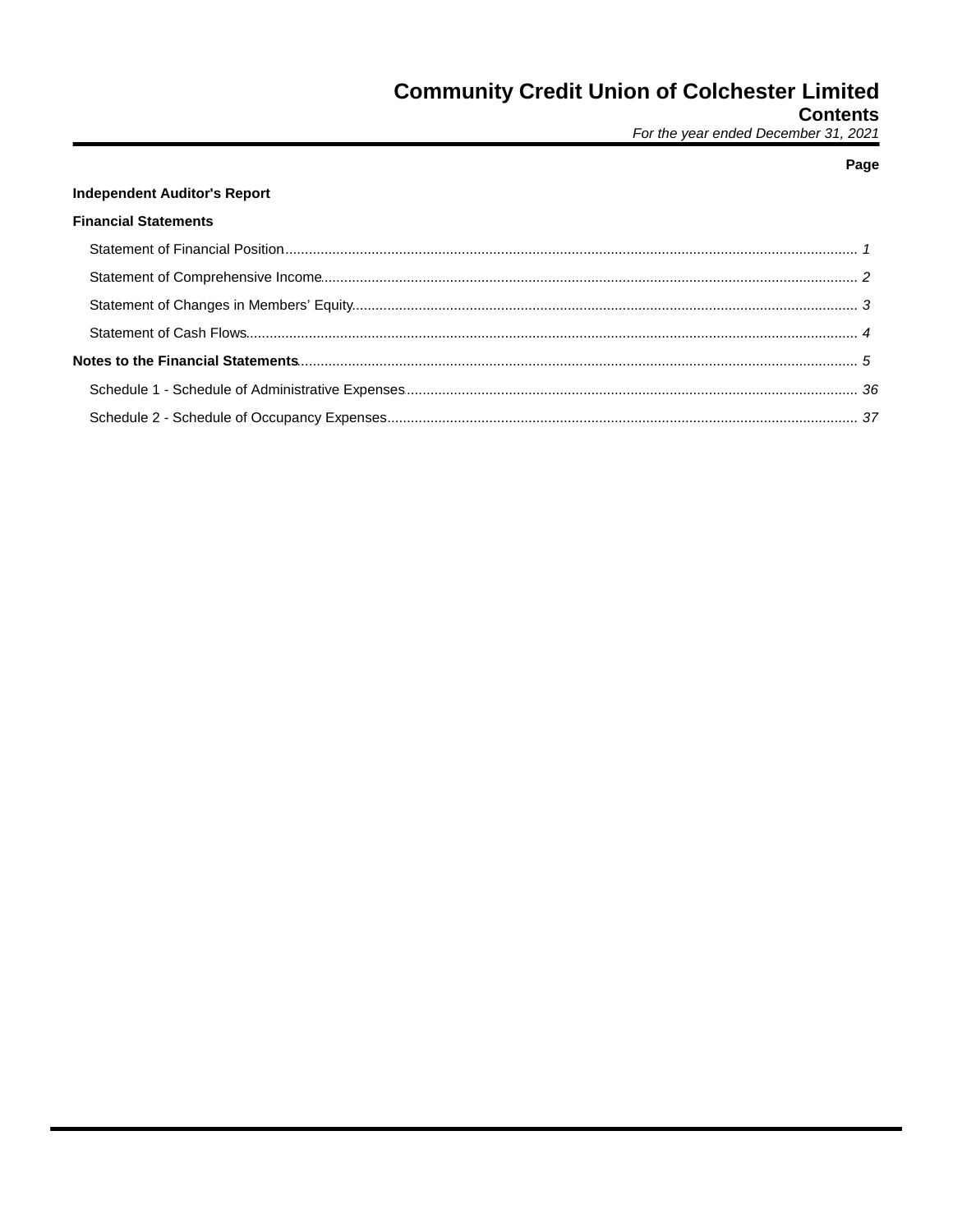

To the Members of Community Credit Union of Colchester Limited:

### **Opinion**

We have audited the financial statements of Community Credit Union of Colchester Limited (the "Credit Union"), which comprise the statement of financial position as at December 31, 2021, and the statements of comprehensive income, members' equity, and cash flows and the related schedules for the year then ended, and notes to the financial statements, including a summary of significant accounting policies.

In our opinion, the accompanying financial statements present fairly, in all material respects, the financial position of the Credit Union as at December 31, 2021, and the results of its operations and its cash flows for the year then ended in accordance with International Financial Reporting Standards.

#### **Basis for Opinion**

We conducted our audit in accordance with Canadian generally accepted auditing standards. Our responsibilities under those standards are further described in the Auditor's Responsibilities for the Audit of the Financial Statements section of our report. We are independent of the Credit Union in accordance with the ethical requirements that are relevant to our audit of the financial statements, and we have fulfilled our other ethical responsibilities in accordance with these requirements. We believe that the audit evidence we have obtained is sufficient and appropriate to provide a basis for our opinion.

#### **Other Matter**

The financial statements for the year ended December 31, 2020 were audited by another firm of public accountants who expressed an unmodified opinion on those statements on April 13, 2021.

#### **Responsibilities of Management and Those Charged with Governance for the Financial Statements**

Management is responsible for the preparation and fair presentation of the financial statements in accordance with International Financial Reporting Standards, and for such internal control as management determines is necessary to enable the preparation of financial statements that are free from material misstatement, whether due to fraud or error.

In preparing the financial statements, management is responsible for assessing the Credit Union's ability to continue as a going concern, disclosing, as applicable, matters related to going concern and using the going concern basis of accounting unless management either intends to liquidate the Credit Union or to cease operations, or has no realistic alternative but to do so.

Those charged with governance are responsible for overseeing the Credit Union's financial reporting process.

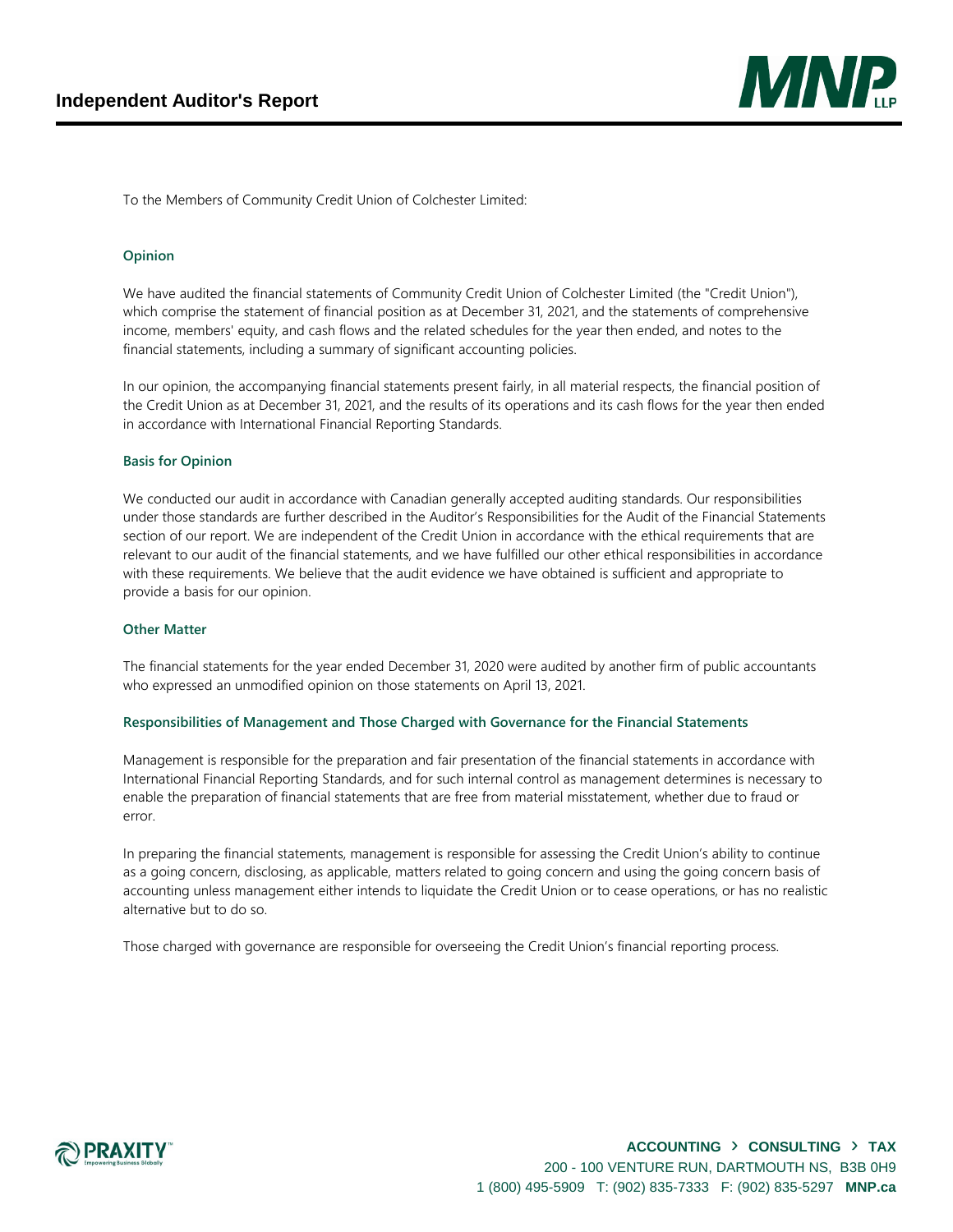### **Auditor's Responsibilities for the Audit of the Financial Statements**

Our objectives are to obtain reasonable assurance about whether the financial statements as a whole are free from material misstatement, whether due to fraud or error, and to issue an auditor's report that includes our opinion. Reasonable assurance is a high level of assurance, but is not a guarantee that an audit conducted in accordance with Canadian generally accepted auditing standards will always detect a material misstatement when it exists. Misstatements can arise from fraud or error and are considered material if, individually or in the aggregate, they could reasonably be expected to influence the economic decisions of users taken on the basis of these financial statements.

As part of an audit in accordance with Canadian generally accepted auditing standards, we exercise professional judgment and maintain professional skepticism throughout the audit. We also:

- Identify and assess the risks of material misstatement of the financial statements, whether due to fraud or error, design and perform audit procedures responsive to those risks, and obtain audit evidence that is sufficient and appropriate to provide a basis for our opinion. The risk of not detecting a material misstatement resulting from fraud is higher than for one resulting from error, as fraud may involve collusion, forgery, intentional omissions, misrepresentations, or the override of internal control.
- Obtain an understanding of internal control relevant to the audit in order to design audit procedures that are appropriate in the circumstances, but not for the purpose of expressing an opinion on the effectiveness of the Credit Union's internal control.
- Evaluate the appropriateness of accounting policies used and the reasonableness of accounting estimates and related disclosures made by management.
- Conclude on the appropriateness of management's use of the going concern basis of accounting and, based on the audit evidence obtained, whether a material uncertainty exists related to events or conditions that may cast significant doubt on the Credit Union's ability to continue as a going concern. If we conclude that a material uncertainty exists, we are required to draw attention in our auditor's report to the related disclosures in the financial statements or, if such disclosures are inadequate, to modify our opinion. Our conclusions are based on the audit evidence obtained up to the date of our auditor's report. However, future events or conditions may cause the Credit Union to cease to continue as a going concern.
- Evaluate the overall presentation, structure and content of the financial statements, including the disclosures, and whether the financial statements represent the underlying transactions and events in a manner that achieves fair presentation.

We communicate with those charged with governance regarding, among other matters, the planned scope and timing of the audit and significant audit findings, including any significant deficiencies in internal control that we identify during our audit.

Dartmouth, Nova Scotia

 $M$ N $P$ LLP

March 17, 2022 Chartered Professional Accountants

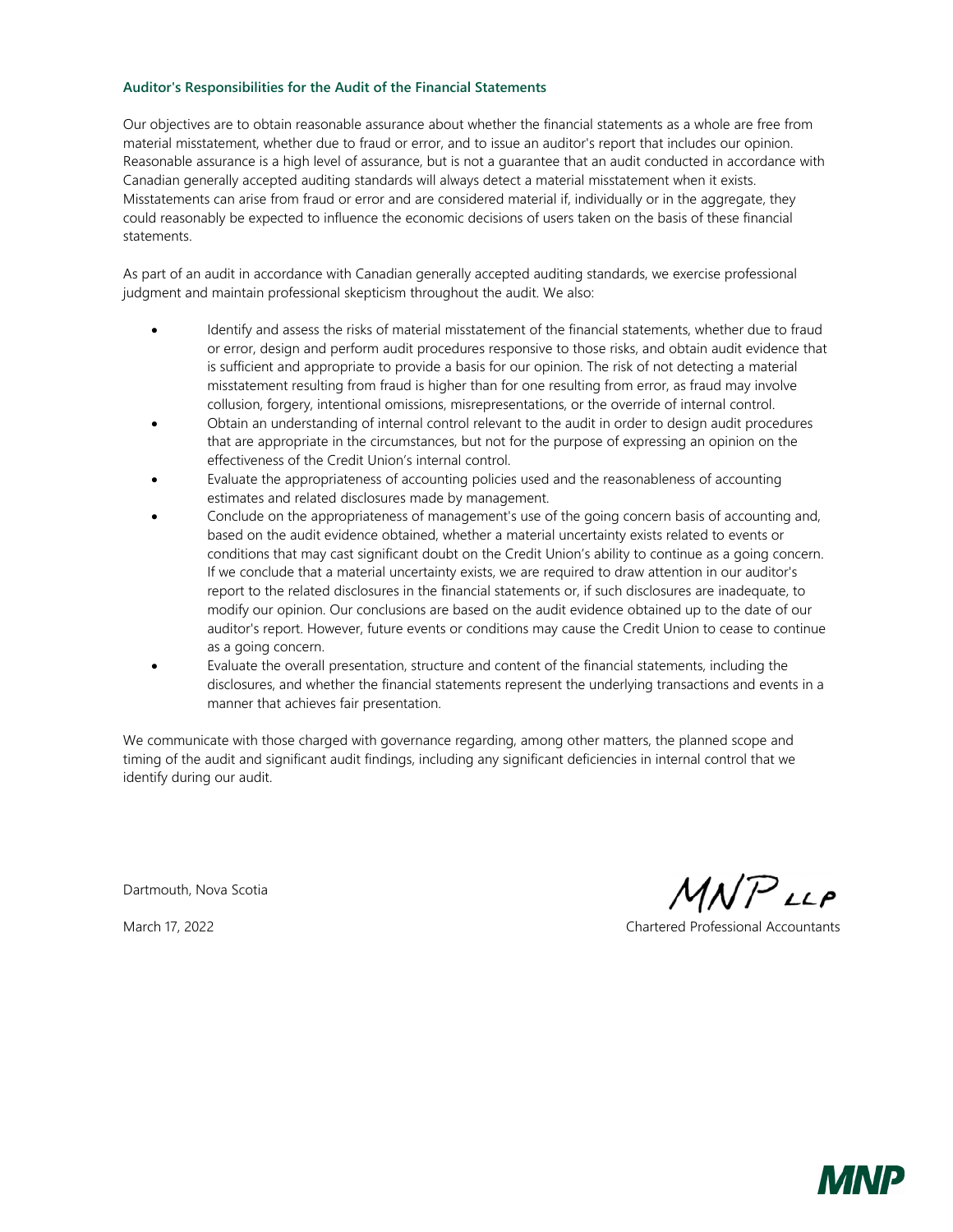# **Statement of Financial Position**

*As at December 31, 2021*

|                                 | 2021        | 2020          |
|---------------------------------|-------------|---------------|
| <b>Assets</b>                   |             |               |
| Cash resources (Note 5)         | 12,596,151  | 19,449,467    |
| Members' loans (Note 6)         | 129,392,314 | 99,680,184    |
| Income taxes receivable         |             | 2,847         |
| Other assets                    | 210,259     | 324,888       |
| Investments (Note 7)            | 4,932,803   | 3,942,830     |
| Property and equipment (Note 8) | 3,160,176   | 3,097,369     |
| Right-of-use assets (Note 8)    | 349,483     | 261,332       |
| Intangible asset (Note 10)      |             | 350,854       |
| Deferred taxes (Note 12)        | 164,500     | 54,000        |
|                                 | 150,805,686 | 127, 163, 771 |
| <b>Liabilities</b>              |             |               |
| Member deposits (Note 11)       | 142,887,392 | 120,668,228   |
| Payables and accruals           | 293,660     | 249,746       |
| Income taxes payable            | 230,146     |               |
| Lease liabilities (Note 9)      | 491,356     | 429,371       |
| Members' shares (Note 13)       | 146.979     | 31,656        |
|                                 | 144,049,533 | 121,379,001   |
| <b>Commitments</b> (Note 15)    |             |               |
| <b>Members' Equity</b>          |             |               |
| Surplus shares (Note 14)        | 1,094,734   | 1,102,520     |
| Retained earnings               | 5,661,419   | 4,682,250     |
|                                 | 6,756,153   | 5,784,770     |
|                                 | 150,805,686 | 127, 163, 771 |

## **Approved on behalf of the Board**

**Director Director** 

 ${2 \leq i \leq n}$ V/s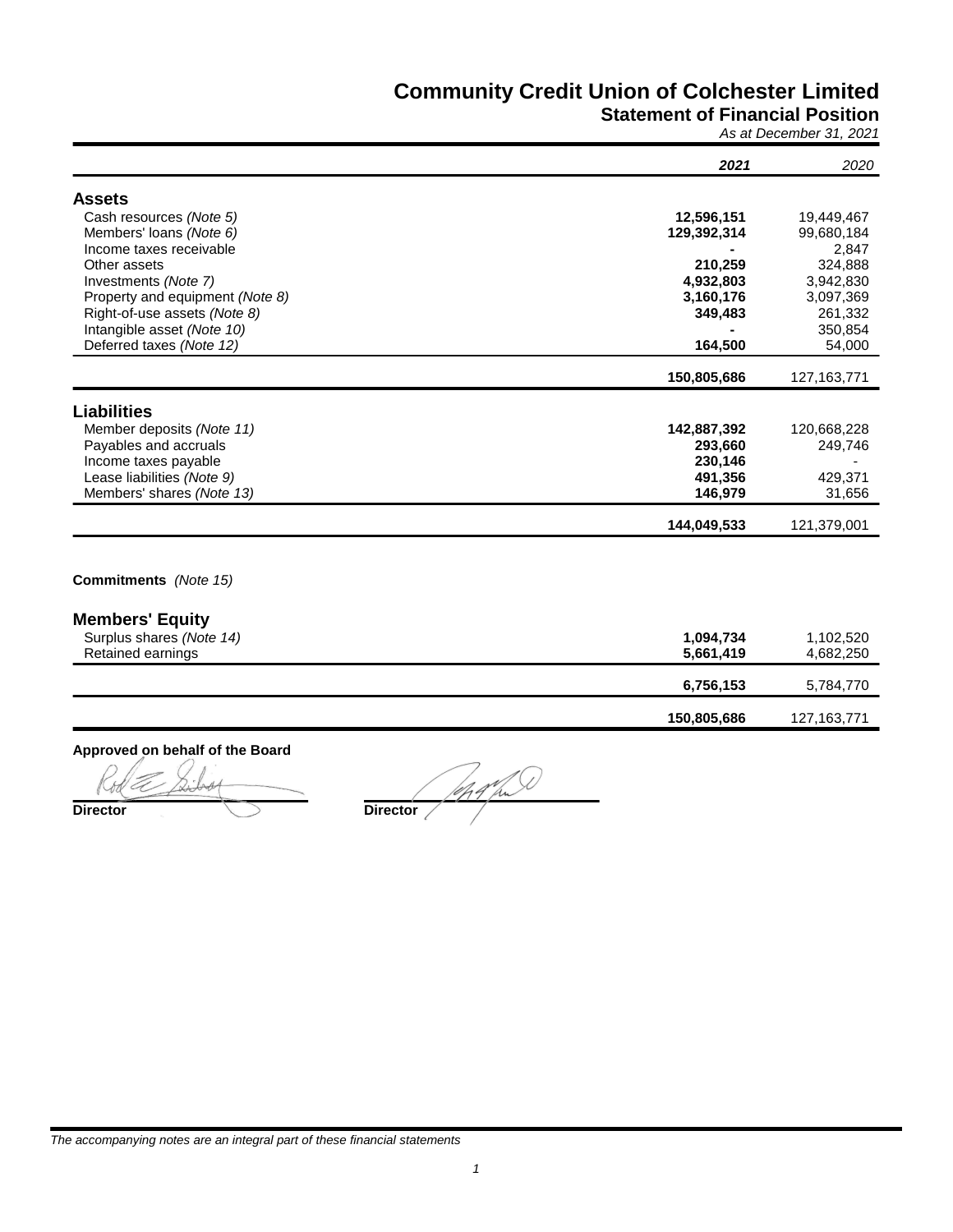**Statement of Comprehensive Income**

*For the year ended December 31, 2021*

|                                                          | 2021       | 2020      |
|----------------------------------------------------------|------------|-----------|
| <b>Income</b>                                            |            |           |
| Loan interest                                            | 4,382,391  | 3,488,437 |
| Investment income                                        | 128,721    | 327,735   |
|                                                          |            |           |
|                                                          | 4,511,112  | 3,816,172 |
| Interest and loan related expenses                       |            |           |
| Interest on member deposits (Note 11)                    | 500,676    | 703,379   |
| Interest on lease liabilities                            | 24,723     | 41,884    |
| Patronage dividend to members                            | 37,178     | 22,381    |
| Provision for loan impairment losses (Note 6), (Note 20) | 62,622     | 62,583    |
|                                                          | 625,199    | 830,227   |
| <b>Financial margin</b>                                  | 3,885,913  | 2,985,945 |
| Other income (Note 18)                                   | 1,544,156  | 1,214,592 |
|                                                          |            |           |
| Income before operating expenses                         | 5,430,069  | 4,200,537 |
| <b>Operating expenses</b>                                |            |           |
| Salaries and benefits                                    | 1,880,035  | 1,620,784 |
| Administrative expenses (Schedule 1)                     | 1,699,578  | 1,732,496 |
| Occupancy (Schedule 2)                                   | 275,663    | 283,097   |
| <b>CUDIC</b> assessment                                  | 175,193    | 147,457   |
| Depreciation of property and equipment (Note 8)          | 311,514    | 334,956   |
| Amortization of intangible assets (Note 10)              |            | 69,171    |
| Gain on modifications of leases                          |            | (97, 206) |
| Gain on disposal of intangible asset                     | (16, 834)  |           |
|                                                          | 4,325,149  | 4,090,755 |
| Income before other items and provision for income taxes | 1,104,920  | 109,782   |
| Impairment loss on other assets                          |            | (62, 378) |
|                                                          |            |           |
| Income before provision for income taxes                 | 1,104,920  | 47,404    |
| Provision for income taxes (Note 12)                     |            |           |
| Current                                                  | 230,251    | 6,000     |
| Deferred (recovery)                                      | (104, 500) | 218       |
|                                                          | 125,751    | 6,218     |
| Net comprehensive income                                 | 979,169    | 41,186    |
|                                                          |            |           |

*The accompanying notes are an integral part of these financial statements*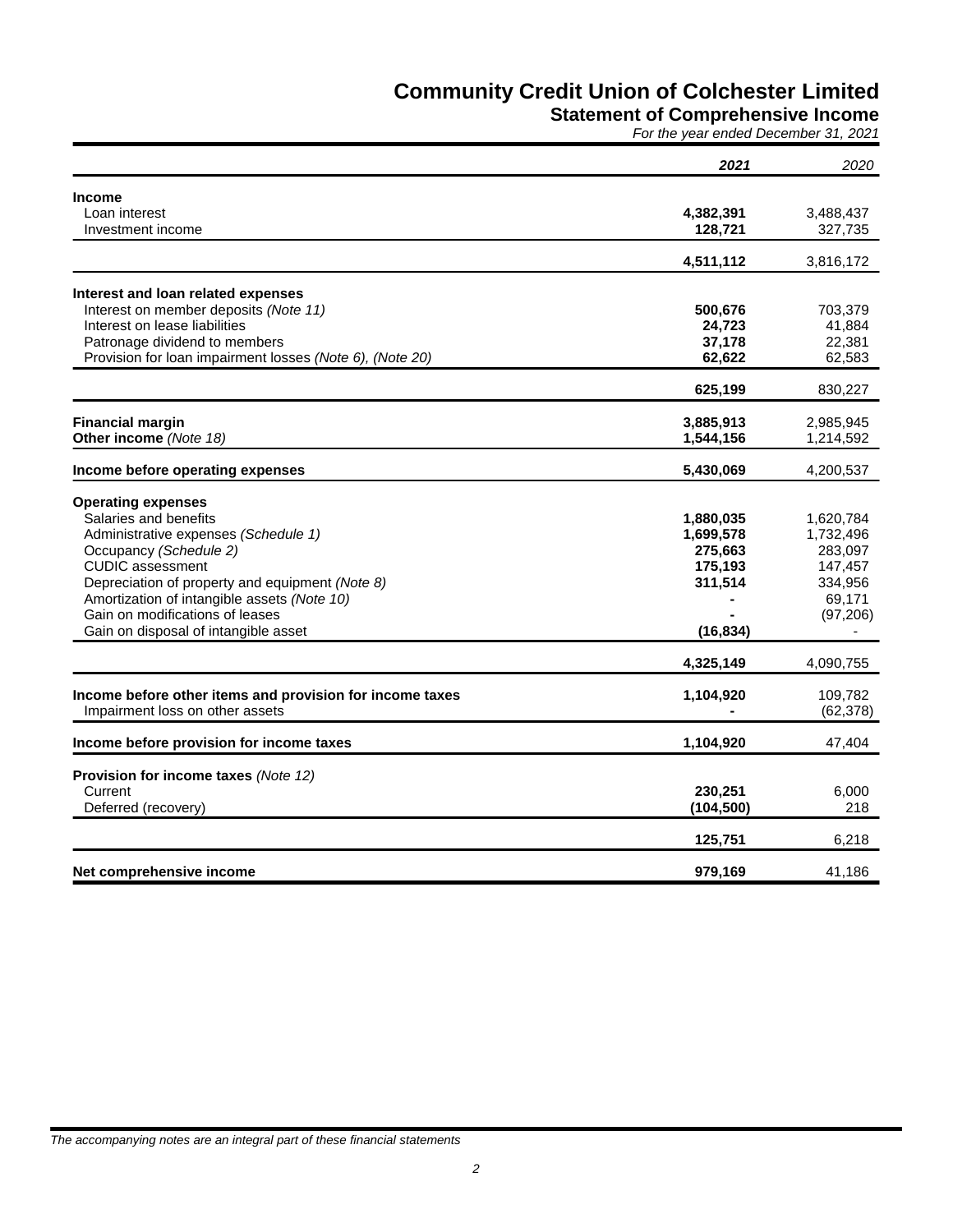**Statement of Changes in Members' Equity**

*For the year ended December 31, 2021*

|                                       | <b>Surplus</b><br>shares | <b>Retained</b><br>earnings | <b>Total equity</b> |
|---------------------------------------|--------------------------|-----------------------------|---------------------|
| Balance January 1, 2020               | 716,835                  | 4,651,759                   | 5,368,594           |
| Net comprehensive income for the year |                          | 41,186                      | 41,186              |
| Surplus shares issued                 | 415,255                  |                             | 415,255             |
| Surplus shares redeemed               | (29, 570)                |                             | (29, 570)           |
| <b>Dividends</b>                      |                          | (10, 695)                   | (10, 695)           |
| Balance December 31, 2020             | 1,102,520                | 4,682,250                   | 5,784,770           |
| Net comprehensive income for the year |                          | 979,169                     | 979,169             |
| Surplus shares issued                 | 31.484                   |                             | 31,484              |
| Surplus shares redeemed               | (39,270)                 |                             | (39, 270)           |
| <b>Balance December 31, 2021</b>      | 1,094,734                | 5,661,419                   | 6,756,153           |

*The accompanying notes are an integral part of these financial statements*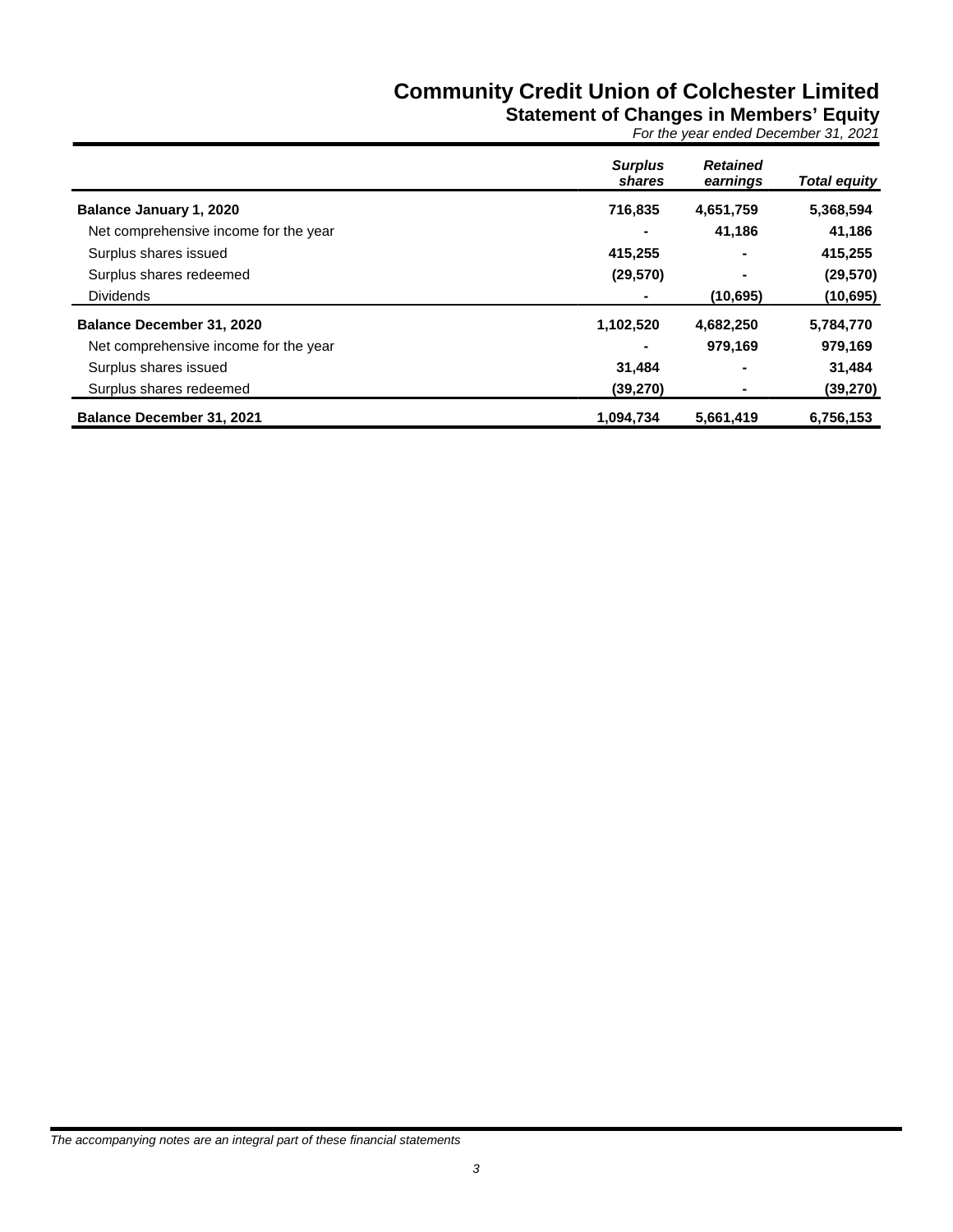## **Statement of Cash Flows**

*For the year ended December 31, 2021*

|                                                                   | 2021           | 2020           |
|-------------------------------------------------------------------|----------------|----------------|
| Cash provided by (used for) the following activities              |                |                |
| <b>Operating activities</b>                                       |                |                |
| Net comprehensive income                                          | 979,169        | 41,186         |
| Depreciation of property and equipment                            | 311,514        | 335,095        |
| Amortization of intangible assets                                 |                | 69,171         |
| Loss on sale of foreclosed property                               |                | 62,378         |
| Gain on modifications of lease                                    |                | (97, 206)      |
| Interest on lease liabilties                                      | 24,723         | 41,884         |
| Provision for loan impairment losses                              | 62,622         | 62,583         |
| Provision for foreclosed properties                               |                | (132, 807)     |
| Deferred taxes                                                    | (110, 500)     | 6,000          |
| Gain on disposal of intangible asset                              | (16, 834)      |                |
|                                                                   | 1,250,694      | 388,284        |
| Changes in working capital accounts                               |                |                |
| Income taxes payable (receivable)                                 | 232,993        | (2, 847)       |
| Other assets                                                      | 114,629        | (49, 223)      |
| Payables and accruals                                             | 29,115         | 348,888        |
| Patronage interest payable                                        | 14,797         | 22,381         |
|                                                                   |                |                |
| Accrued interest payable                                          | (86, 833)      | 45,726         |
| Accrued interest receivable                                       | (40, 293)      | (12, 265)      |
|                                                                   | 1,515,102      | 740,944        |
| <b>Financing activities</b>                                       |                |                |
| Net change in members' deposits                                   | 22,305,997     | 23,392,164     |
| Payments for lease liabilities                                    | (107,786)      | (92, 486)      |
| Net increase in membership shares                                 | 107,537        | 386,553        |
|                                                                   | 22,305,748     | 23,686,231     |
| <b>Investing activities</b>                                       |                |                |
|                                                                   |                | 1,110,202      |
| Net decrease in other assets - concentra mortgage pool receivable |                |                |
| Net increase in bank indebtedness<br>Net increase in investments  |                | (310,064)      |
|                                                                   | (622, 285)     | (2, 113, 347)  |
| Net increase in members' loans                                    | (29, 734, 459) | (15, 356, 409) |
| Proceeds on sale of foreclosed properties                         |                | 70,425         |
| Purchases of property and equipment                               | (317, 422)     | (451, 480)     |
|                                                                   | (30,674,166)   | (17,050,673)   |
| (Decrease) increase in cash resources                             | (6,853,316)    | 7,376,502      |
| Cash resources, beginning of year                                 | 19,449,467     | 12,072,965     |
| Cash resources, end of year                                       | 12,596,151     | 19,449,467     |
|                                                                   |                |                |

*The accompanying notes are an integral part of these financial statements*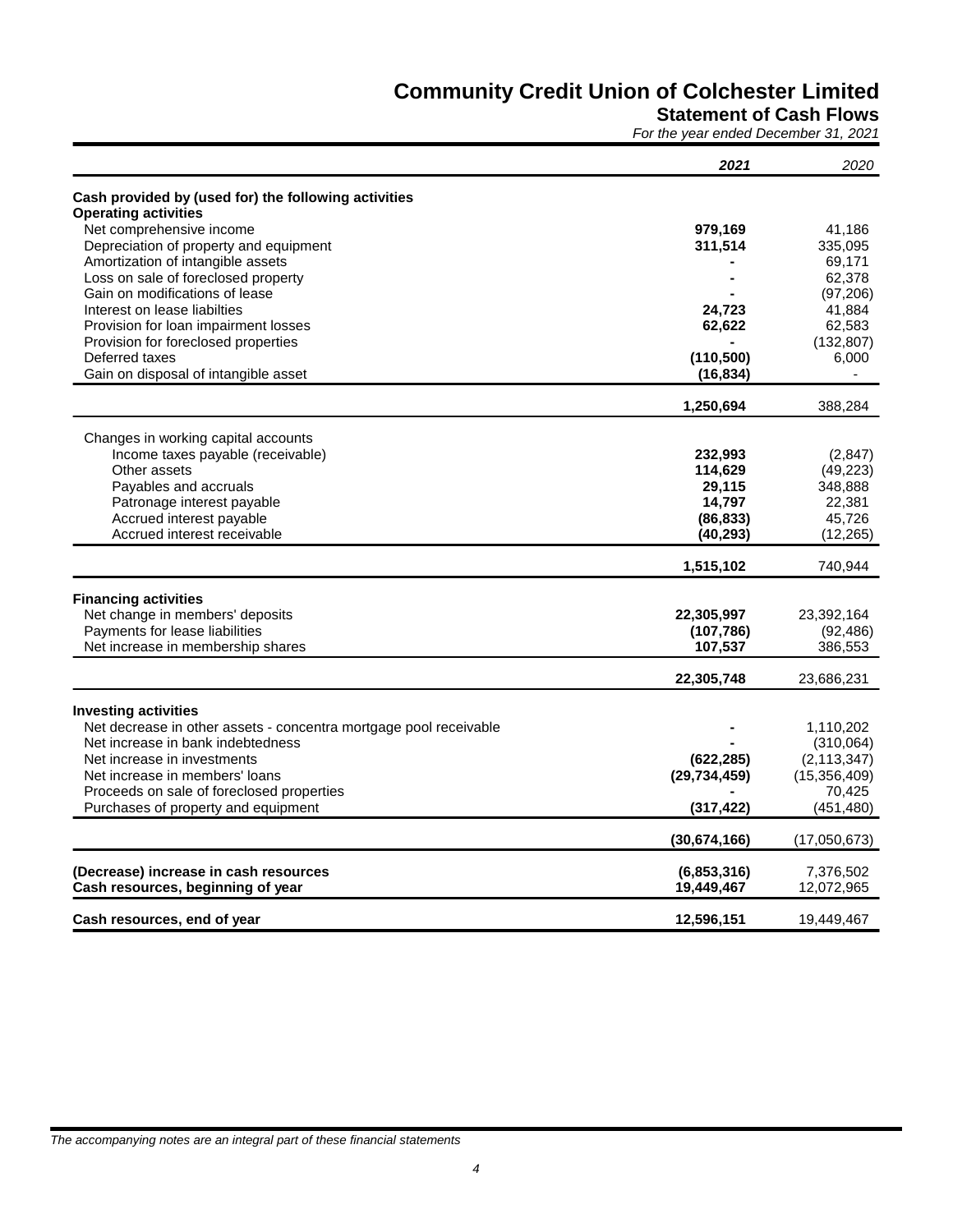#### **1. Reporting entity**

Community Credit Union of Colchester Limited (the "Credit Union") was formed pursuant to the Credit Union Act of Nova Scotia ("the Act") and operates three Credit Union branches. The address of the Credit Union's registered office is 347 Willow Street, Truro, Nova Scotia.

The Credit Union operates as one segment principally in personal and commercial banking in Truro, Nova Scotia. Operating branches are similar in terms of products and services provided, methods used to distribute products and services, types of members and the nature of the regulatory environment.

The Credit Union conducts its principal operations through various branches, offering products and services including deposit business, individual lending, and independent business and commercial lending. The deposit business provides a wide range of deposit and investment products and sundry financial services to all members. The lending business provides a variety of credit products and services designed specifically for each particular group of borrowers. Other business comprises business of a corporate nature such as real estate and insurance, investment, risk management, asset liability management, treasury operations and revenue and expenses not expressly attributed to the business units.

The financial statements have been prepared in accordance with International Financial Reporting Standards ("IFRS") and interpretations adopted by the International Accounting Standards Board ("IASB").

The financial statements were approved by the board of directors and authorized for issue on DATE.

#### **2. Change in accounting policies**

#### *Standards and Interpretations effective in the current period*

The Credit Union adopted amendments to the following standards, effective January 1, 2021. Adoption of these amendments had no effect on the Credit Union's financial statements.

 IFRS 7 *Financial Instruments: Disclosure*, IFRS 9 *Financial Instruments*, IFRS 16 *Leases* and IAS 39 *Financial Instruments: Recognition and Measurement (Amendments)*

#### **3. Basis of preparation**

#### *Basis of measurement*

The financial statements have been prepared using the historical basis except for the revaluation of certain financial instruments. The significant accounting policies are set out in Note 4.

#### *Functional and presentation currency*

These financial statements are presented in Canadian dollars, which is the Credit Union's functional currency.

#### *Significant accounting judgments, estimates and assumptions*

The preparation of the Credit Union's financial statements requires management to make judgments, estimates and assumptions that affect the reported amounts of revenues, expenses, assets and liabilities, and the disclosure of contingent liabilities, at the reporting date. These estimates and assumptions have been made using careful judgment; however, uncertainties could result in outcomes that would require a material adjustment to the carrying amount of the asset or liability affected in the future.

The estimates and underlying assumptions are prepared based on management's best knowledge of current events and actions that the Credit Union may undertake in the future. These estimates and underlying assumptions are reviewed on an ongoing basis and revisions to accounting estimates are recognized prospectively in comprehensive income in the period in which the estimate is revised if the revision affects only that period, or in the period of the revision and future periods if the revision affects both current and future periods.

The COVID-19 pandemic has continued to evolve and the economic environment in which the Credit Union operates continues to be subject to sustained uncertainty, which could continue to negatively impact the Credit Union's financial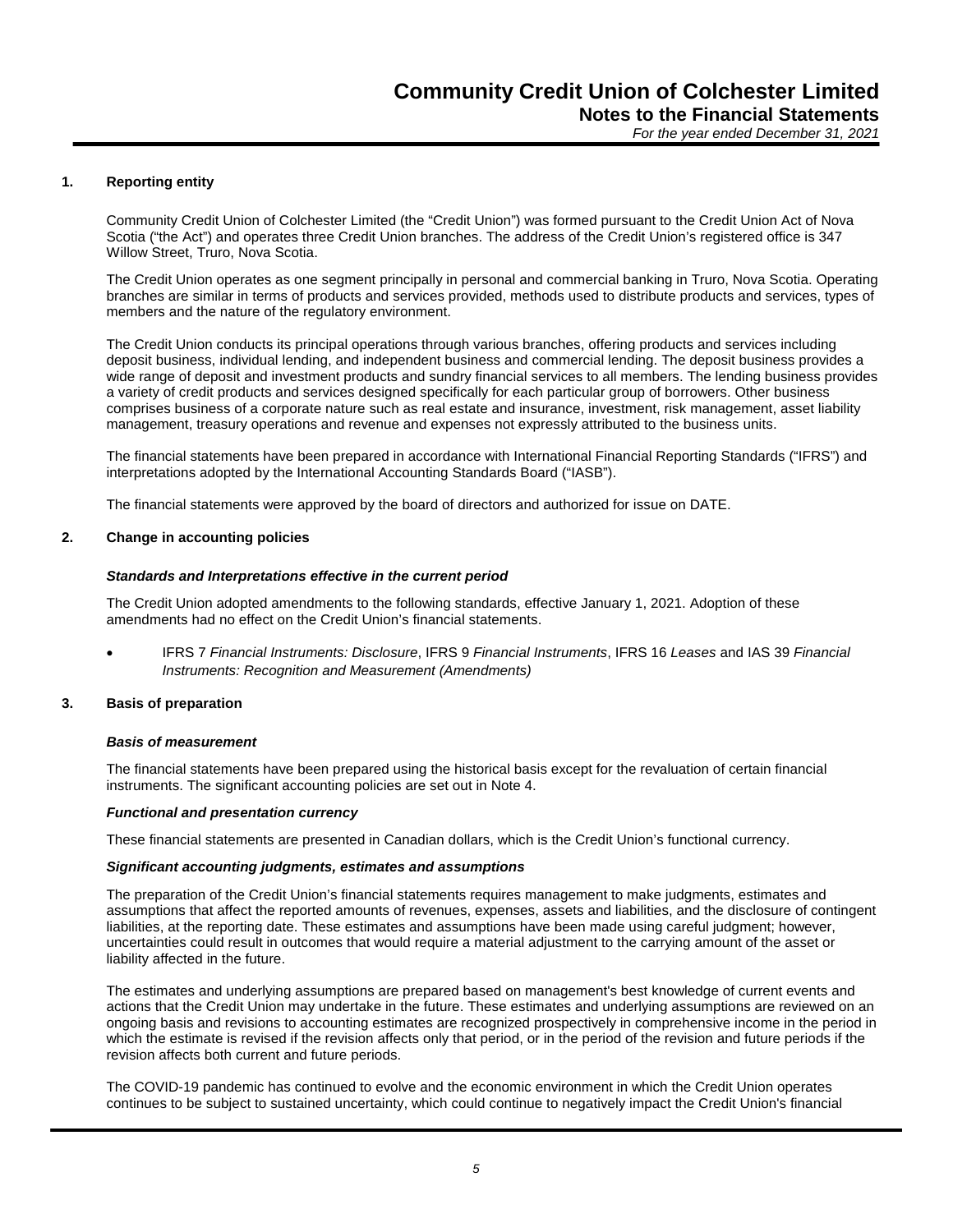## **3. Basis of preparation** *(Continued from previous page)*

results. The overall impact of the pandemic continues to be uncertain and is dependent on actions taken by Canadian governments, businesses and individuals to limit spread of COVID-19, as well as government economic response and support efforts. While the Canadian economic recovery has continued, momentum has been volatile amid ongoing uncertainty regarding the extent and duration of the impacts of the COVID-19 pandemic. The full extent of the impact that COVID-19, including government and/or regulatory responses to the outbreak, will have on the Credit Union's results is highly uncertain and difficult to predict at this time. Accordingly, the current environment requires particularly complex judgments and estimates in certain areas, which have a higher level of uncertainty with respect to management's judgments and estimates. The Credit Union continues to closely monitor the changing conditions and their impact.

The Credit Union has detailed policies and internal controls that are intended to ensure that these judgments and estimates are well controlled and independently reviewed, and that policies are consistently applied from period to period and as a result, the Credit Union believes that the estimates of the value of assets and liabilities are appropriate as of December 31, 2021.

The estimate most impacted by the pandemic is the measurement of the allowance for expected credit losses. Information on significant judgments impacted by the COVID-19 pandemic that have the most significant effect on the amounts recognized in the financial statements is described in Note 20.

Key assumptions concerning the future and other key sources of estimation uncertainty at the reporting date are discussed below.

#### *Classification of financial assets*

Classification of financial assets requires management to make judgments regarding the business model under which the Credit Union's financial assets are held and whether contractual cash flows consist solely of payments of principal and interest. Management has determined that the penalty to exercise prepayment features embedded in certain loans made to retail members does not result in payments that are not solely payments of principal and interest because they represent reasonable additional compensation for early termination of the contract.

#### *Key assumptions in determining the allowance for expected credit losses*

At each reporting period, financial assets are assessed to determine whether their credit risk has increased significantly since initial recognition. In determining whether credit risk has significantly increased, management develops a number of assumptions about the following factors which impact the borrowers' ability to meet debt obligations:

- Expected significant increase in unemployment rates and interest rates
- Declining revenues, working capital deficiencies, increases in balance sheet leverage and liquidity.
- Expected or actual changes in internal credit ratings of the borrowers or external credit ratings of the instrument
- The correlation between credit risk on all lending facilities of the same borrower
- Changes in the value of the collateral supporting the obligation or in the quality of third-party guarantees or credit enhancements

Significant judgments, estimates and assumptions are required when calculating the expected credit losses of financial assets. In measuring the 12-month and lifetime expected credit losses, management makes assumptions about prepayments, the timing and extent of missed payments or default events. In addition, management makes assumptions and estimates about the impact that future events may have on the historical data used to measure expected credit losses.

In estimating expected credit losses, the Credit Union develops a number of assumptions as follows:

- The period over which the Credit Union is exposed to credit risk, considering for example, prepayments, extension options, demand features
- The probability-weighted outcome, including identification of scenarios that specify the amount and timing of the cash flows for particular outcomes and the estimated probability of those outcomes
- The risk of default occurring on loans during their expected lives and during the next 12 months after the reporting date
- Expected cash short falls including, recoveries, costs to recover and the effects of any collateral or other credit enhancements
- Estimates of effective interest rates used in incorporating the time value of money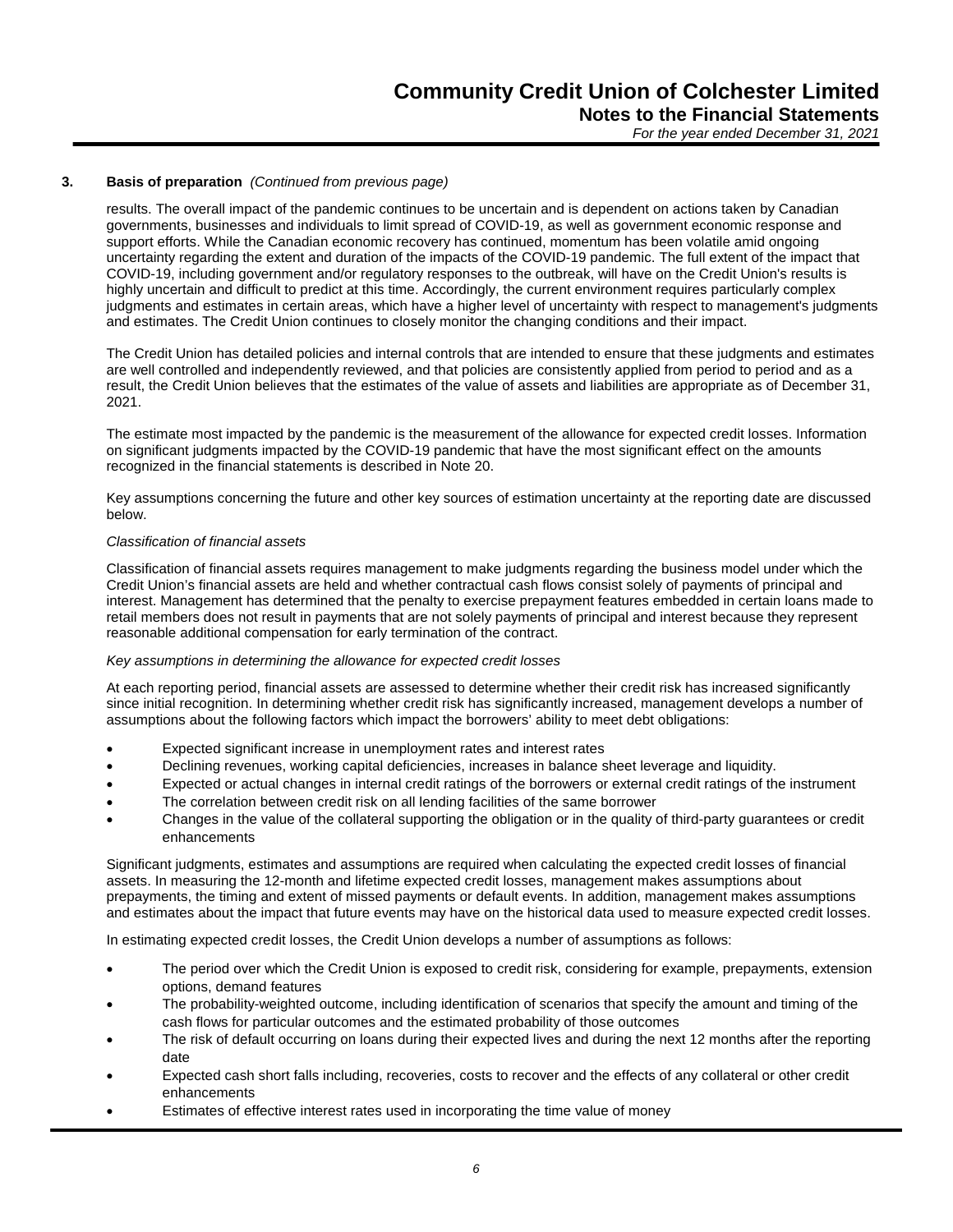#### **3. Basis of preparation** *(Continued from previous page)*

The above assumptions are based on historical information and adjusted for current conditions and forecasts of future economic conditions. The Credit Union determines adjustments needed to its historical assumptions by monitoring the correlation of the probability of default and loss rates with the following economic variables:

- Interest rates
- Unemployment rates
- Loan to value ratios
- Consumer Price Index
- Bankruptcy rates
- Insolvency rates
- Inflation

The estimate of expected credit losses reflects an unbiased and probability-weighted amount that is determined by evaluating a range of possible outcomes that are neither best-case nor worse-case scenarios. The Credit Union uses judgment to weight these scenarios.

#### *Fair value of unquoted equity instruments*

The Credit Union has assessed that the fair value of unquoted equity instruments, Atlantic Central shares, League Data Limited shares, CU Financial Management Limited and Concentra Bank (operating as Wyth Financial) shares approximates it cost based on the terms that the equity investments can not be transferred, the shares can not be sold and new shares are issued at par value of all currently held shares.

#### *Impairment of non-financial assets*

At each reporting date, the Credit Union assesses whether there are any indicators of impairment for non-financial assets. Non-financial assets are tested for impairment if there are indicators that their carrying amounts may not be recoverable.

#### *Income taxes*

The Credit Union periodically assesses its liabilities and contingencies related to income taxes for all years open to audit based on the latest information available. For matters where it is probable that an adjustment will be made, the Credit Union records its best estimate of the tax liability including the related interest and penalties in the current tax provision. Management believes that they have adequately provided for the probable outcome of these matters; however, the final outcome may result in a materially different outcome than the amount included in the tax liabilities.

#### *Deferred taxes*

The calculation of deferred tax is based on assumptions, which are subject to uncertainty as to timing and which tax rates are expected to apply when temporary differences reverse. By their nature these estimates are subject to measurement uncertainty, and the effect on the financial statements from changes in such estimates in future years could be material.

#### *Other*

Other financial statement items that use estimates include the estimated useful lives of property and equipment, intangible assets, and certain accrued liabilities.

#### *Critical judgments in determining the lease term*

In determining the lease term, management considers all facts and circumstances that create an economic incentive to exercise an extension option or not to exercise a termination option. Extension options (or periods after termination options) are only included in the lease term if the lease is reasonably certain to be extended or not terminated. The initial assessment is reviewed if a significant event or a significant change in circumstances occurs which affects this assessment and that it is within the control of the lessee.

#### **4. Summary of significant accounting policies**

The principal accounting policies adopted in the preparation of the financial statements are set out below. The policies have been consistently applied to all the years presented, unless otherwise stated.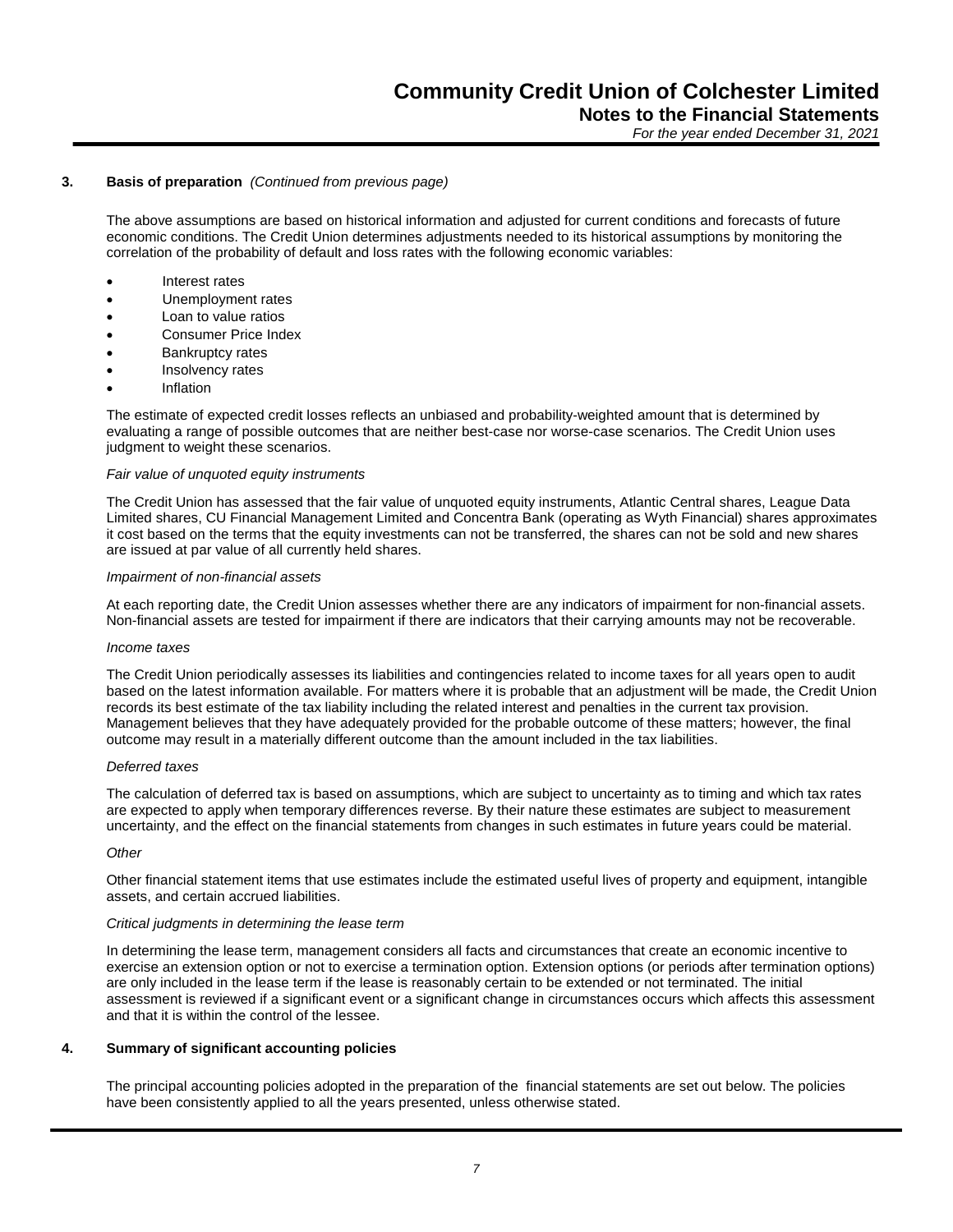Regulations to the Act specify that certain items are required to be disclosed in the financial statements which are presented at annual meetings of members. It is management's opinion that the disclosures in these financial statements and notes comply, in all material respects, with the requirements of the Act. Where necessary, reasonable estimates and interpretations have been made in presenting this information.

#### *Financial instruments*

#### *Financial assets*

#### **Recognition and initial measurement**

The Credit Union recognizes financial assets when it becomes party to the contractual provisions of the instrument. Financial assets are measured initially at their fair value plus, in the case of financial assets not subsequently measured at fair value through profit or loss, transaction costs that are directly attributable to their acquisition. Transaction costs attributable to the acquisition of financial assets subsequently measured at fair value through profit or loss are expensed in profit or loss when incurred.

#### **Classification and subsequent measurement**

On initial recognition, financial assets are classified as subsequently measured at amortized cost, fair value through other comprehensive income (FVOCI) or fair value through profit or loss (FVTPL). The Credit Union determines the classification of its financial assets, together with any embedded derivatives, based on the business model for managing the financial assets and their contractual cash flow characteristics.

Debt instruments are classified as follows:

- Amortized cost Assets that are held for collection of contractual cash flows where those cash flows are solely payments of principal and interest are measured at amortized cost. Interest revenue is calculated using the effective interest method and gains or losses arising from impairment, foreign exchange and derecognition are recognized in profit or loss. Financial assets measured at amortized cost are comprised of deposits with Atlantic Central classified as cash resources, investments and members' loans.
- Fair value through other comprehensive income Assets that are held for collection of contractual cash flows and for selling the financial assets, and for which the contractual cash flows are solely payments of principal and interest, are measured at fair value through other comprehensive income. Interest income calculated using the effective interest method and gains or losses arising from impairment and foreign exchange are recognized in profit or loss. All other changes in the carrying amount of the financial assets are recognized in other comprehensive income. Upon derecognition, the cumulative gain or loss previously recognized in other comprehensive income is reclassified to profit or loss. The Credit Union does not hold any financial assets measured at fair value through other comprehensive income.
- Mandatorily at fair value through profit or loss Assets that do not meet the criteria to be measured at amortized cost, or fair value through other comprehensive income, are measured at fair value through profit or loss. All interest income and changes in the financial assets' carrying amount are recognized in profit or loss. Financial assets mandatorily measured at fair value through profit or loss include cash resources other than those identified above.
- Designated at fair value through profit or loss On initial recognition, the Credit Union may irrevocably designate a financial asset to be measured at fair value through profit or loss in order to eliminate or significantly reduce an accounting mismatch that would otherwise arise from measuring assets or liabilities, or recognizing the gains and losses on them, on different bases. All interest income and changes in the financial assets' carrying amount are recognized in profit or loss. The Credit Union does not hold any financial assets designated to be measured at fair value through profit and loss.

The Credit Union measures all equity investments at fair value. Changes in fair value are recorded in profit or loss. Equity instruments measured at fair value through profit and loss are disclosed in Note 7.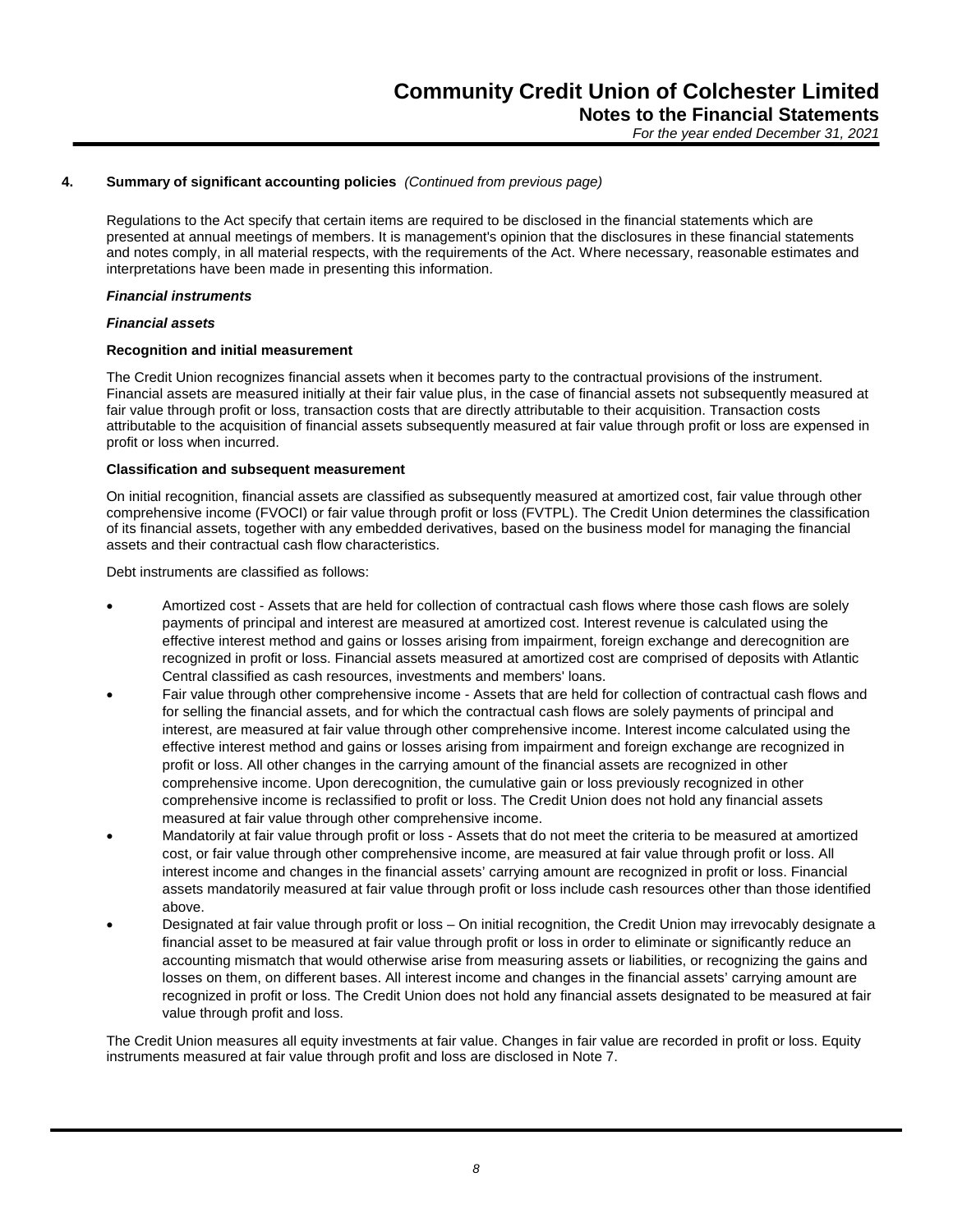#### *Business model assessment*

The Credit Union assesses the objective of its business model for holding a financial asset at a level of aggregation which best reflects the way the business is managed and information is provided to management. Information considered in this assessment includes stated policies and objectives and how performance of the portfolio is evaluated.

#### *Contractual cash flow assessment*

The cash flows of financial assets are assessed as to whether they are solely payments of principal and interest on the basis of their contractual terms. For this purpose, 'principal' is defined as the fair value of the financial asset on initial recognition. 'Interest' is defined as consideration for the time value of money, the credit risk associated with the principal amount outstanding, and other basic lending risks and costs. In performing this assessment, the Credit Union considers factors that would alter the timing and amount of cash flows such as prepayment and extension features, terms that might limit the Credit Union's claim to cash flows, and any features that modify consideration for the time value of money.

#### **Reclassifications**

The Credit Union reclassifies debt instruments only when its business model for managing those financial assets has changed. Reclassifications are applied prospectively from the reclassification date and any previously recognized gains, losses or interest are not restated.

#### **Impairment**

The Credit Union recognizes a loss allowance for the expected credit losses associated with its financial assets, other than debt instruments measured at fair value through profit or loss and equity investments, as well as lease receivables, contract assets, and any financial guarantee contracts and loan commitments not measured at fair value through profit or loss. Expected credit losses are measured to reflect a probability-weighted amount, the time value of money, and reasonable and supportable information regarding past events, current conditions and forecasts of future economic conditions.

The date the Credit Union commits to purchasing a financial asset is considered the date of initial recognition for the purpose of applying the Credit Union's accounting policies for impairment of financial assets.

For members' loans the Credit Union records a loss allowance equal to the expected credit losses resulting from default events that are possible within the next 12-month period ("Stage 1"), unless there has been a significant increase in credit risk since initial recognition ("Stage 2"). For those financial assets for which the Credit Union assessed that a significant increase in credit risk has occurred, the Credit Union records a loss allowance equal to the expected credit losses resulting from all possible default events over the assets' contractual lifetime.

The Credit Union assesses whether a financial asset is credit-impaired at the reporting date ("Stage 3"). Regular indicators that a financial instrument is credit-impaired include significant financial difficulties as evidenced through borrowing patterns or observed balances in other accounts, breaches of borrowing contracts such as default events or breaches of borrowing covenants, and requests to restructure loan payment schedules. For financial assets assessed as credit-impaired at the reporting date, the Credit Union continues to recognize a loss allowance equal to lifetime expected credit losses.

Loss allowances for expected credit losses are presented in the statement of financial position as follows:

- For financial assets measured at amortized cost, as a deduction from the gross carrying amount of the financial assets;
- For loan commitments and financial guarantee contracts, as a provision; and
- For facilities with both a drawn and undrawn component where the Credit Union cannot separately identify expected credit losses between the two components, as a deduction from the carrying amount of the drawn component. Any excess of the loss allowance over the carrying amount of the drawn component is presented as a provision.

Financial assets are written off when the Credit Union has no reasonable expectations of recovering all or any portion thereof.

Refer to Note 20 for additional information about the Credit Union's credit risk management process, credit risk exposure and the amounts arising from expected credit losses.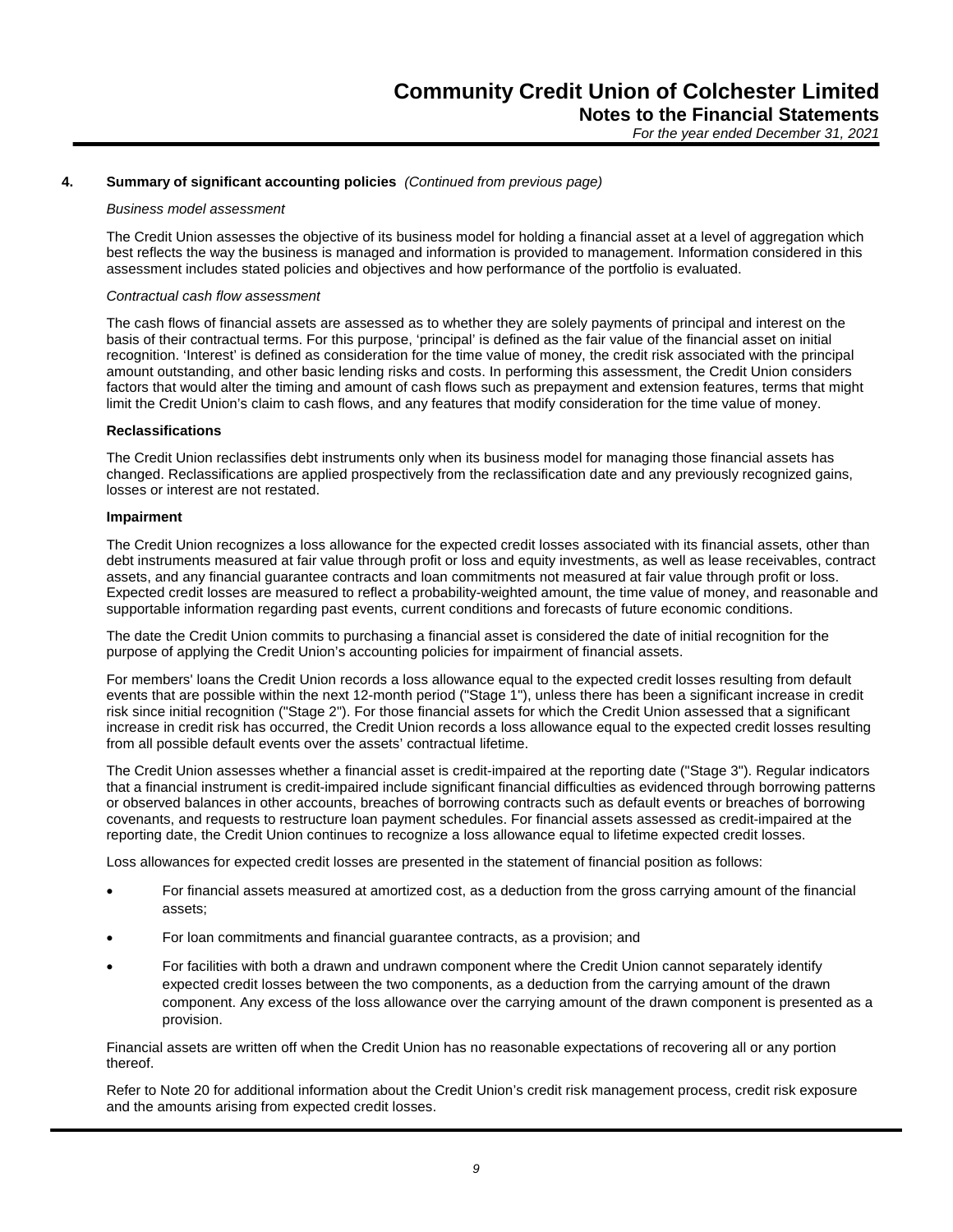#### **Derecognition of financial assets**

The Credit Union applies its accounting policies for the derecognition of a financial asset to a part of a financial asset only when:

- The part comprises only specifically identified cash flows from a financial asset;
- The part comprises only a pro-rata share of the cash flows from a financial asset; or
- The part comprises only a pro-rata share of specifically identified cash flows from a financial asset.

In all other situations the Credit Union applies its accounting policies for the derecognition of a financial asset to the entirety of a financial asset.

The Credit Union derecognizes a financial asset when its contractual rights to the cash flows from the financial asset expire, or the financial asset has been transferred under particular circumstances.

For this purpose, a financial asset is transferred if the Credit Union either:

- Transfers the right to receive the contractual cash flows of the financial asset, or;
- Retains the right to receive the contractual cash flows of the financial asset, but assumes an obligation to pay received cash flows in full to one or more third parties without material delay and is prohibited from further selling or transferring the financial asset.

Transferred financial assets are evaluated to determine the extent to which the Credit Union retains the risks and rewards of ownership. When the Credit Union neither transfers nor retains substantially all the risks and rewards of ownership of the financial asset, it evaluates whether it has retained control of the financial asset.

Where substantially all risks and rewards of ownership have been transferred, or risks and rewards have neither been transferred nor retained and control of the financial asset has not been retained, the Credit Union derecognizes the financial asset. At the same time, the Credit Union separately recognizes as assets or liabilities the fair value of any rights and obligations created or retained in the transfer. Any difference between the carrying amount measured at the date of recognition and the consideration received is recognized in profit or loss.

#### **Modification of financial assets**

The Credit Union assesses the modification of terms of a financial asset to evaluate whether its contractual rights to the cash flows from that asset have expired in accordance with the Credit Union's derecognition policy.

When the modifications do not result in derecognition of the financial asset, the gross carrying amount of the financial asset is recalculated with any difference between the previous carrying amount and the new carrying amount recognized in profit or loss. The new gross carrying amount is recalculated as the present value of the modified contractual cash flows discounted at the asset's original effective interest rate.

For the purpose of applying the impairment requirements, at each reporting date subsequent to the modification, the Credit Union continues to assess whether there has been a significant increase in credit risk on the modified financial assets from the date of initial recognition.

#### *Financial liabilities*

#### **Recognition and initial measurement**

The Credit Union recognizes a financial liability when it becomes party to the contractual provisions of the instrument. At initial recognition, the Credit Union measures financial liabilities at their fair value plus transaction costs that are directly attributable to their issuance, with the exception of financial liabilities subsequently measured at fair value through profit or loss for which transaction costs are immediately recorded in profit or loss.

Where an instrument contains both a liability and equity component, these components are recognized separately based on the substance of the instrument, with the liability component measured initially at fair value and the equity component assigned the residual amount. Transaction costs of equity transactions are treated as a deduction from equity.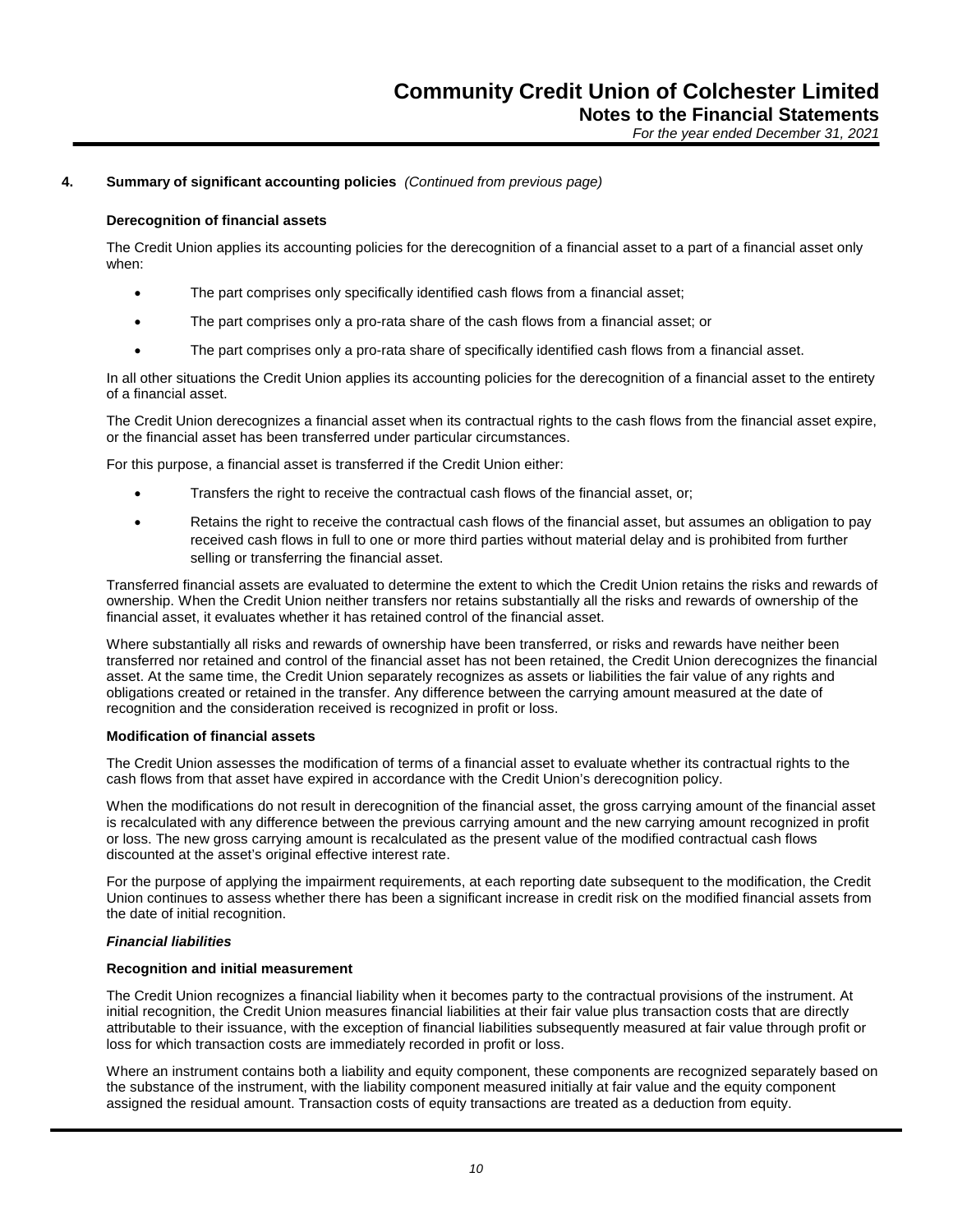#### **Classification and subsequent measurement**

Subsequent to initial recognition, financial liabilities are measured at amortized cost using the effective interest method. Interest, gains and losses relating relating to a financial liability are recognized in profit or loss.

#### **Derecognition of financial liabilities**

The Credit Union derecognizes a financial liability only when its contractual obligations are discharged, cancelled or expire.

#### **Dividend income**

Dividend income is recorded in profit or loss when the Credit Union's right to receive payments is established, it is probable that the economic benefits associated with the dividend will flow to the Credit Union, and the amount of the dividend can be measured reliably.

#### **Interest**

Interest income and expense are recognized in profit or loss using the effective interest method.

The 'effective interest rate' is the rate that exactly discounts estimated future cash payments over the expected life of the financial instrument to the gross carrying amount of the financial asset or the amortized cost of the financial liability. The effective interest rate is calculated considering all contractual terms of the financial instruments, except for the expected credit losses of financial assets.

The 'amortized cost' of a financial asset or financial liability is the amount at which the instrument is measured on initial recognition minus principal repayments, plus or minus any cumulative amortization using the effective interest method of any difference between the initial amount and maturity amount and adjusted for any expected credit loss allowance. The 'gross carrying amount' of a financial asset is the amortized cost of a financial asset before adjusting for any expected credit losses.

Interest income and expense is calculated by applying the effective interest rate to the gross carrying amount of the financial asset (when the asset is not credit-impaired) or the amortized cost of the financial liability.

Where a financial asset has become credit-impaired subsequent to initial recognition, interest income is calculated in subsequent periods by applying the effective interest method to the amortized cost of the financial asset. If the asset subsequently ceases to be credit-impaired, calculation of interest income reverts to the gross basis.

#### **Offsetting**

Financial assets and financial liabilities are offset, with the net amount presented in the statement of financial position, when, and only when, the Credit Union has a current and legally enforceable right to set off the recognized amounts and intends either to settle on a net basis or realize the asset and settle the liability simultaneously.

Income and expenses are presented on a net basis only when permitted under IFRS, or when arising from a group of similar transactions if the resulting income and expenses are not material

#### **Collateral**

The Credit Union recognizes the proceeds from the sale of any non-cash collateral that has been pledged to it and a liability measured at fair value for its obligation to return the collateral.

If a debtor defaults under the terms of its contract and is no longer entitled to the return of any collateral, the Credit Union recognizes the collateral as an asset initially measured at fair value or, if it has already sold the collateral, derecognizes its obligation to return the collateral.

#### *Cash resources*

Cash resources comprise cash on hand, demand deposits and short-term highly liquid investments with original maturities of three months or less that are readily convertible into known amounts of cash and which are subject to an insignificant risk of changes in value. Cash and cash equivalents are shown net of bank overdrafts that are repayable on demand and form an integral part of the Credit Union's cash management system.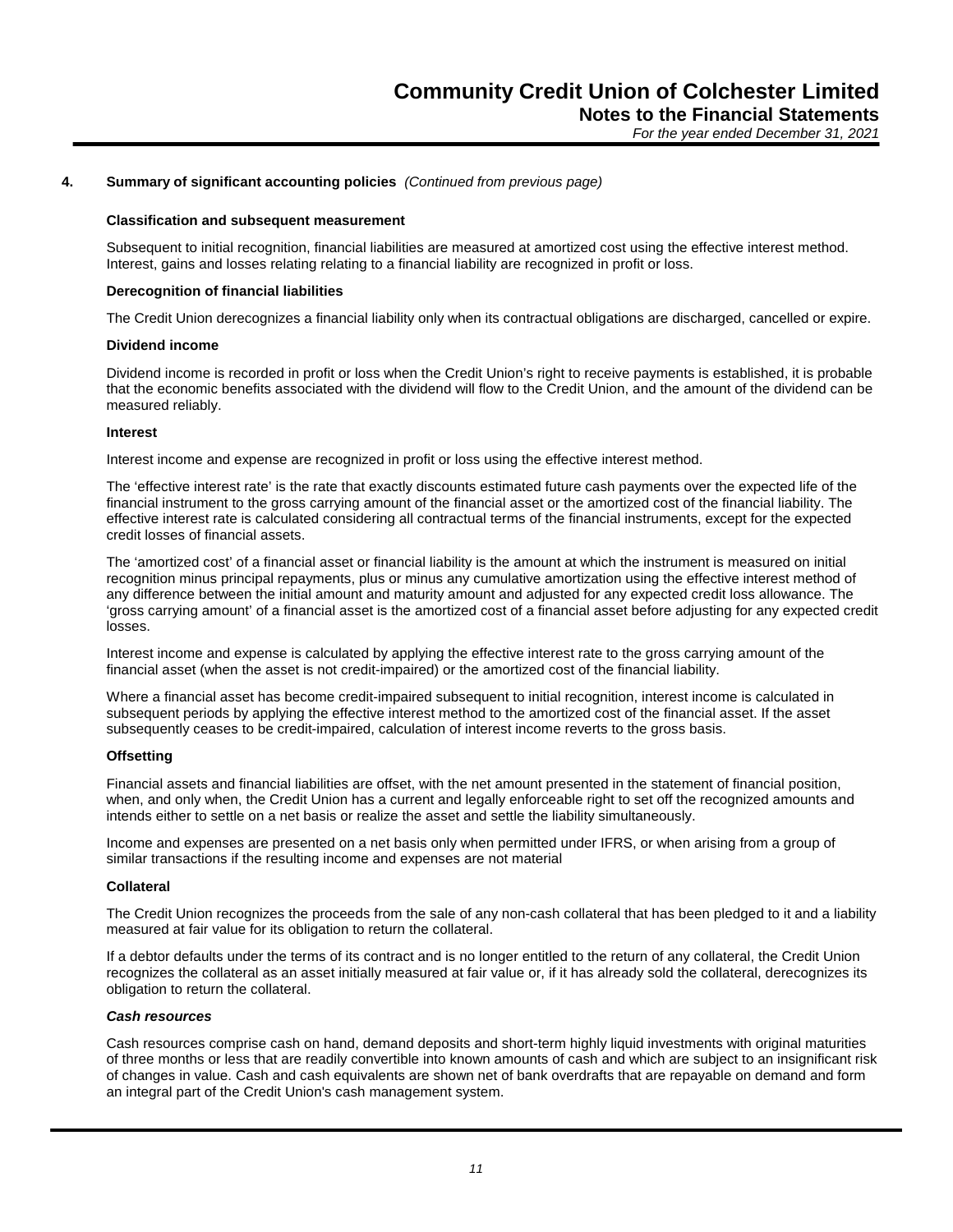#### *Investments and accrued interest*

Each investment is classified into one of the categories described under financial instruments. The classification dictates the accounting treatment for the carrying value and changes in that value.

#### **Atlantic Central, League Data Limited, and Concentra Bank deposits and shares**

Atlantic Central deposits are measured at amortized cost. Atlantic Central, League Data Limited, and Concentra Bank shares are measured at fair value, with adjustments to fair value recognized in profit or loss.

#### *Members' loans*

Members' loans are initially measured at fair value, net of loan origination fees and inclusive of transaction costs incurred. Members' loans are subsequently measured at amortized cost, using the effective interest rate method, less any impairment losses.

Members' loans are reported at their recoverable amount representing the aggregate amount of principal, less any allowance or provision for impaired loans plus accrued interest. Interest is accounted for on the effective interest rate method for all loans.

#### *Foreclosed assets*

Foreclosed assets held for sale are initially recorded at the lower of cost and estimated net realizable value. Cost comprises the balance of the loan at the date on which the Credit Union obtains title to the asset plus subsequent disbursements related to the asset, less any revenues or lease payments received. Foreclosed assets held for sale are subsequently valued at the lower of their carrying amount and fair value less cost to sell. Foreclosed assets are recorded in members' loans.

#### *Property and equipment*

Property and equipment are stated at cost less accumulated depreciation and impairment losses. Cost includes expenditures that are directly attributable to the acquisition of the asset. When parts of an item of property and equipment have different useful lives, they are accounted for as separate items of property and equipment.

All assets having limited useful lives are depreciated using the declining balance method over their estimated useful lives. Land has an unlimited useful life and is therefore not depreciated. Assets are depreciated from the date of acquisition. The depreciation rates applicable for each class of asset during the current and comparative period are as follows:

|                         | <b>Method</b> | Years         |  |
|-------------------------|---------------|---------------|--|
| <b>Buildings</b>        | straight-line | 20 - 40 years |  |
| Furniture and equipment | straight-line | $3 - 5$ years |  |
| Paving                  | straight-line | 10 - 40 years |  |
| Right-of-use assets     | straight-line | lease term    |  |
| Leasehold improvements  | straight-line | lease term    |  |

The residual value, useful life and depreciation method applied to each class of assets are reassessed at each reporting date.

Gains or losses on the disposal of property and equipment are determined as the difference between the net disposal proceeds and the carrying amount of the asset, and recognized in comprehensive income as other income or other operating costs, respectively.

#### *Intangible assets*

Intangible assets acquired separately are reported at cost less accumulated amortization and accumulated impairment losses. Amortization is recognized on a straight line basis over their estimated useful lives for intangible assets with definite useful lives. The estimated useful life and amortization method are reviewed at the end of each annual reporting period, with the effect of any changes in estimate being accounted for on a prospective basis. The Credit Union's intangible assets consist of a customer list that was acquired and is being amortized over its estimated useful life of ten years.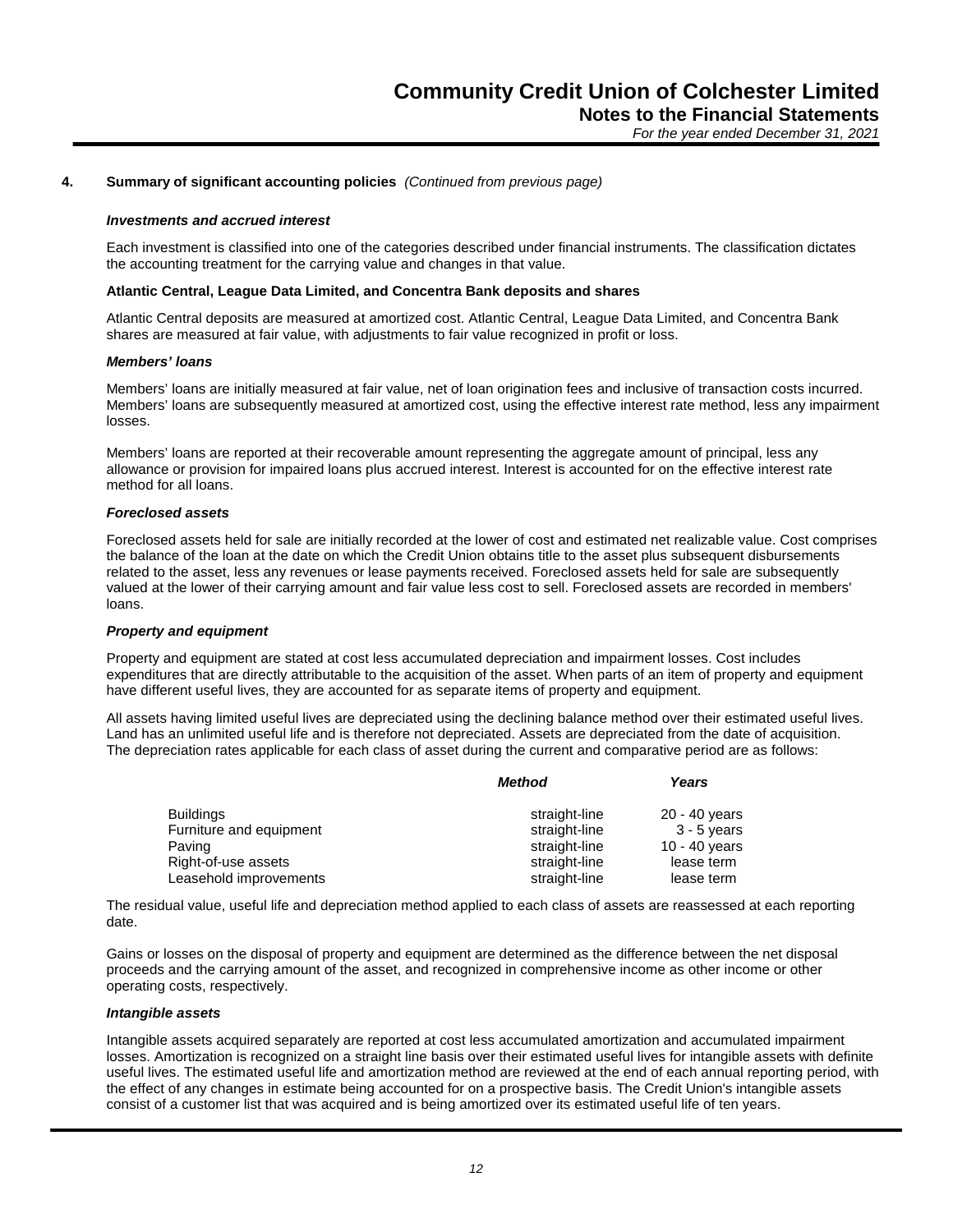#### *Impairment of non-financial assets*

At the end of each reporting period, the Credit Union reviews the carrying amounts of its tangible and intangible assets to determine whether there is any indication that those assets have suffered an impairment loss. If any such indication exists, the recoverable amount of the asset is estimated in order to determine the extent of the impairment loss (if any). Where it is not possible to estimate the recoverable amount of an individual asset, the Credit Union estimates the recoverable amount of the cash-generating units ("CGU") to which the asset belongs. Where a reasonable and consistent basis of allocation can be identified, corporate assets are also allocated to individual CGU's, or otherwise they are allocated to the smallest group of CGU's for which a reasonable and consistent allocation basis can be identified. Intangible assets with indefinite useful lives and intangible assets not yet available for use are tested for impairment at least annually, and whenever there is an indication that the asset may be impaired.

Recoverable amount is the higher of fair value less costs to sell and value in use. In assessing value in use, the estimated future cash flows are discounted to their present value using a pre-tax discount rate that reflects current market assessments of the time value of money and the risks specific to the asset for which the estimates of future cash flows have not been adjusted.

If the recoverable amount of an asset or CGU is estimated to be less than its carrying amount, the carrying amount of the asset or CGU is reduced to its recoverable amount. An impairment loss is recognized immediately in profit or loss.

Where an impairment loss subsequently reverses, the carrying amount of the asset or CGU is increased to the revised estimate of its recoverable amount, but so that the increased carrying amount does not exceed the carrying amount that would have been determined had no impairment loss been recognized for the asset or CGU in prior years. A reversal of an impairment loss is recognized immediately in profit or loss.

#### *Members' deposits*

Members' savings and deposits are initially recognized at fair value, net of transaction costs directly attributable to the issuance of the instrument, and are subsequently measured at amortized cost using the effective interest rate method.

#### *Income taxes*

The Credit Union accounts for income taxes using the asset and liability method. Current tax and deferred tax are recognized in profit or loss except to the extent that the tax is recognized either in other comprehensive income or directly in equity, or the tax arises from a business combination. Under this method, the provision for income taxes is based on the tax rate and tax laws that have been substantively enacted by the end of the reporting period.

Current tax assets and liabilities for the current and prior periods are measured at the amount expected to be recovered from or paid to the taxation authorities.

Deferred tax assets and liabilities are measured at the tax rates that are expected to apply to the period when the assets are realized or the liabilities are settled. The calculation of deferred tax is based on the tax rates and tax laws that have been entacted or substantively enacted by the end of the reporting year. Deferred tax assets are recognized to the extent that it is probable that future taxable profit will be available against which the temporary differences can be utilized.

Deferred tax assets and liabilities are recognized where the carrying amount of an asset or liability differs from its tax base, except for taxable temporary differences arising on the initial recognition of goodwill and temporary differences arising on the initial recognition of an asset or liability in a transaction which is not a business combination and at the time of the transaction affects neither accounting or taxable income.

Recognition of deferred tax assets for unused tax losses, tax credits and deductible temporary differences is restricted to those instances where it is probable that future taxable profit will be available which allow the deferred tax asset to be utilized. Deferred tax assets are reviewed at each reporting date and are reduced to the extent that it is no longer probable that the related tax benefit will be realized.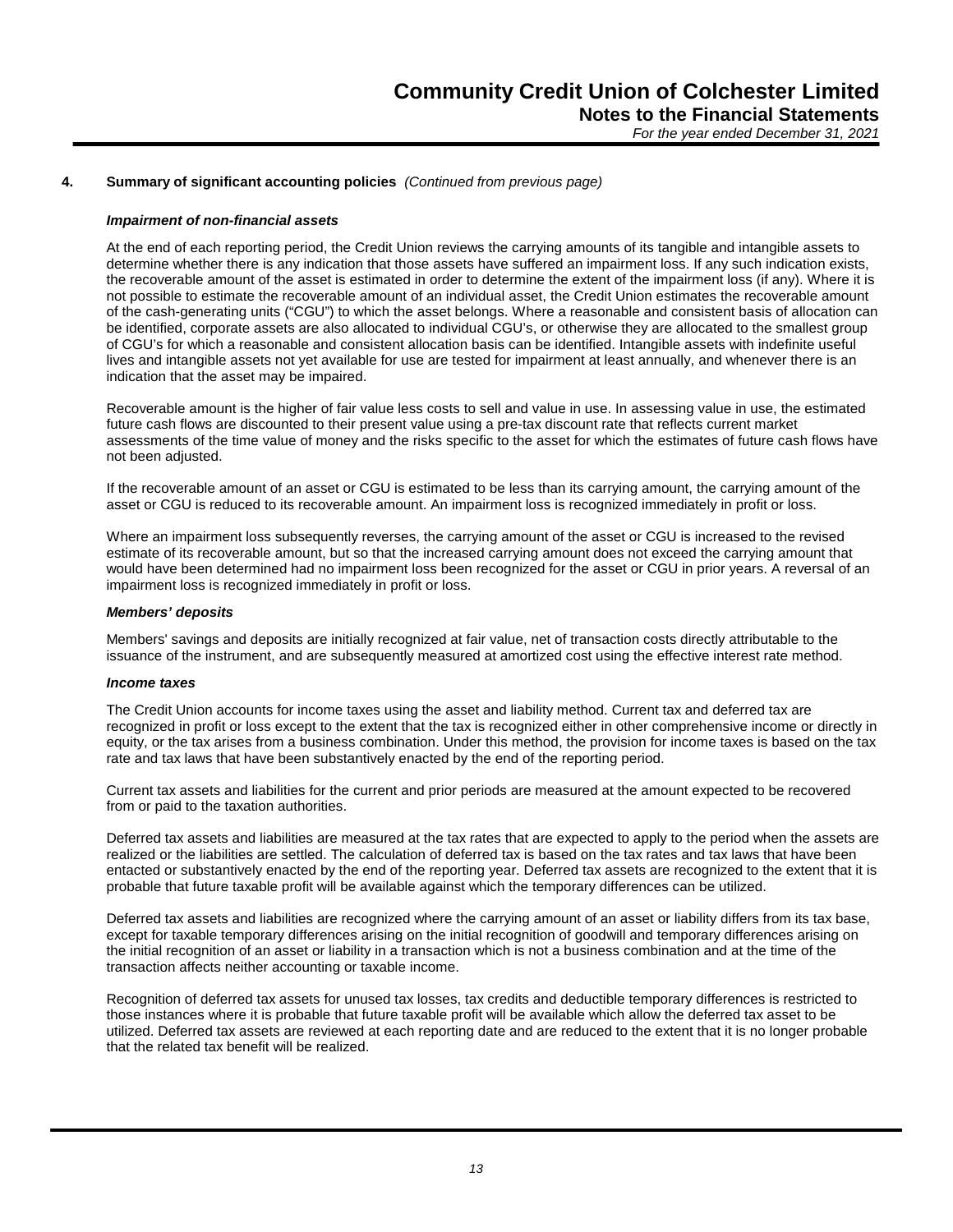#### *Member shares*

Shares are classified as liabilities or member equity in accordance with their terms. Shares redeemable at the option of the member, either on demand or on withdrawal from membership, are classified as liabilities. Shares redeemable at the discretion of the Credit Union board of directors are classified as equity. Shares redeemable subject to regulatory restrictions are accounted for using the criteria set out in IFRIC 2 *Members' Shares in Cooperative Entities and Similar Instruments*.

#### *Leases*

The Credit Union assesses at inception of a contract, whether the contract is, or contains a lease. A contract is, or contains, a lease if the contract conveys the right to control the use of an identified asset for a period of time in exchange for consideration. To assess whether a contract conveys the right to control the use of an identified asset for a period of time, the Credit Union assesses whether the member has the following through the period of use:

- The right to obtain substantially all of the economic benefits from use of the identified asset; and
- The right to direct the use of the identified asset.

Where the Credit Union is a lessee in a contract that contains a lease component, the Credit Union allocates the consideration in the contract to each lease component on the basis of the relative stand-alone price of the lease component and the aggregate stand-alone price of the non-lease components.

At the lease commencement date, the Credit Union recognizes a right-of-use asset and a lease liability. The right-of-use asset is initially measured at cost. The cost of the right-of-use asset is comprised of the initial amount of the lease liability, any lease payments made at or before the commencement date less any lease incentives received, initial direct costs incurred by the Credit Union, and an estimate of the costs to be incurred by the Credit Union in dismantling and removing the underlying asset and restoring the site on which it is located or restoring the underlying asset to the condition required by the terms and conditions of the lease.

After the commencement date, the Credit Union measures right-of-use assets related to property and equipment and naming rights by applying the cost model, whereby the right-of-use asset is measured at cost less accumulated depreciation and impairment losses and adjusted for any remeasurement of the lease liability. The right-of-use asset is depreciated using the straight-line method from the commencement date to the end of the lease term or the end of the useful life of the right-of-use asset. The estimated useful life of the right-of-use assets are determined on the same basis as those of property and equipment. The determination of the depreciation period is dependent on whether the Credit Union expects that the ownership of the underlying asset will transfer to the Credit Union by the end of the lease term or if the cost of the right-of-use asset reflects that the Credit Union will exercise a purchase option.

The lease liability is initially measured at the present value of the lease payments not paid at the lease commencement date, discounted using the interest rate implicit in the lease or the Credit Union's incremental borrowing rate, if the interest rate implicit in the lease cannot be readily determined. The lease payments included in the measurement of the lease liability comprise fixed payments (including in-substance fixed payments) less any lease incentives receivable, variable lease payments that depend on an index or rate, amounts expected to be payable by the Credit Union under a residual value guarantee, the exercise price of a purchase option that the Credit Union is reasonably certain to exercise, and payment of penalties for terminating the lease if the lease term reflects the Credit Union exercising an option to terminate the lease. After the commencement date, the Credit Union measures the lease liability at amortized cost using the effective interest method.

The Credit Union remeasures the lease liability when there is a change in the lease term, a change in the Credit Union's assessment of an option to purchase the underlying asset, a change in the Credit Union's estimate of amounts expected to be payable under a residual value guarantee, or a change in future lease payments resulting from a change in an index or a rate used to determine those payments. On remeasurement of the lease liability, a corresponding adjustment is made to the carrying amount of the right-of-use asset, or is recorded in profit or loss if the carrying amount of the right-of-use asset has been reduced to zero.

The Credit Union has elected to not recognize right-of-use assets and lease liabilities for short-term leases of equipment where the term leases are leases with a term of twelve months or less or for low value leases where the underlying asset has a new value of \$5,000 USD or less. The Credit Union recognizes the lease payments associated with these leases as an expense on either a straight-line basis over the lease term or another systematic basis if that basis is more representative of the pattern of the lessee's benefit.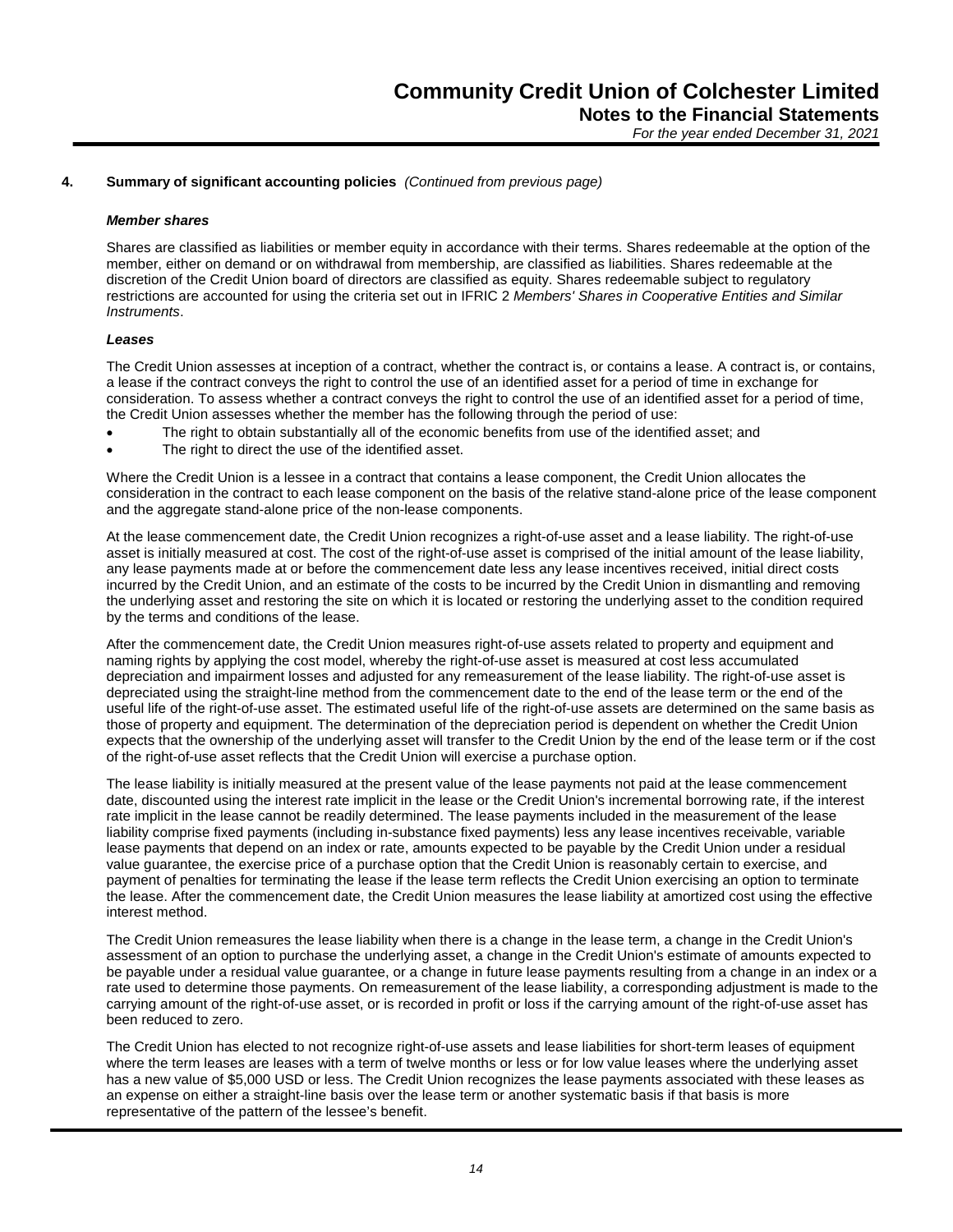#### *Revenue recognition*

#### **Service charge fees and commission**

The Credit Union generates revenue from providing various financing and investing services to its members. Revenue is recognized as services are rendered.

The Credit Union does not have an enforceable right to payment until services are rendered and commission revenue is earned when the product is sold.

The amount of revenue recognized on these transactions is based on the price specified in the contract.

The Credit Union does not expect to have any contracts where the period between the transfer of the promised goods or services to a member and payment by the member exceeds one year. Consequently, the Credit Union does not adjust any of the transaction prices for the time value of money.

Revenue recognition for items outside the scope of IFRS 15 are included in the financial instruments accounting policy.

#### *Employee benefits*

The Credit Union's post employment benefit programs consist of a defined contribution plan.

Contributions to defined contribution plans are recognized as an expense when employees have rendered service to the Credit Union during the period, entitling them to the contributions. Pension benefits of \$88,844 (2020 - \$73,154) were paid to the defined contribution retirement plan during the year.

#### *Foreign currency translation*

Transactions denominated in foreign currencies are translated into the functional currency of the Credit Union at exchange rates prevailing at the transaction dates (spot exchange rates). Monetary assets and liabilities are retranslated at the exchange rates at the statement of financial position date. Exchange gains and losses on translation or settlement are recognized in profit or loss for the current period.

Non-monetary items that are measured at historical cost are translated using the exchange rates at the date of the transaction and non-monetary items that are measured at fair value are translated using the exchange rates at the date when the items' fair value was determined. Translation gains and losses are included in profit or loss.

#### *Government assistance*

The Credit Union recognizes government assistance when there is reasonable assurance that it will comply with the conditions required to qualify for the assistance, and that the assistance will be received. The Credit Union recognizes government assistance as other income.

#### **5. Cash resources**

|                                                                                                      | 2021                    | 2020                    |
|------------------------------------------------------------------------------------------------------|-------------------------|-------------------------|
| Cash on hand - fair value through profit and loss<br>Demand and short-term deposits - amortized cost | 1,186,229<br>11.409.922 | 7,248,609<br>12,200,858 |
|                                                                                                      | 12,596,151              | 19,449,467              |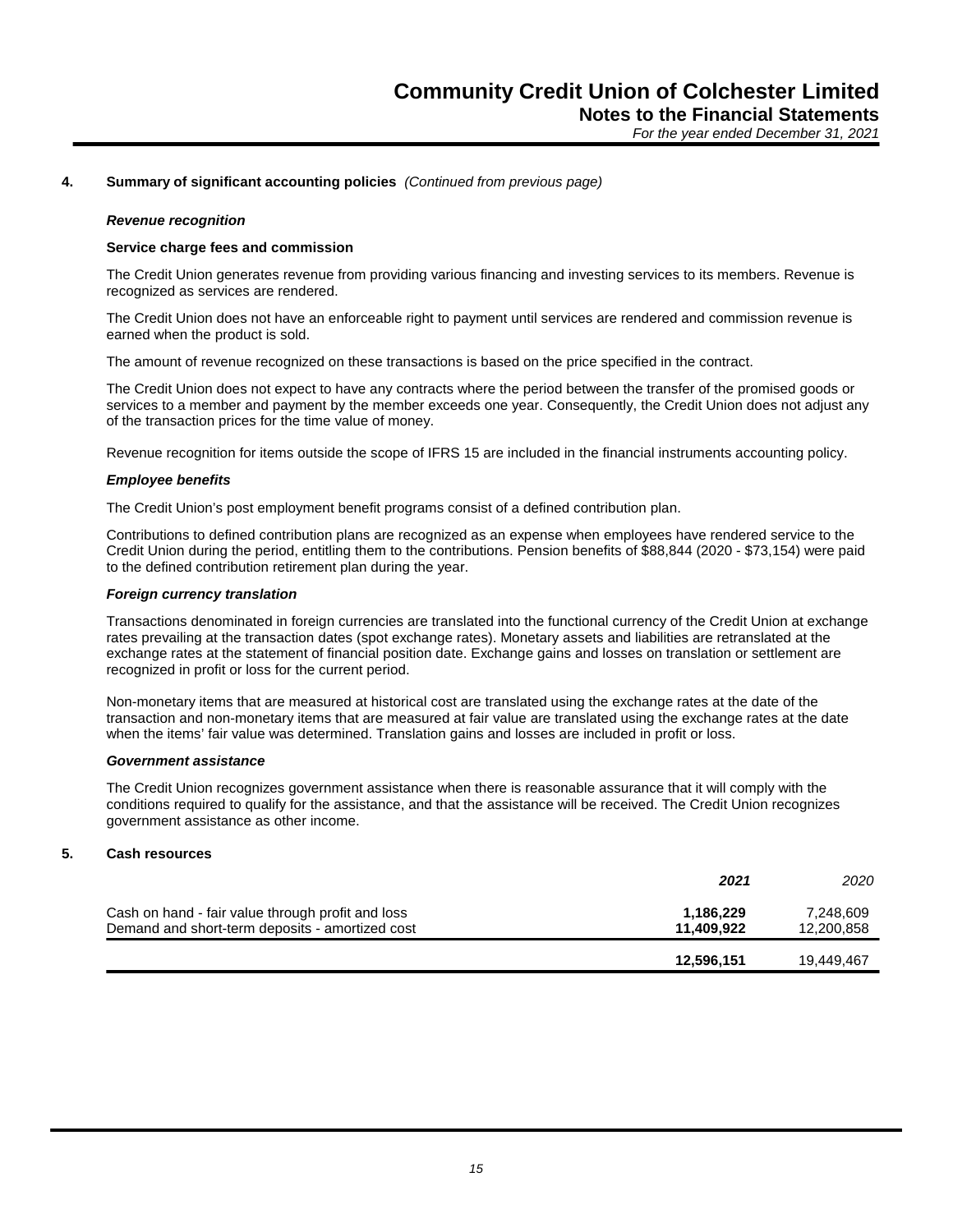#### **6. Members' loans**

Principal by loan type:

| Allowance for impaired loans | 129,667,200<br>(274, 886) | 99,899,409<br>(219, 225) |
|------------------------------|---------------------------|--------------------------|
|                              |                           |                          |
| <b>Accrued Interest</b>      | 167,672                   | 127,377                  |
| Lines of credit              | 7,047,583                 | 4,204,957                |
| Syndicated loans             | 10,583,193                | 6,914,723                |
| Commercial loans             | 18,113,074                | 17,630,500               |
| Residential mortgages        | 80,148,834                | 59,341,028               |
| Personal loans               | 13,606,844                | 11,680,824               |
|                              |                           |                          |
|                              | 2021                      | 2020                     |

Members' loans can have either variable or fixed rate of interest and they mature within 1 month to 5 years. The rates offered to members' are determined by the type of security offered, the members' credit worthiness, competition from other lenders and the current prime rate.

Commercial loans that are not subject to a government guarantee are all secured by collateral ranging from specific assets such as vehicles, investments, and property to a general security agreement or personal guarantee.

Syndicated loans consist of conventional commercial mortgages, loans and lines of credit maturing within five years and secured by commercial property. The Credit Union receives monthly amounts from the loan administrators which represent blended payments of principal and interest equal to its percentage interests in the loans, less an administration fee.

The following is an analysis of the continuity for the allowance of impaired loans:

| Balance, end of year                                                                                                | 274.886                    | 219.225                     |
|---------------------------------------------------------------------------------------------------------------------|----------------------------|-----------------------------|
| Balance, beginning of year<br>Provision for loan impairment losses<br>Less: accounts written off, net of recoveries | 219.225<br>62,622<br>6.961 | 243,294<br>62,583<br>86,652 |
|                                                                                                                     | 2021                       | 2020                        |

#### *Allowance for impaired loans*

|                                                           | Stage 1                | Stage 2             | Stage 3           | Total                  |
|-----------------------------------------------------------|------------------------|---------------------|-------------------|------------------------|
| Balance at December 31, 2021                              |                        |                     |                   |                        |
| Gross carrying amount of members' loans<br>Loss allowance | 127,609,628<br>165.571 | 1,239,269<br>30.434 | 650.631<br>78.881 | 129,499,528<br>274.886 |
|                                                           | Stage 1                | Stage 2             | Stage 3           | Total                  |
| Balance at December 31, 2020                              |                        |                     |                   |                        |
| Gross carrying amount of members' loans<br>Loss allowance | 98,768,885<br>129,835  | 110.037<br>9.829    | 893.110<br>79.561 | 99,772,032<br>219.225  |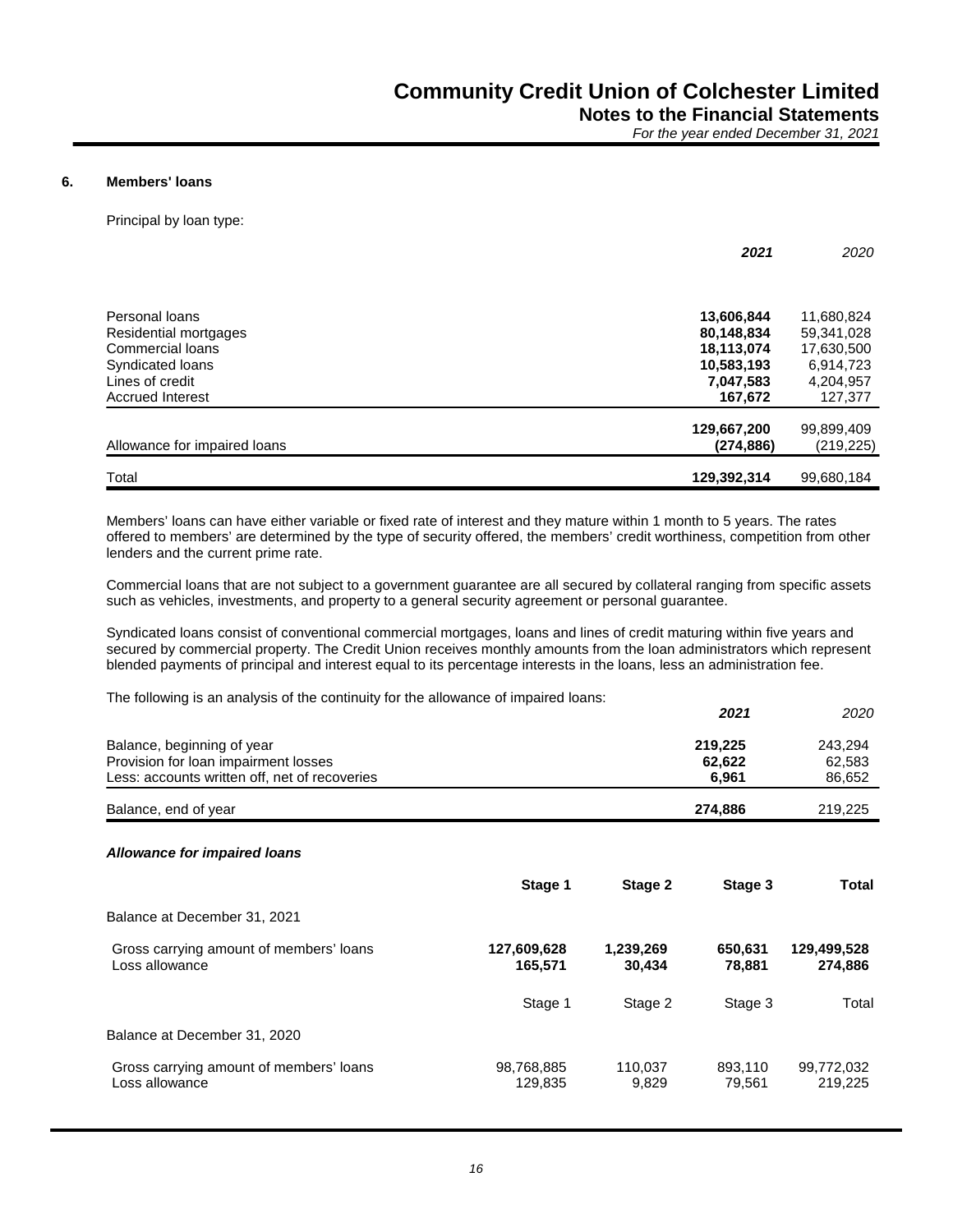### **6. Members' loans** *(Continued from previous page)*

*The following is an analysis of loans in arrears based on the age of repayments outstanding:* 

|                                                                                                                                               | 2021                 |                                                                   |
|-----------------------------------------------------------------------------------------------------------------------------------------------|----------------------|-------------------------------------------------------------------|
| 31 to 60 days                                                                                                                                 | 963,479              | 321,882                                                           |
| 61 to 90 days                                                                                                                                 | 238,802              | 194,645                                                           |
| 91 to 180 days                                                                                                                                | 552,998              | 51,984                                                            |
| Over 180 days                                                                                                                                 | 96,609               | 96,396                                                            |
|                                                                                                                                               | 1,851,888            | 664,907                                                           |
|                                                                                                                                               |                      |                                                                   |
| Maturity analysis:                                                                                                                            |                      |                                                                   |
| Scheduled for repayment:                                                                                                                      |                      |                                                                   |
|                                                                                                                                               | 2021                 |                                                                   |
| Overdrafts and line of credit facilities                                                                                                      | 7,047,583            | 4,204,957                                                         |
| Not longer than 1 year                                                                                                                        | 33,080,145           | 24,938,475                                                        |
| Longer than 1 and not longer than 3 years                                                                                                     | 26,170,800           | 24,555,100                                                        |
| Longer than 3 years                                                                                                                           | 63,201,000           | 46,073,500                                                        |
|                                                                                                                                               | 129,499,528          | 99,772,032                                                        |
|                                                                                                                                               |                      |                                                                   |
| <b>Investments</b>                                                                                                                            |                      |                                                                   |
|                                                                                                                                               | 2021                 |                                                                   |
| Investments measured at amortized cost:                                                                                                       |                      |                                                                   |
|                                                                                                                                               |                      |                                                                   |
| Debenture matured May 2021, bore interest at 1.55%<br>Market-linked guaranteed investment maturing June 7, 2023, bearing interest at 0.00% to |                      |                                                                   |
| 5.00% at maturity.                                                                                                                            | 2,000,000            |                                                                   |
|                                                                                                                                               | 2,000,000            |                                                                   |
| Shares measured at fair value through profit and loss:                                                                                        |                      |                                                                   |
|                                                                                                                                               |                      |                                                                   |
| Atlantic Central common shares<br>Atlantic Central provincial shares                                                                          | 1,384,960<br>257,000 |                                                                   |
| Atlantic Central - LSM shares                                                                                                                 | 584,749              |                                                                   |
| League Data Limited - Class B preferred shares                                                                                                | 32,830               | 2,000,000<br>2,000,000<br>931,010<br>257,000<br>395,224<br>32,830 |
| Concentra Bank shares                                                                                                                         | 300,000              | 300,000                                                           |
| CU Financial Management Limited (Note 10)                                                                                                     | 367,688              |                                                                   |
| Other                                                                                                                                         | 951                  |                                                                   |
| Accrued interest                                                                                                                              | 4,625                | 25,815                                                            |
|                                                                                                                                               | 2,932,803            | 1,942,830                                                         |

The shares measured at fair value through profit and loss do not have a quoted market price in an active market and, accordingly, are held at cost which approximates fair value.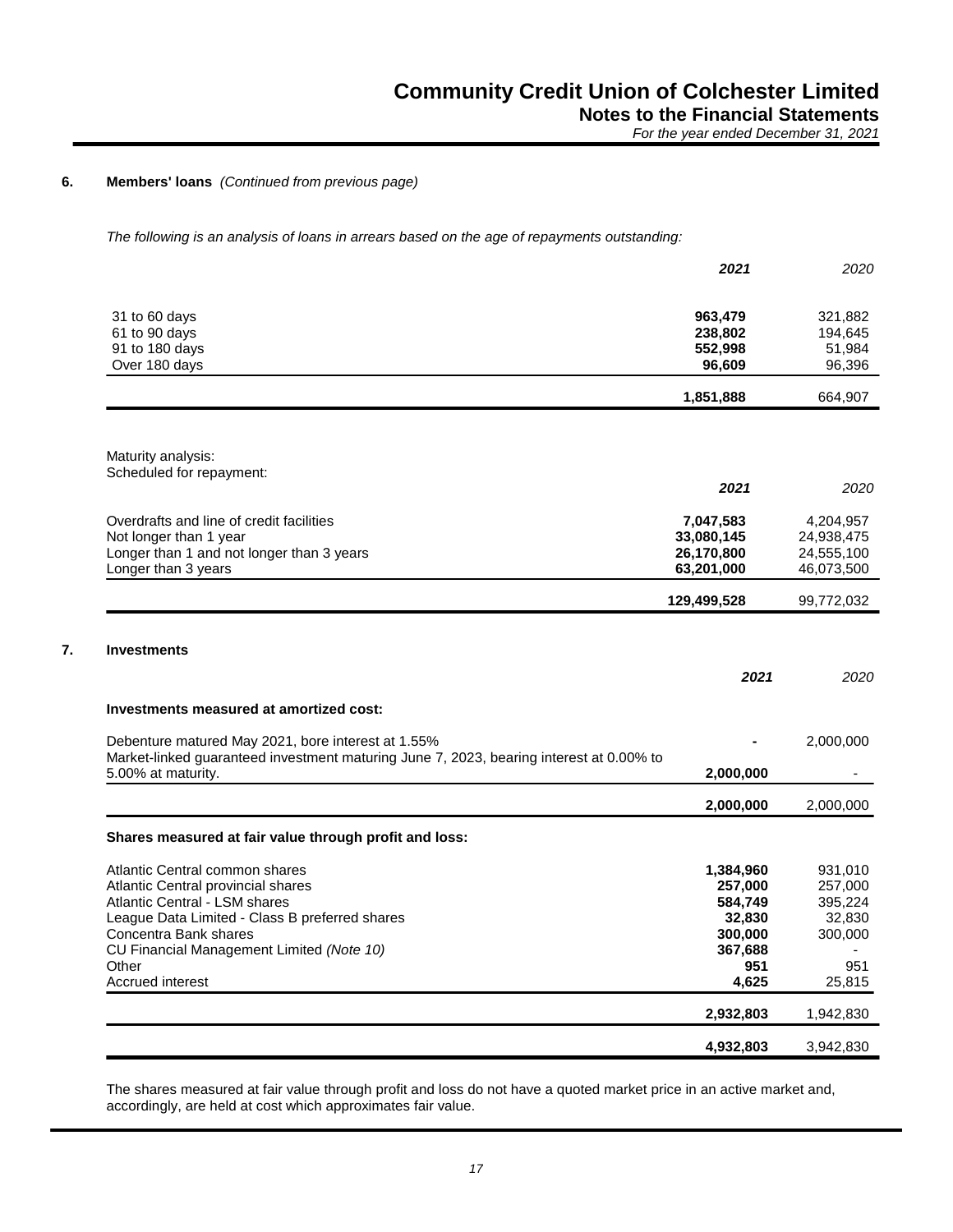## **8. Property and Equipment**

|                                                          |                |                  |                                  |                |                   |                              | Leasehold        |              |
|----------------------------------------------------------|----------------|------------------|----------------------------------|----------------|-------------------|------------------------------|------------------|--------------|
|                                                          | Land           | <b>Buildings</b> | <b>Furniture and</b><br>fixtures | <b>Paving</b>  | <b>Automotive</b> | <b>Right-of-use</b><br>asset | improvement<br>s | <b>Total</b> |
| Cost                                                     |                |                  |                                  |                |                   |                              |                  |              |
| Balance at January 1, 2020                               | 468,818        | 2,565,067        | 1,760,911                        | 317,762        | 92,362            | 935,922                      | $\blacksquare$   | 6,140,842    |
| Additions                                                |                | 5,130            | 86,687                           |                | 2,340             |                              | 357,323          | 451,480      |
| Lease modifications                                      |                |                  |                                  | $\blacksquare$ | $\blacksquare$    | (440, 916)                   | $\blacksquare$   | (440, 916)   |
| Balance at December 31, 2020                             | 468,818        | 2,570,197        | 1,847,598                        | 317,762        | 94,702            | 495,006                      | 357,323          | 6,151,406    |
| Balance at January 1, 2021                               | 468,818        | 2,570,197        | 1,847,598                        | 317,762        | 94,702            | 495,006                      | 357,323          | 6,151,406    |
| <b>Additions</b>                                         |                | 2,603            | 173,636                          |                |                   | 145,048                      | 141,185          | 462,472      |
| Balance at December 31, 2021                             | 468,818        | 2,572,800        | 2,021,234                        | 317,762        | 94,702            | 640,054                      | 498,508          | 6,613,878    |
| <b>Accumulated amortization and</b><br>impairment losses |                |                  |                                  |                |                   |                              |                  |              |
| Balance January 1, 2020                                  |                | 800,217          | 1,410,817                        | 107,646        | 12,095            | 126,974                      |                  | 2,457,749    |
| Depreciation                                             |                | 118,984          | 81,239                           | 15,808         | 12,225            | 106,700                      | ۰                | 334,956      |
| Balance at December 31, 2020                             |                | 919,201          | 1,492,056                        | 123,454        | 24,320            | 233,674                      |                  | 2,792,705    |
| Balance at January 1, 2021                               |                | 919,201          | 1,492,056                        | 123,454        | 24,320            | 233,674                      |                  | 2,792,705    |
| Depreciation                                             |                | 120,780          | 89,926                           | 14,756         | 13,338            | 56,897                       | 15,817           | 311,514      |
| Balance at December 31, 2021                             | $\blacksquare$ | 1,039,981        | 1,581,982                        | 138,210        | 37,658            | 290,571                      | 15,817           | 3,104,219    |
| Net book value                                           |                |                  |                                  |                |                   |                              |                  |              |
| At December 31, 2020                                     | 468,818        | 1,650,996        | 355,542                          | 194,308        | 70,382            | 261,332                      | 357,323          | 3,358,701    |
| At December 31, 2021                                     | 468,818        | 1,532,819        | 439,252                          | 179,552        | 57,044            | 349,483                      | 482,691          | 3,509,659    |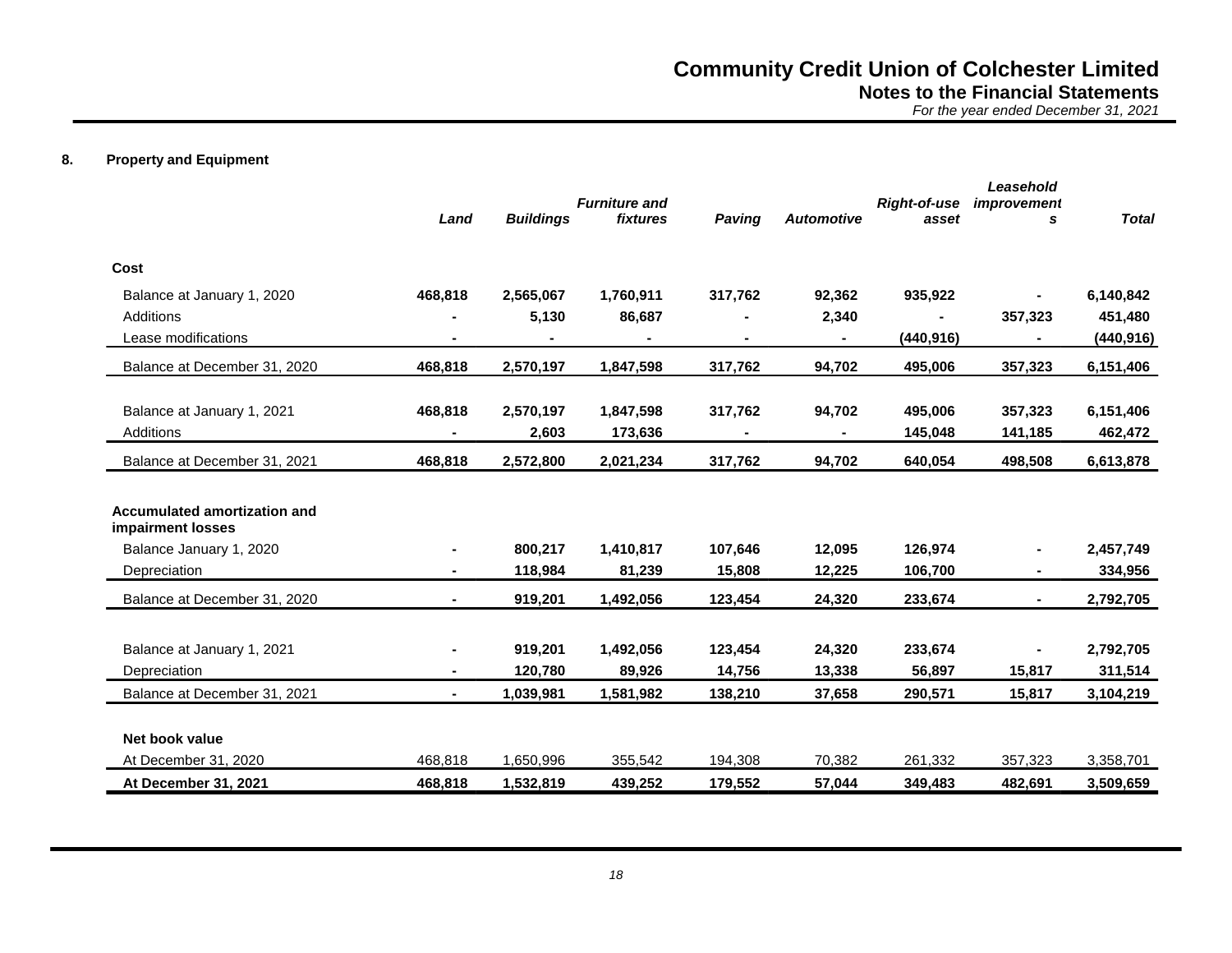#### **9. Leases (as lessee)**

#### *Right-of-use assets*

Right-of-use assets of the Credit Union have been presented within property and equipment in the statement of financial position. Refer to Note 8. for information pertaining to right-of-use assets arising from lease arrangements in which the Credit Union is a lessee.

#### *Lease liabilities*

The following table sets out the contractual undiscounted cash flows for lease liabilities:

|                                      | 2021    | 2020    |
|--------------------------------------|---------|---------|
| Less than one year                   | 109.286 | 75.466  |
| 1 to 3 years                         | 217,071 | 118,072 |
| More than 3 years                    | 218,286 | 235,829 |
| Total undiscounted lease liabilities | 544,643 | 429,367 |

Total cash outflow for leases for the year ended December 31, 2021 was \$107,786 (2020 - \$92,486).

The lease liabilities were discounted at the incremental borrowing rate of 4.2%.

During the prior year, the Credit Union modified and cancelled a number of leases. Accordingly, the Credit Union derecognized the lease liability of \$512,033 and right of use assets of \$502,141, respectively. As a result of these modifications, the Credit Union recognized a gain of \$97,206 in the statement of comprehensive income.

#### *Amounts recognized in comprehensive income*

The Credit Union has recognized the following amounts in the statement of comprehensive income:

|                                       | 2021   | 2020    |
|---------------------------------------|--------|---------|
| Interest expense on lease liabilities | 24.723 | 41.884  |
| Deprecation on right-of-use assets    | 56.897 | 106.700 |
| Gain on modification of leases        |        | 97.206  |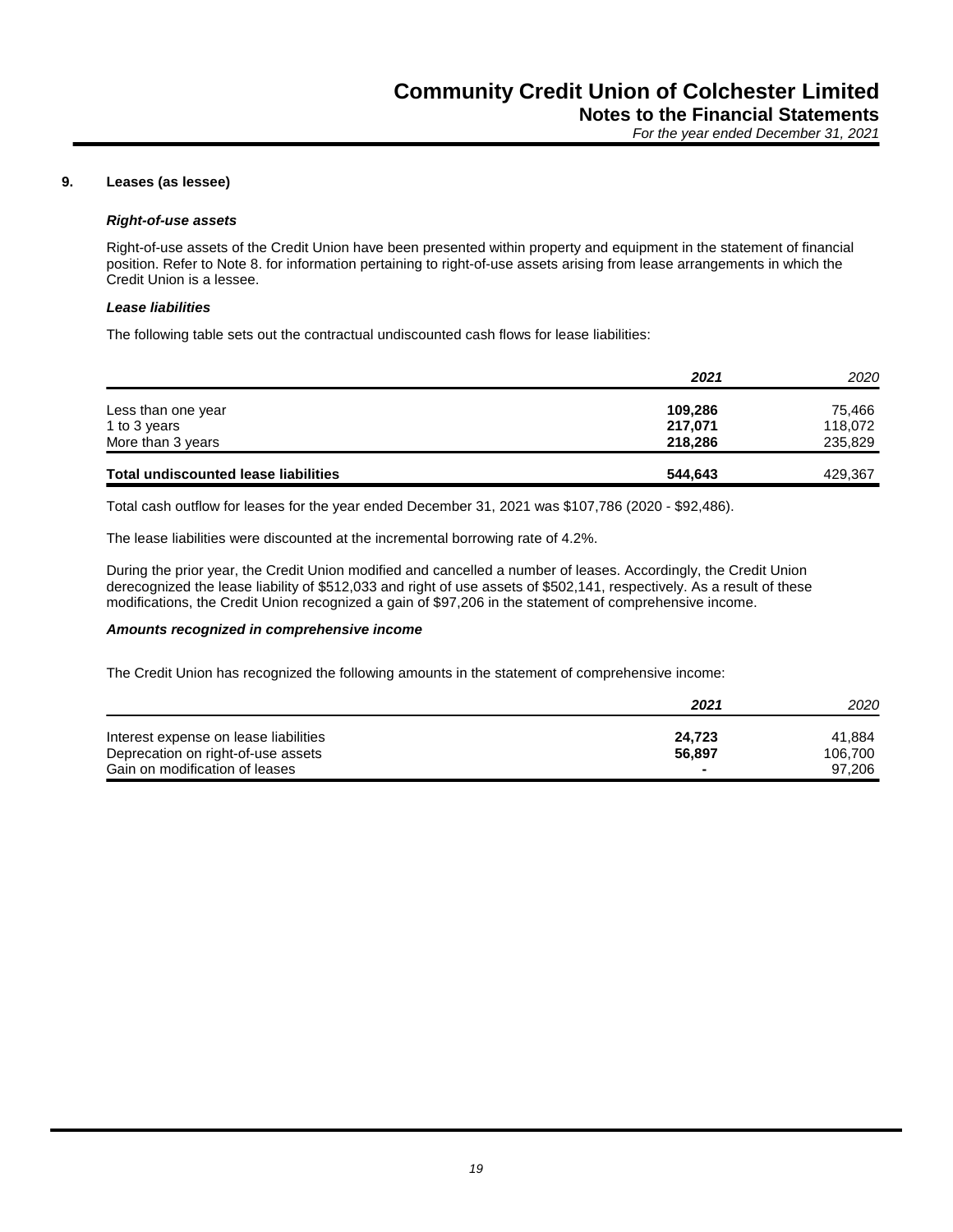#### **10. Intangible assets**

| Cost                                      |            |
|-------------------------------------------|------------|
| Balance at January 1, 2020                | 700,000    |
| Balance at December 31, 2020              | 700,000    |
| Balance at January 1, 2021                | 700,000    |
| Disposal                                  | (700, 000) |
| Balance at December 31, 2021              |            |
|                                           |            |
| <b>Amortization and impairment losses</b> |            |
| Balance at January 1, 2020                | 279,975    |
| Amortization for the year                 | 69,171     |
| Balance at December 31, 2020              | 349,146    |
|                                           |            |
| Balance at January 1, 2021                | 349,146    |
| Disposal                                  | (349, 146) |
| Balance at December 31, 2021              |            |
|                                           |            |
| <b>Carrying amounts</b>                   |            |
| At December 31, 2020                      | 350,854    |
| At December 31, 2021                      |            |

In 2015, the Credit Union entered into an agreement to purchase the wealth management relationships of Qajaq Management Limited.

The Credit Union disposed of the intangible asset in exchange for 36 common shares of CU Financial Management Limited. The transaction was completed under subsection 85(1.1) of the the Income Tax Act. The fair value of the consideration received was \$367,688. The Credit Union has recognized a gain on disposal of \$16,834 in comprehensive income.

#### **11. Member deposits and accrued interest**

|                              | 2021        | 2020        |
|------------------------------|-------------|-------------|
| Chequing and savings         | 102,631,472 | 85,812,821  |
| <b>RRSP and RRIF</b>         | 8,177,945   | 8,009,076   |
| Term deposits                | 31,904,389  | 26,585,912  |
| Accrued interest on deposits | 173.586     | 260,419     |
|                              | 142,887,392 | 120,668,228 |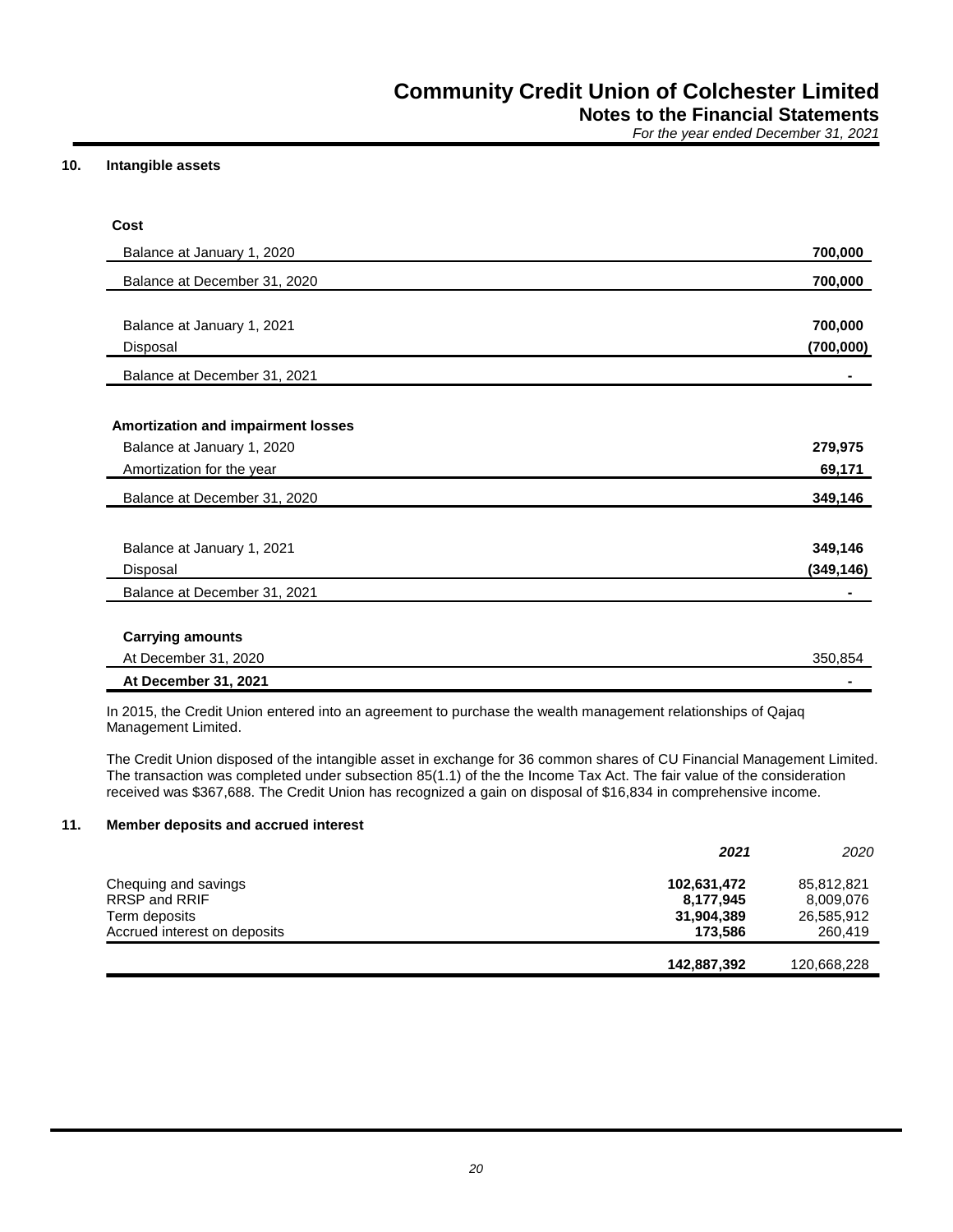#### **12. Income tax**

#### *Income tax expense recognized in profit (loss)*

The provision for income taxes differs from the result which would be obtained by applying the combined Canadian federal and provincial statutory income tax rates to income before income taxes. This difference results from the following:

|                                                                                            | 2021                  | 2020             |
|--------------------------------------------------------------------------------------------|-----------------------|------------------|
| Income before income taxes<br>Combined Canada basic federal and provincial income tax rate | 1,104,920<br>29.0 %   | 47,403<br>29.5 % |
| Expected income tax                                                                        | 320,427               | 13,984           |
| Effect on income tax of:<br>Permanent differences<br>Other                                 | (2,781)<br>(104, 395) | 1,706            |
| Tax effect of rate reduction                                                               | (87, 500)             | (9, 472)         |
| Total income tax expense                                                                   | 125,751               | 6,218            |
| Deferred tax expense recognized in profit (loss)                                           |                       |                  |
| The components of deferred tax balances are as follows:                                    |                       |                  |
|                                                                                            | 2021                  | 2020             |
| Deferred tax assets (liabilities)                                                          |                       |                  |
| Allowance for impaired loans                                                               | 56,841                | 12,000           |
| Property and equipment                                                                     | (5,280)               | 62,000           |
| <b>Atlantic Central shares</b>                                                             | (74, 530)             | (31,000)         |
| Capital loss carried forward                                                               |                       | 1,000            |
| Intangible asset                                                                           | 44,996                | 10,000           |
| Lease obligations                                                                          | 142,473               |                  |
| Deferred tax asset                                                                         | 164,500               | 54,000           |

#### **13. Members' shares**

Members are required to hold a minimum of one share. The par value of the share is \$25 (2020 - \$5). Members are entilted to redeem their shares if they end their membership and, accordingly, members' shares are presented as a liability. The total number of shares issued during the year is 6,779 (2020 - 6,594).

#### **14. Surplus shares**

Surplus shares have no par value and may be redeemed, subject to compliance with the Credit Union Act and approval of the Board of Directors, if the member is no longer eligible for or withdraws from membership, or if the member is deceased.

Issued:

|                                             | 2021      | 2020      |
|---------------------------------------------|-----------|-----------|
|                                             |           |           |
| 1,094,743 Surplus shares (2020 - 1,102,520) | 1.094.734 | 1,102,520 |

During the year, the Credit Union issued 31,484 (2020 - 415,255) Common shares and redeemed 39,270 (2020 - 29,570) Common shares.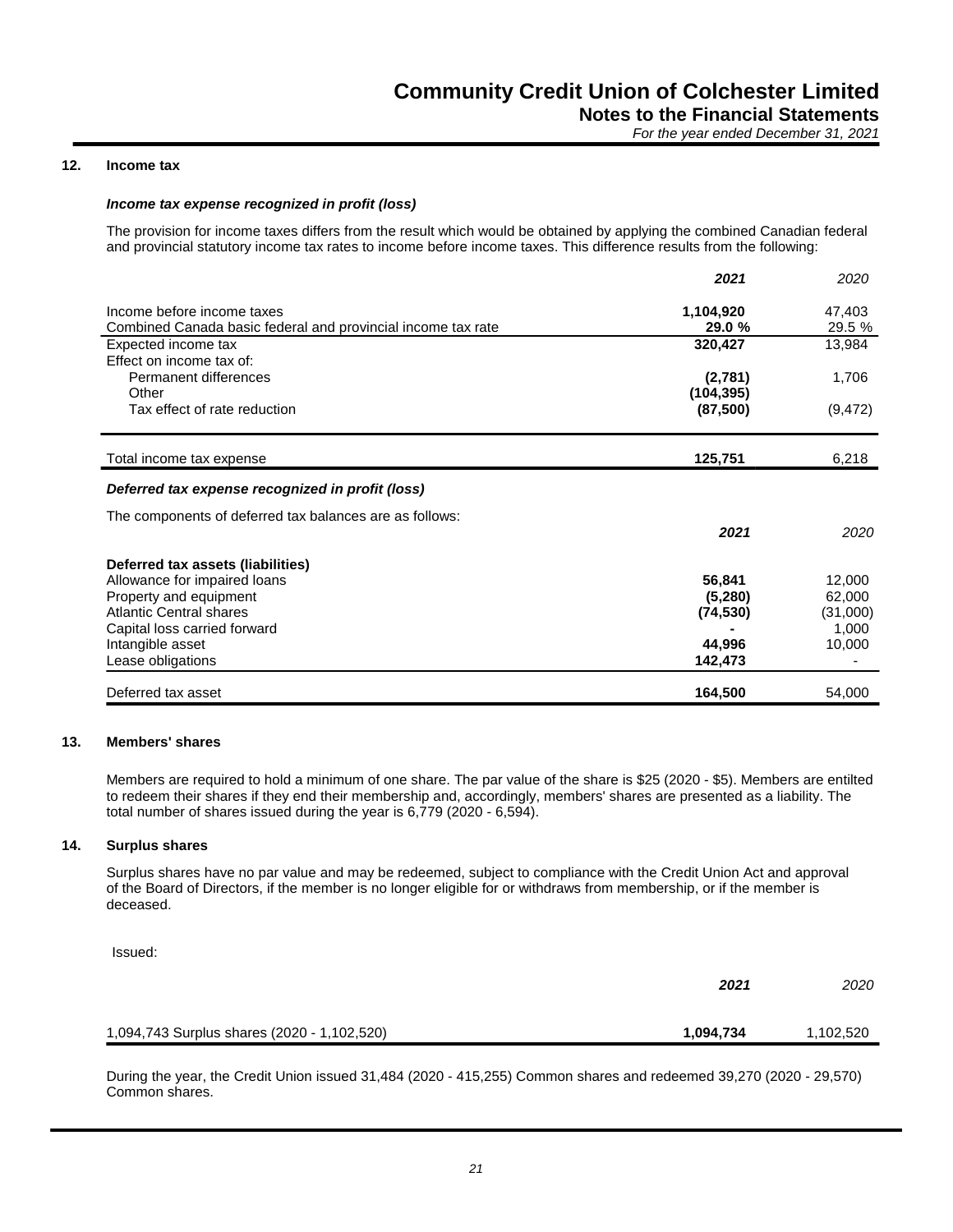#### **15. Commitments**

The following amounts represent the maximum amount of additional credit that the Credit Union could be obligated to extend. These amounts are not necessarily indicative of the credit risk as many of these arrangements may expire or terminate without being utilized. The Credit Union as of December 31, 2021 had undrawn lines of credit and overdrafts of \$11,979,233 (2020 - \$4,400,728), commitments to extend credit \$4,501,349 (2020 - \$7,956,477), and letters of credit \$104,600 (2020 - \$84,600).

#### **16. Bank indebtedness**

The Credit Union has an authorized line of credit from Atlantic Central with a limit of \$5,190,000 (2020 - \$2,578,000) bearing interest at 1.95% (2020 - 1.95%). The line of credit is secured by an assignment of book debts and is to be reviewed on an annual basis. Drawings on the line of credit are netted against cash resources. At December 31, 2021 the line of credit balance was nil (2020 - nil).

### **17. Capital requirements**

The Credit Union's objectives when managing capital are designed to establish a strong base for future growth, to pay dividends on the equity shares and to provide a cushion in the event of market instability. Capital is managed in accordance with poilicies established by the Board of Directors and regulators. The Credit Union has a capital plan to provide long-term forecast of capital requirements. All of the elements of capital are monitored throughout the year and modifications of capital management strategies are made as appropriate.

In accordance with the Credit Union Act, Community Credit Union shall establish and maintain equity at a level equal to 5% of its assets. At December 31, 2021, members equity was 4.58% (2020 - 4.57%) of its assets. For the purposes of this requirement, members' equity consists of members' shares, surplus shares and retained earnings.

As the Credit Union is not in compliance with these capital requirements, it has been asked by the Superintendent to submit an equity building plan that outlines a number of ojectives. These objectives including growing the lending and deposit base of the Credit Union, managing discretionary expenses and selling surplus shares to increase the capital by increasing the financial margin through organized growth and directly increasing capital by the sale of surplus shares.

The Credit Union is required to report its results of its achievement of the capital building plan to the regulator on a regular basis. If the regulator is not satisified as to the Credit Union's achievement of the goals within the plan, the superintendent may request additional actions to be taken by the Credit Union or appoint a supervisor to more closely monitor and supervise the Credit Union's financial performance.

#### **18. Other income**

|                              | 2021      | 2020      |
|------------------------------|-----------|-----------|
| Account and transaction fees | 801,090   | 762,027   |
| Commissions                  | 178,239   | 203,800   |
| Other                        | 564.827   | 248,765   |
|                              |           |           |
|                              | 1,544,156 | 1,214,592 |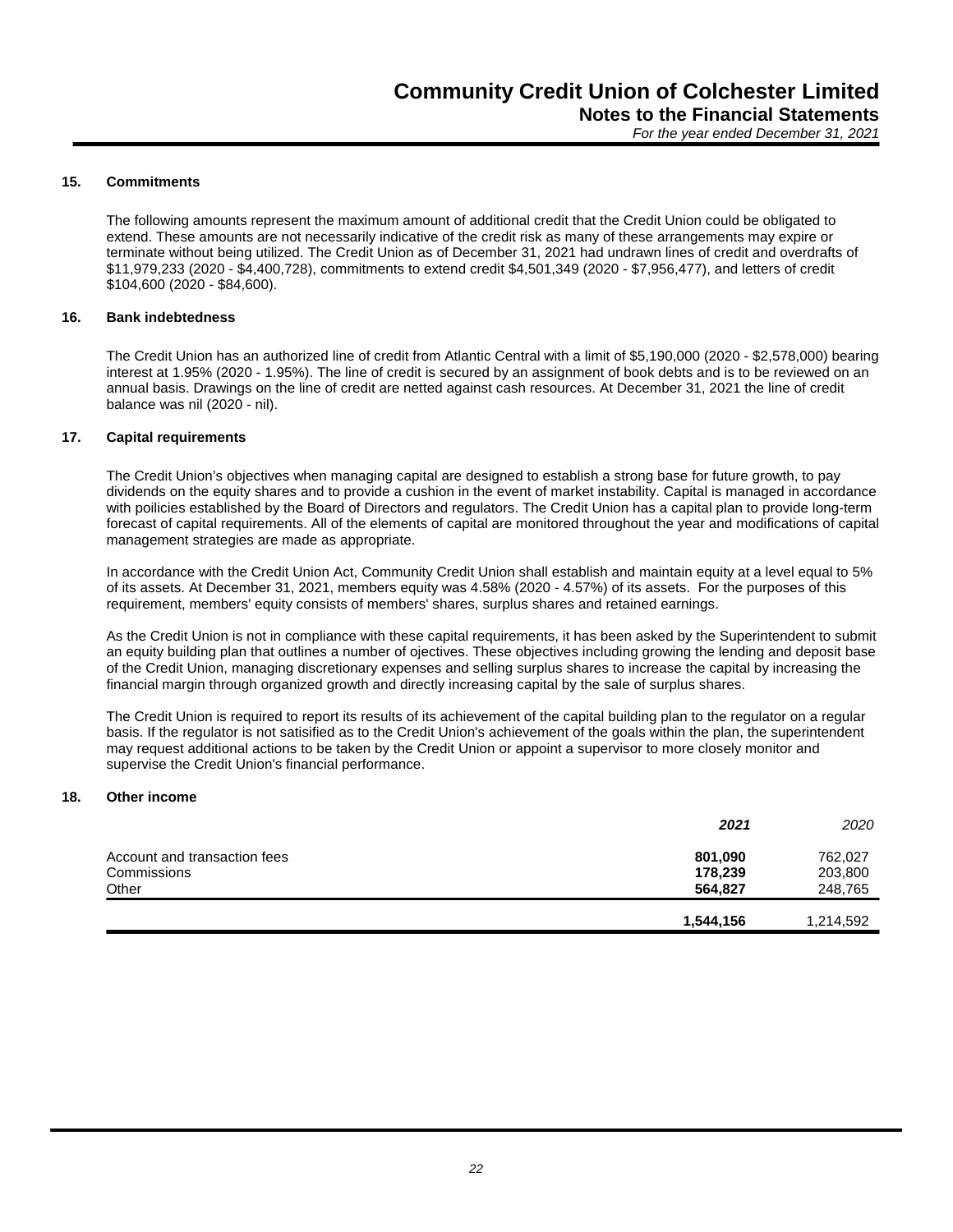#### **19. Related party transactions**

#### *Key management compensation of the Credit Union*

Key management of the Credit Union includes the Chief Executive Officer, Chief Operations Officer, Vice President of Corporate and Lending Services, Branch Managers and members of the Board of Directors. Key management personnel (KMP) remuneration is as follows:

|                                                                                                                                                                                   | 2021                                         | 2020                                         |
|-----------------------------------------------------------------------------------------------------------------------------------------------------------------------------------|----------------------------------------------|----------------------------------------------|
| Direct compensation                                                                                                                                                               | 749,078                                      | 702,450                                      |
| Transactions with key management personnel                                                                                                                                        |                                              |                                              |
|                                                                                                                                                                                   | 2021                                         | 2020                                         |
| The total value of the loans outstanding from KMP as at the year end:<br>Mortgages<br>Loans and lines of credit<br>Revolving credit<br>Less: Approved and undrawn lines of credit | 1,211,841<br>516,931<br>295.572<br>(96, 930) | 1,259,207<br>539,166<br>174,639<br>(96, 408) |
|                                                                                                                                                                                   | 1,927,414                                    | 1,876,604                                    |
|                                                                                                                                                                                   | 2021                                         | 2020                                         |
| Interest and other revenue earned on loans and revolving credit facilities to KMP                                                                                                 | 45,450                                       | 22,613                                       |
|                                                                                                                                                                                   | 2021                                         | 2020                                         |
| The total value of members' deposits from KMP as at the year-end:<br>Chequing, savings and demand deposits<br>Registered plans                                                    | 796,326<br>345,002                           | 87,215<br>256,452                            |
| Total value of members' deposits due to KMP                                                                                                                                       | 1,141,328                                    | 343,667                                      |

#### *Transactions with key management personnel*

Deposit accounts are maintained under the same terms and conditions as accounts of other members, and are included in deposit accounts on the balance sheet.

Loans made to key management personnel were made in the normal course of operations with interest rates at regular rates offered to all members of the Credit Union. Interest rates on deposits and dividends on shares were at identical rates offered to all members of the Credit Union.

#### *Directors' fees and expenses*

|                                           | 2021   | 2020   |
|-------------------------------------------|--------|--------|
| Directors fees and committee remuneration | 38,854 | 30.229 |
| Directors expenses                        | 2.205  | 7.123  |

## **20. Financial instruments**

The Credit Union, as part of its operations, carries a number of financial instruments which result in exposure to the following risks: credit risk, market risk, liquidity risk and foreign currency risk.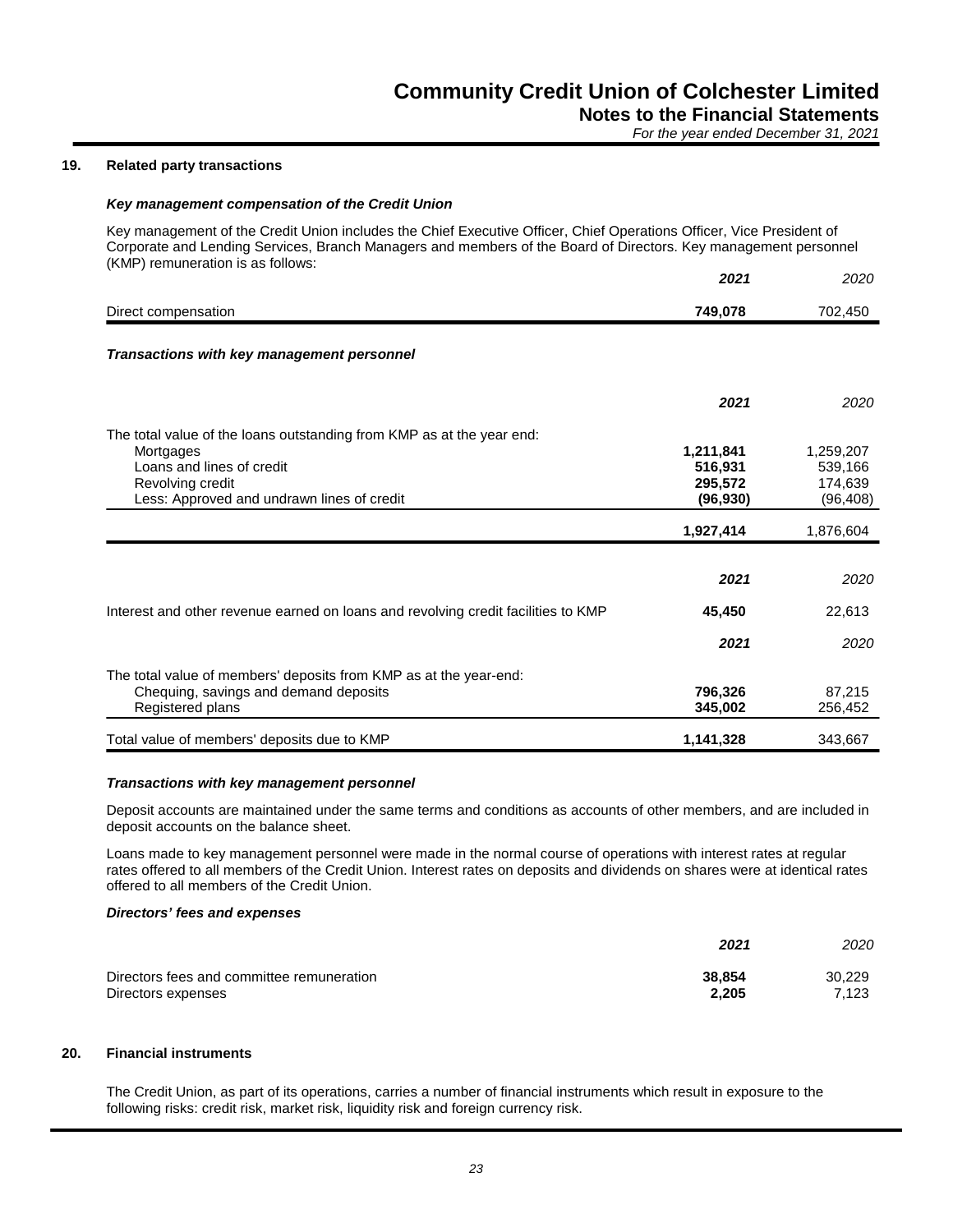#### **20. Financial instruments** *(Continued from previous page)*

Accordingly, the Credit Union has established avoidance of undue concentrations of risk, hedging of risk exposures, and requirements for collateral to mitigate credit risk as risk management objectives. In seeking to meet these objectives, the Credit Union follows risk management policies approved by its Board of Directors.

The Credit Union's risk management policies and procedures include the following:

- Ensure all activities are consistent with the mission, vision and values of the Credit Union
- Balance risk and return
- Manage credit, market and liquidity risk through preventative and detective controls
- Ensure credit quality is maintained
- Ensure credit, market, and liquidity risk is maintained at acceptable levels
- Diversify risk in transactions, member relationships and loan portfolios
- Price according to risk taken, and
- Using consistent credit risk exposure tools.

Various Board of Directors committees are involved in financial instrument risk management oversight, including the Audit Committee and Credit Committee.

There have been no significant changes from the previous year in the Credit Union's risks to which it is exposed or its general policies and procedures for managing risk.

#### *Credit risk Financial instruments*

Credit risk is the risk of financial loss resulting from the failure of a borrower or counterparty to honour its financial or contractual obligations to the Credit Union. Credit risk primarily arises from members' loans and the Credit Union's lending activities.

#### **Risk management process**

Credit risk management is integral to the Credit Union's activities. The Board of Directors is responsible for developing and implementing the credit risk management practices of the Credit Union by establishing the relevant policies and procedures. Management carefully monitors and manages the Credit Union's exposure to credit risk by reviewing member credit extension policies and guidelines and reviewing the performance of loan portfolios, including default events and past due status. The risk management process starts at the time of a member credit application and continues until the loan is fully repaid. The primary credit risk management policies and procedures include the following:

- Loan security (collateral) requirements
- Security valuation processes, including method used to determine the value of real property and personal property when that property is subject to a mortgage or other charge
- Maximum loan to value ratios where a mortgage or other charge on real or personal property is taken as security
- Borrowing member capacity (repayment ability) requirements
- Borrowing member character requirements
- Limits on aggregate credit exposure per individual
- Limits on concentration of credit risk by loan type, industry and economic sector
- Limits on the types of credit facilities and services offered
- Internal loan approval processes and loan documentation standards
- Loan re-negotiation, extension and renewal processes
- Processes that identify adverse situations and trends, including risks associated with economic, geographic and industry sectors
- Control and monitoring processes including portfolio risk identification and delinquency tolerances
- Timely loan analysis processes to identify, access and manage delinquent and impaired loans
- Collection processes that include action plans for deteriorating loans
- Overdraft control and administration processes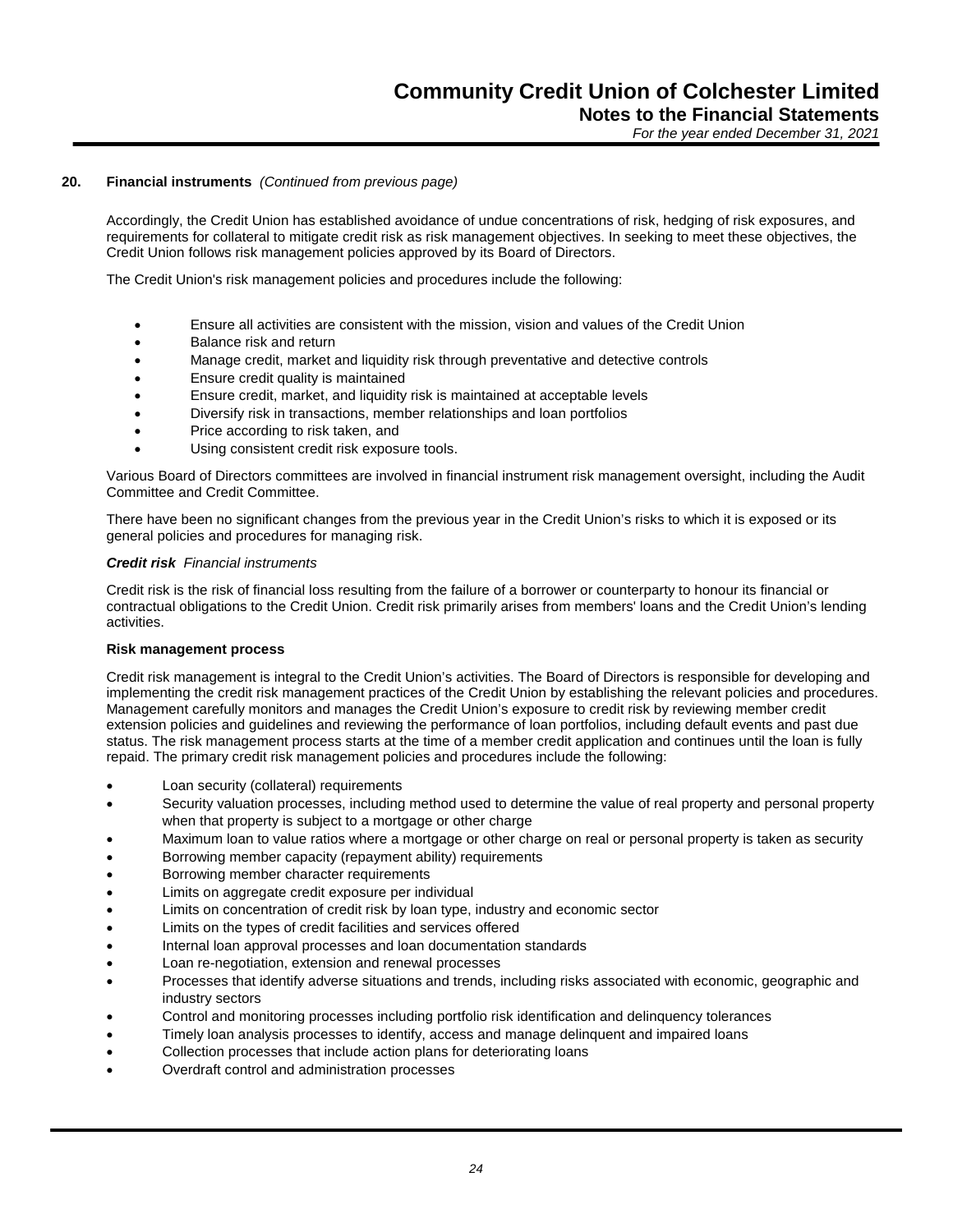#### **20. Financial instruments** *(Continued from previous page)*

The Credit Union's credit risk policies, processes and methodologies are reviewed periodically to ensure they remain relevant and effective in managing credit risk.

Providing credit facilities to qualified members' is one of the Credit Union's primary sources of income and is the area where the Credit Union is exposed to the most significant risk. Approval of these facilities is based on the members' ability to repay principal and interest over the term of the facility which is determined by following Board approved policies and procedures, which includes assessing the members' credit history, character, collateral and debt servicing capacity.

In addition, the Credit Union provides to its employees comprehensive training to ensure compliance with its lending policies and procedures. In addition, formal policies governing approval of credit facilities including acceptable risk assessment and security requirements are in place.

To meet the needs of its members and to manage its own exposure to fluctuations in interest rates, the Credit Union participates in various commitments and contingent liability contracts. The primary purpose of these contracts is to make funds available for the financing needs of members. These are subject to normal credit standards, financial controls, risk management and monitoring procedures.

The Credit Union makes the following instruments available to its members:

- Guarantees and standby letters of credit representing irrevocable assurances that the Credit Union will pay if a member cannot meet their obligations to a third party
- Commitments to extend credit representing unused portions of authorizations to extend credit in the form of loans (including lines of credit and credit cards), guarantees or letters of credit.

#### **Inputs, assumptions and techniques**

#### *Definition of default and assessments of credit risk*

Financial instruments are assessed at each reporting date for a significant increase in credit risk since initial recognition. This assessment considers changes in the risk of a default occurring at the reporting date as compared to the date of initial recognition.

The Credit Union considers loans and advances to be in default when contractual payments are more than 90 days past due or other objective evidence of impairment exists, such as notification from the borrower or breach of major covenants. This definition is consistent with the definitions used for the Credit Union's internal credit risk management practices and has been selected because it most closely aligns the definition of default to the Credit Union's past credit experience, and the covenants placed in standard borrowing contracts. Relatively few financial instruments subsequently return to performing status after a default has occurred under this definition without further intervention on the part of the Credit Union.

Changes in credit risk are assessed on the basis of the risk that a default will occur over the contractual lifetime of the financial instrument rather than based on changes in the amount of expected credit losses or other factors. In making this assessment the Credit Union takes into account all reasonable and supportable information, including forward-looking information, available without undue cost or effort. The Credit Union considers past due information of its balances and information about the borrower available through regular commercial dealings, such as requests for loan modifications.

The Credit Union uses the expected loss model to record an allowance against members' loans. The allowance is broken into three stages. Stage 1 contains all loans that are not delinquent and do not have any known additional risk. Stage 2 contains all loans delinquent between 31 and 90 days, and any loan that has been assessed to have additional risk.

The Credit Union identifies credit-impaired financial assets through regular reviews of past due balances and credit assessments of its members. Credit-impaired financial assets are typically placed on the Credit Union's watch list based on its credit risk policies. Stage 3 contains all loans delinquent over 90 days, bankruptcy, consumer proposals, credit counselling, debt consolidations and accounts that are in serious default with little chance of recovery.

Each stage is broken down into pools of members' loans that have similar risk characteristics. The probability of default, risk adjustment and loss given default are used to determine the expected credit loss for each pool of members' loans.

*Measurement of expected credit losses*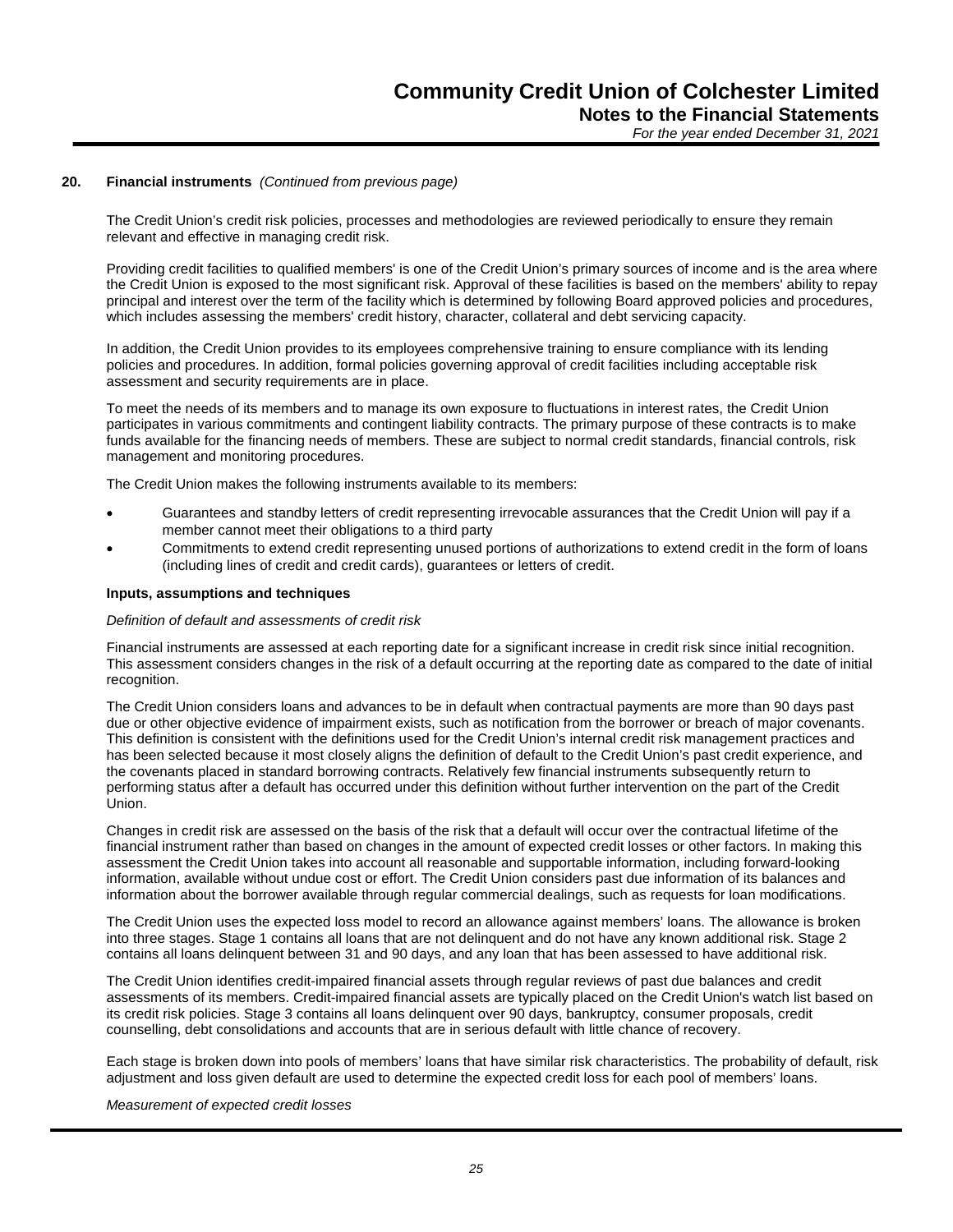#### **20. Financial instruments** *(Continued from previous page)*

The Credit Union measures expected credit losses for members' loans on a group basis. These assets are grouped on the basis of their shared risk characteristics such as loan type. Otherwise, expected credit losses are measured on an individual basis.

When measuring 12-month and lifetime expected credit losses, the Credit Union utilizes complex modelling, which uses current banking system loan data to assess probability of default, exposure of default, loss given default and present value calculations. Forward-looking information is incorporated into the determination of expected credit loss by considering regional economic journals and forecasts, collecting information available from regular commercial dealings with its members' and other publicly available information and considering the effect such information could have on any assumptions or inputs used in the measurement of expected credit losses, determining significant increases in credit risk or identifying a credit-impaired financial asset.

Significant judgments, estimates and assumptions are required when calculating the expected credit losses of financial assets. In measuring the 12-month and lifetime expected credit losses, management makes assumptions about prepayments, the timing and extent of missed payments or default events. In addition, management makes assumptions and estimates about the impact that future events may have on the historical data used to measure expected credit losses.

As indicated in Note 3, COVID-19 and the measurements taken by Canadian federal, provincial and municipal governments to limit the spread of COVID-19 have had a material adverse impact on the Canadian economy. To mitigate the economic impact, governments have enacted policy measures to provide economic stimulus and financial support to both individuals and businesses.

The Credit Union has run a number of simulations on its collective allowance incorporating assumptions about the resulting macroeconomic impacts of the COVID-19 pandemic, based on information and facts available at December 31, 2021.

Management had to use judgement in several areas to assess if the estimate the model calculated was reasonable or if an overlay was needed to increase or decrease the allowance. The negative effects of the global economic shutdown has to be weighed against the more positive aspects of government support programs, government loan programs, loan deferrals, and rent deferrals.

#### *Write-offs*

Financial assets are written off when there is no reasonable expectation of recovery. The Credit Union assesses that there is no reasonable expectation of recovery when the borrower has filed for bankruptcy and the trustee has indicated that no additional funds will be paid. Where an asset has been written off but is still subject to enforcement activity, the asset is written off but remains on a list of delinquent accounts. Where information becomes available indicating the Credit Union will receive funds, such amounts are recognized at their fair value.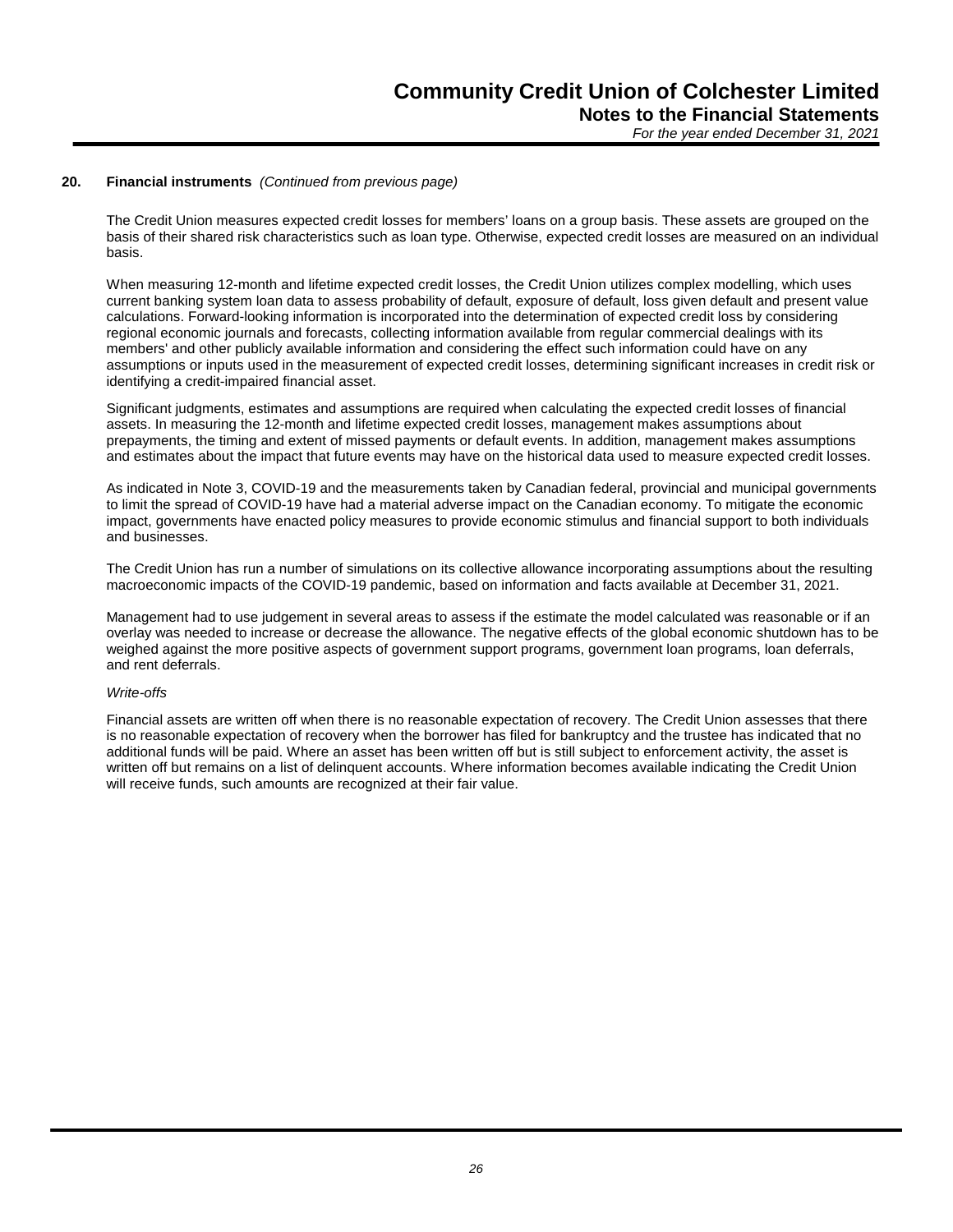#### **Exposure to credit risk**

The following table sets out information about the credit quality of financial assets assessed for impairment under IFRS 9 *Financial instruments*. The amounts in the table, unless otherwise indicated, represent the assets' gross carrying amount.

Except as noted below, the gross carrying amount of financial assets and exposure amount of loan commitments and financial guarantee contracts represents the maximum exposure to credit risk for that class of financial asset.

|                                                                       | Stage 1<br>12-month ECL | 2021<br>Stage 2<br><b>Lifetime ECL</b><br>(not credit<br><i>impaired</i> ) | Stage 3<br><b>Lifetime ECL</b><br>(credit<br><i>impaired</i> ) | <b>Total</b>           |
|-----------------------------------------------------------------------|-------------------------|----------------------------------------------------------------------------|----------------------------------------------------------------|------------------------|
| <b>Residential mortgages</b><br>Low risk<br>High risk                 | 79,152,280              | 812,852                                                                    | 183,702                                                        | 79,965,132<br>183,702  |
| Total gross carrying amount<br>Less: loss allowance                   | 79,152,280<br>33,091    | 812,852<br>4,281                                                           | 183,702<br>6,806                                               | 80,148,834<br>44,178   |
| Total carrying amount                                                 | 79,119,189              | 808,571                                                                    | 176,896                                                        | 80,104,656             |
| <b>Consumer loans</b><br>Low risk<br>High risk                        | 13,445,289              | 61,114<br>-                                                                | 100,441                                                        | 13,506,403<br>100,441  |
| Total gross carrying amount<br>Less: loss allowance                   | 13,445,289<br>5,807     | 61,114<br>451                                                              | 100,441<br>44,433                                              | 13,606,844<br>50,691   |
| Total carrying amount                                                 | 13,439,482              | 60,663                                                                     | 56,008                                                         | 13,556,153             |
| Commercial loans, mortgages and syndications<br>Low risk<br>High risk | 28,501,216              | 23,126<br>$\overline{\phantom{a}}$                                         | 171,925                                                        | 28,524,342<br>171,925  |
| Total gross carrying amount<br>Less: loss allowance                   | 28,501,216<br>116,409   | 23,126<br>347                                                              | 171,925<br>10,497                                              | 28,696,267<br>127,253  |
| Total carrying amount                                                 | 28,384,807              | 22,779                                                                     | 161,428                                                        | 28,569,014             |
| Line of credits<br>Low risk<br>High risk                              | 6,510,844               | 342,176                                                                    | 194,563                                                        | 6,853,020<br>194,563   |
| Total gross carrying amount<br>Less: loss allowance                   | 6,510,844<br>10,295     | 342,176<br>25,355                                                          | 194,563<br>17,145                                              | 7,047,583<br>52,795    |
| Total carrying amount                                                 | 6,500,549               | 316,821                                                                    | 177,418                                                        | 6,994,788              |
| Total<br>Low risk<br>High risk                                        | 127,609,628             | 1,239,269                                                                  | $\sim$<br>650,631                                              | 128,848,897<br>650,631 |
| Total gross carrying amount<br>Less: loss allowance                   | 127,609,628<br>165,571  | 1,239,269<br>30,434                                                        | 650,631<br>78,881                                              | 129,499,528<br>274,886 |
| Total carrying amount                                                 | 127,444,057             | 1,208,835                                                                  | 571,750                                                        | 129,224,642            |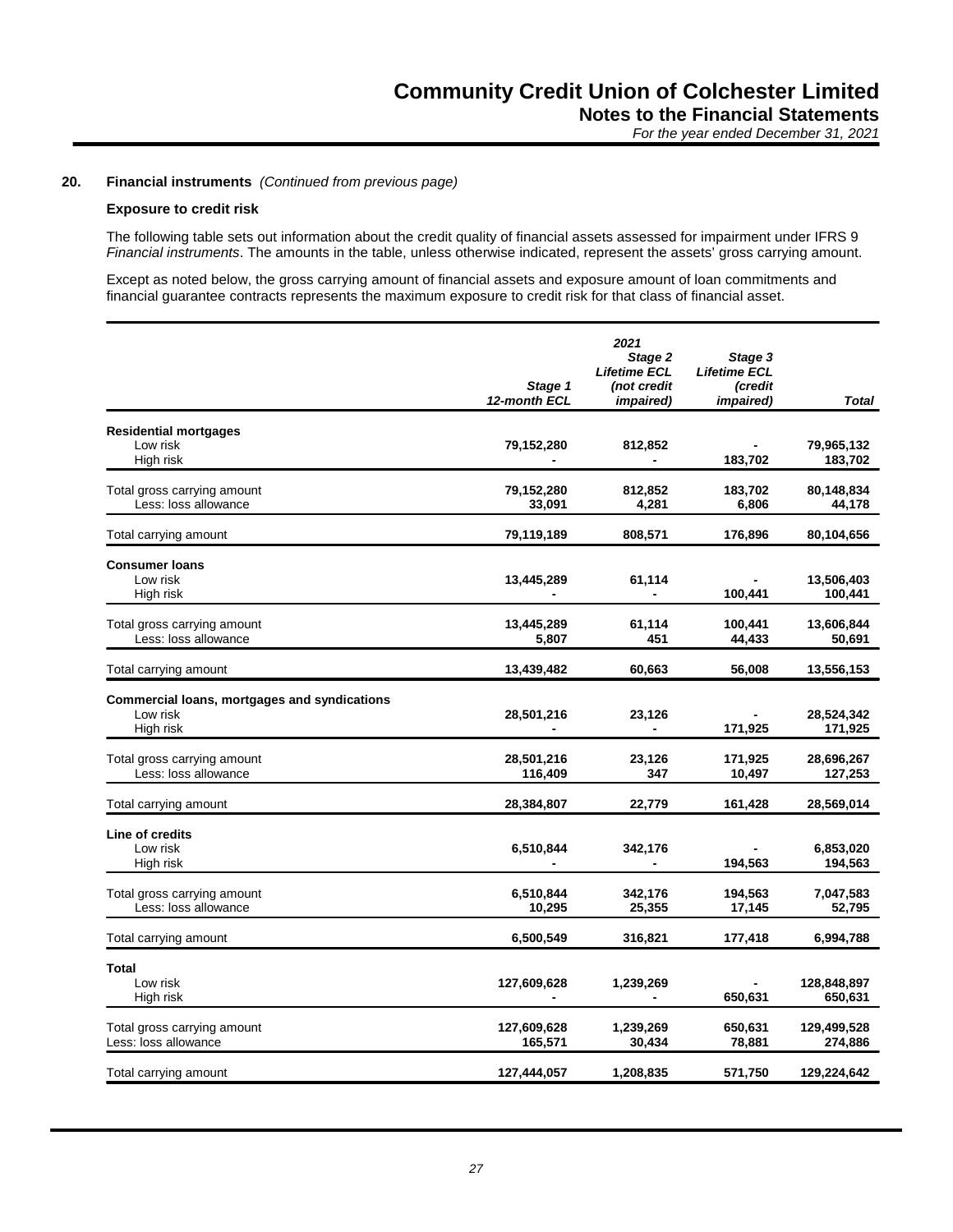#### **20. Financial instruments** *(Continued from previous page)*

|                                                                        | 2020                  |                                        |                                    |                       |
|------------------------------------------------------------------------|-----------------------|----------------------------------------|------------------------------------|-----------------------|
|                                                                        | Stage 1               | Stage 2<br>Lifetime ECL<br>(not credit | Stage 3<br>Lifetime ECL<br>(credit |                       |
|                                                                        | 12-month ECL          | <i>impaired</i> )                      | <i>impaired</i> )                  | Total                 |
| <b>Residential mortgages</b><br>Low risk<br>High risk                  | 59,212,749            | 24,383<br>$\omega$                     | 203,188                            | 59,237,132<br>203,188 |
| Total gross carrying amount<br>Less: loss allowance                    | 59,212,749<br>10,298  | 24,383<br>94                           | 203,188<br>234                     | 59,440,320<br>10,626  |
| Total carrying amount                                                  | 59,202,451            | 24,289                                 | 202,954                            | 59,429,694            |
| <b>Consumer loans</b><br>Low risk<br>High risk                         | 11,340,379            | 35,037<br>$\blacksquare$               | $\sim$<br>144,666                  | 11,375,416<br>144,666 |
| Total gross carrying amount<br>Less: loss allowance                    | 11,340,379<br>3,937   | 35,037<br>193                          | 144,666<br>378                     | 11,520,082<br>4,508   |
| Total carrying amount                                                  | 11,336,442            | 34,844                                 | 144,288                            | 11,515,574            |
| Commercial loans, mortgages, and syndications<br>Low risk<br>High risk | 24,398,956            | 34,182<br>$\sim$                       | 173,534                            | 24,433,138<br>173,534 |
| Total gross carrying amount<br>Less: loss allowance                    | 24,398,956<br>111,333 | 34,182<br>8,694                        | 173,534<br>3,845                   | 24,606,672<br>123,872 |
| Total carrying amount                                                  | 24,287,623            | 25,488                                 | 169,689                            | 24,482,800            |
| <b>Lines of Credit</b><br>Low risk<br>High risk                        | 3,816,800             | 16,436                                 | 371,722                            | 3,833,235<br>371,722  |
| Total gross carrying amount<br>Less: loss allowance                    | 3,816,800<br>4,267    | 16,436<br>848                          | 371,722<br>415                     | 4,204,957<br>5,530    |
| Total carrying amount                                                  | 3,812,533             | 15,588                                 | 371,307                            | 4,199,427             |
| <b>Total</b><br>Low risk<br>High risk                                  | 98,768,885            | 110,037<br>$\blacksquare$              | $\sim$<br>893,110                  | 98,878,922<br>893,110 |
| Total gross carrying amount<br>Less: loss allowance                    | 98,768,885<br>129,835 | 110,037<br>9,829                       | 893,110<br>79,561                  | 99,772,032<br>219,225 |
| Total carrying amount                                                  | 98,639,050            | 100,208                                | 813,549                            | 99,552,807            |

#### *Concentrations of credit risk*

Concentration of credit risk exists if a number of borrowers are exposed to similar economic risks by being engaged in similar economic activities or being located in the same geographical region, and indicate the relative sensitivity of the Credit Union's performance to developments affecting a particular segment of borrowers or geographical region. Geographical risk exists for the Credit Union due to its primary service area being Truro and Amherst Nova Scotia and surrounding areas in Nova Scotia.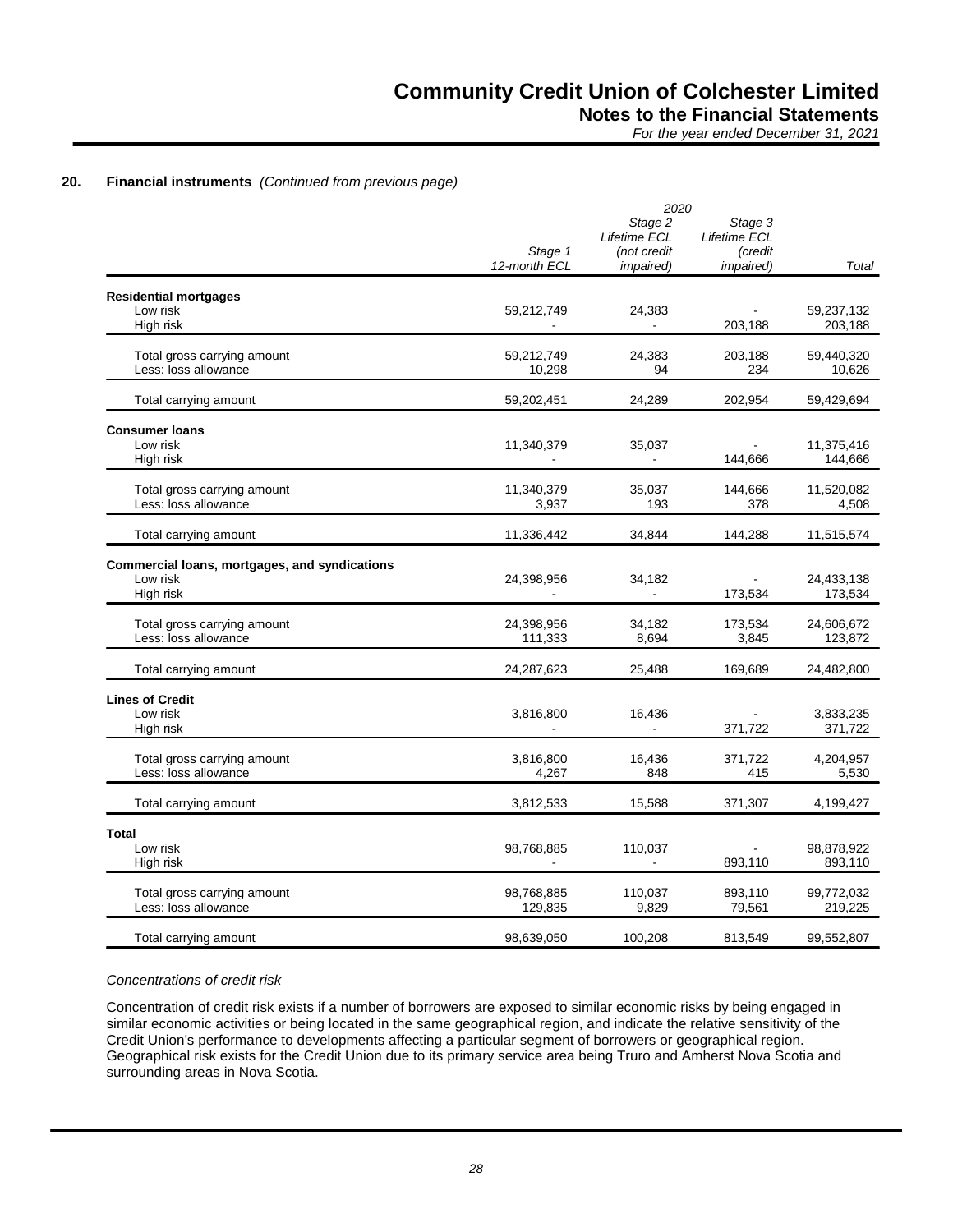#### **Amounts arising from expected credit losses**

#### *Reconciliation of the loss allowance*

The following tables show a reconciliation of the opening to the closing balance of the loss allowance by class of financial instrument.

|                                                       | Stage 1<br>12-month ECL | Stage 2<br><b>Lifetime ECL</b><br>(not credit<br><i>impaired</i> ) | Stage 3<br><b>Lifetime ECL</b><br>(credit<br><i>impaired</i> ) | Total     |
|-------------------------------------------------------|-------------------------|--------------------------------------------------------------------|----------------------------------------------------------------|-----------|
| <b>Members' loans</b>                                 |                         |                                                                    |                                                                |           |
| Balance at January 1, 2020                            | 89,948                  |                                                                    | 153,346                                                        | 243,294   |
| Transfer to (from) lifetime ECL (not credit impaired) | (9,829)                 | 9,829                                                              |                                                                |           |
| Transfer to lifetime ECL (credit impaired)            | 13,992                  |                                                                    | (13,992)                                                       |           |
| Provision for impaired loans                          | 35,724                  |                                                                    | 26,859                                                         | 62,583    |
| Accounts written off, net of recoveries               |                         |                                                                    | (86, 652)                                                      | (86, 652) |
|                                                       |                         |                                                                    |                                                                |           |
| Balance at December 31, 2020                          | 129,835                 | 9,829                                                              | 79,561                                                         | 219,225   |
| Balance at January 1, 2021                            | 129,835                 | 9,829                                                              | 79,561                                                         | 219,225   |
| Transfer to (from) lifetime ECL (not credit impaired) | (20, 605)               | 20,605                                                             |                                                                |           |
| Transfer to (from) lifetime ECL (credit impaired)     | 680                     |                                                                    | (680)                                                          |           |
| Provision for impaired loans                          | 62,622                  |                                                                    |                                                                | 62,622    |
| Accounts written off, net of recoveries               | (6,961)                 |                                                                    |                                                                | (6,961)   |
| Balance at December 31, 2021                          | 165,571                 | 30,434                                                             | 78,881                                                         | 274,886   |

#### *Market risk*

Market risk is the risk of loss in value of financial instruments that may arise from changes in market factors such as interest rates, equity prices and credit spreads. The Credit Union's exposure changes depending on market conditions. Market risks that have a significant impact on the Credit Union include fair value risk and interest rate risk.

Market risk arises from changes in interest rates that affect the Credit Union's net interest income. Exposure to this risk directly impacts the Credit Union's income from its loan and deposit portfolios. The Credit Union's objective is to earn an acceptable net return on these portfolios, without taking unreasonable risk, while meeting member needs.

#### *Risk measurement*

The Credit Union's risk position is measured and monitored each month to ensure compliance with policy. Management provides monthly reports on these matters to the Credit Union's Board of Directors.

#### *Objectives, policies and processes*

Management is responsible for managing the Credit Union's interest rate risk, monitoring approved limits and compliance with policies. The Credit Union manages market risk by developing and implementing asset and liability management policies, which are approved and periodically reviewed by the Board.

The Credit Union's goal is to achieve adequate levels of profitability, liquidity and safety. The Board of Directors reviews the Credit Union's investment and asset liability management policies periodically to ensure they remain relevant and effective in managing and controlling risk.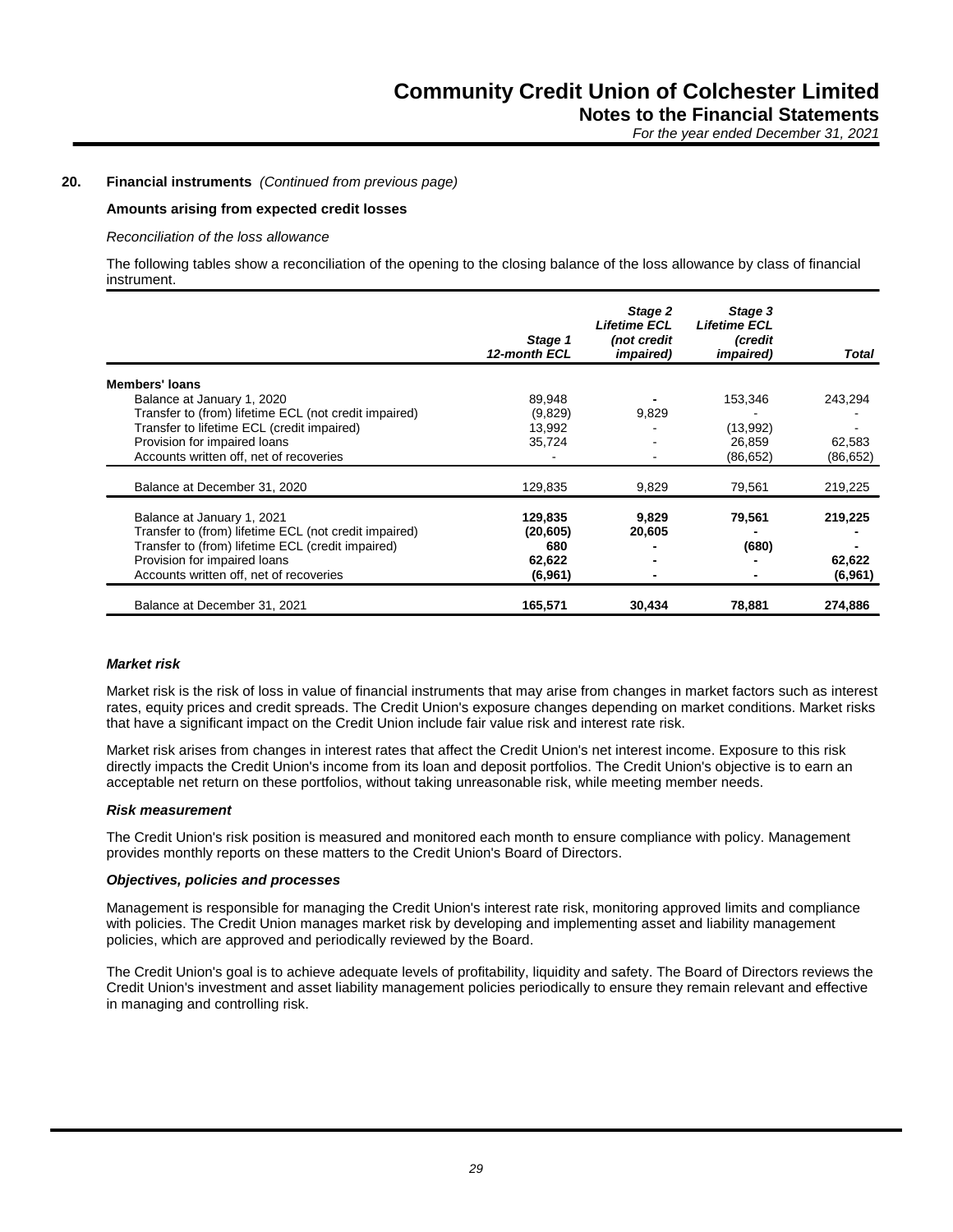#### *Interest rate risk*

Cash flow interest rate risk is the risk that the future cash flows of the Credit Union's financial instruments will fluctuate due to changes in market interest rates. Fair value interest rate risk is the risk that the value of a financial instrument will fluctuate because of changes in prevailing market interest rates. Interest margins reported in the profit or loss may increase or decrease in response to changes in market interest rates. The Credit Union incurs interest rate risk on the loans and other interest bearing financial instruments.

In managing interest rate risk, the Credit Union relies primarily upon use of asset - liability and interest rate sensitivity simulation models, which is monitored by management and reported to the Board of Directors which is responsible for managing interest rate risk.

Sensitivity analysis is used to assess the change in value of the Credit Union's financial instruments against a range of incremental basis point changes in interest rates over a twelve month period. Interest rate shock analysis is calculated in a similar manner to sensitivity analysis but involves a more significant change of 100 basis points or greater in interest rates. Sensitivity analysis and interest rate shock analysis are calculated on a monthly basis and are reported to the Board of Directors. Based on current differences between financial assets and financial liabilities as at year-end, the Credit Union's risk related to a 1% decrease in rates was 9 basis points or approximately \$142,000 decrease in income before income taxes.

Other types of interest rate risk are basis risk (the risk of loss arising from changes in the relationship of interest rates which have similar but not identical characteristics; for example, the difference between prime rates and the Canadian Deposit Offering Rate) and prepayment risk (the risk of loss of interest income arising from the early repayment of fixed rate mortgages and loans), both of which are monitored on a regular basis and are reported to the Board of Directors.

The Credit Union's major source of income is financial margin which is the difference between interest earned on investments and loans to members and interest paid to members on their deposits. The objective of managing the financial margin is to match re–pricing or maturity dates of loans and investments and members' savings and deposits within policy limits. These limits are intended to limit the Credit Union's exposure to changing interest rates and to wide fluctuations of income during periods of changing interest rates. The differential represents the net mismatch between loans and investments and members' savings and deposits for those particular maturity dates. Certain items on the statement of financial position, such as non-interest bearing member deposits and equity do not provide interest rate exposure to the Credit Union. These items are reported as non-interest rate sensitive in the table below.

Amounts with variable interest rates, or due on demand, are classified as non-interest bearing.

A significant amount of members' loans receivable and members' savings and deposits can be settled before maturity on payment of a penalty. No adjustment has been made for repayments that may occur prior to maturity.

#### *Interest rate sensitivity*

Interest rate risk is the sensitivity of the Credit Union's financial condition to movements in interest rates. In the table below, the carrying amounts of financial instruments are presented in the periods in which they next re–price to market rates or mature and are summed to show the net interest rate sensitivity gap.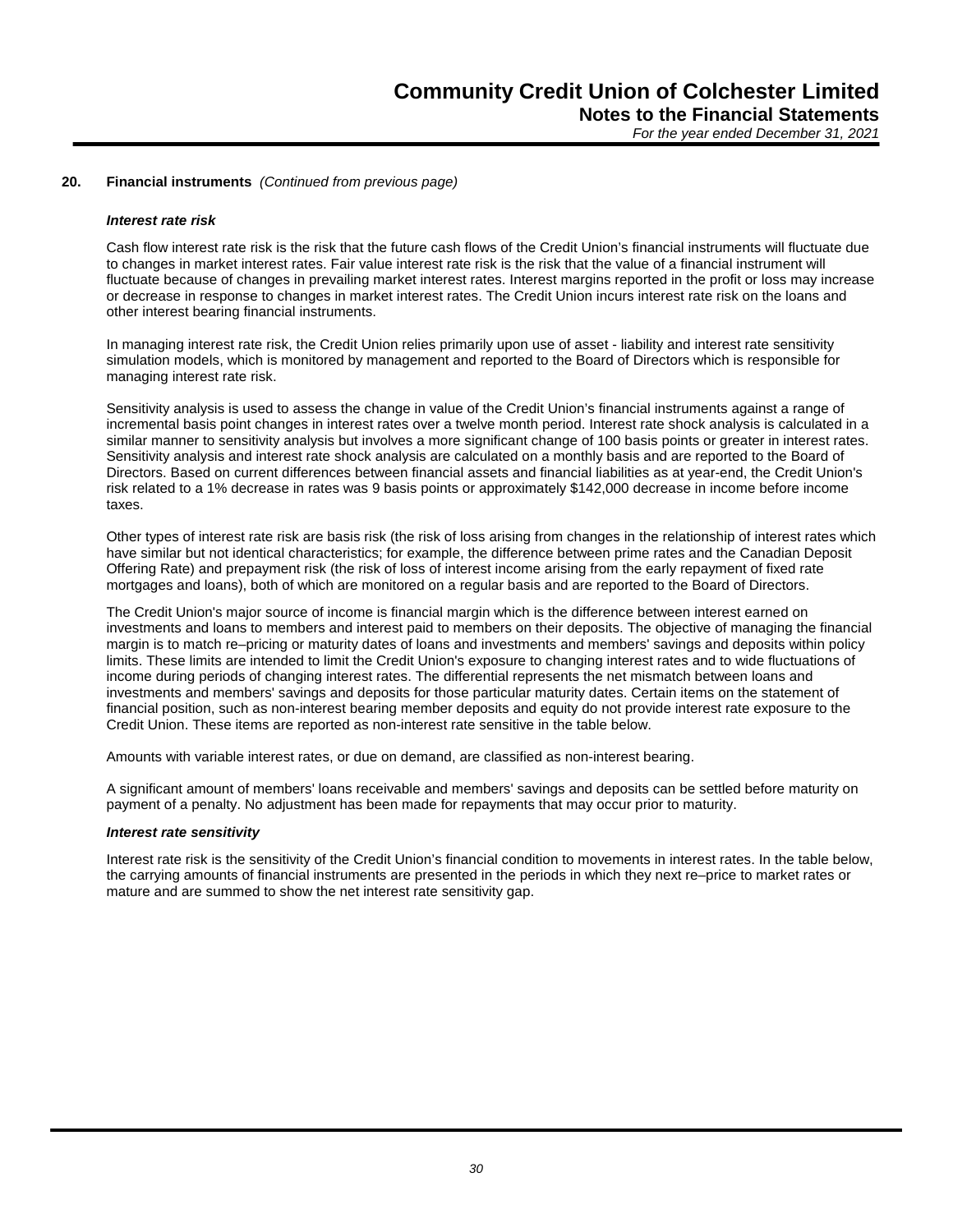#### *Contractual repricing and maturity*

All financial instruments are reported in the schedule below based on the earlier of their contractual repricing date or maturity date. The schedule below does not identify management's expectations of future events where repricing and maturity dates differ from contractual dates.

|               |               |                    |                    |                               | 2021                                                        | 2020      |
|---------------|---------------|--------------------|--------------------|-------------------------------|-------------------------------------------------------------|-----------|
| (000s)        | <b>Assets</b> | Average<br>vield % | <b>Liabilities</b> | Average<br>costs %            | <b>Net Asset</b><br>Liability<br><b>Mismatch</b><br>(000's) |           |
| Within 1 year | 36,210        | 2.75%              | (100,620)          | 0.32%                         | (64,410)                                                    | (56, 558) |
| 1 to 2 years  | 13,885        | 3.57%              | (3,025)            | 1.45%                         | 10,860                                                      | 5,807     |
| 2 to 3 years  | 14,286        | 3.87%              | (4, 114)           | 1.93%                         | 10,172                                                      | 11,859    |
| 3 to 4 years  | 28,569        | 3.21%              | (691)              | 2.07 %                        | 27,878                                                      | 12,598    |
| 4 to 5 years  | 33,695        | 3.38%              | (2,630)            | 2.91 %                        | 31,065                                                      | 32,417    |
| Over 5 years  | 1,003         | 3.79%              |                    | %<br>$\sim$                   | 1,003                                                       | 645       |
| Non-interest  |               |                    |                    |                               |                                                             |           |
| sensitive     | 19,273        | %<br>$\sim$        | (32, 248)          | %<br>$\overline{\phantom{a}}$ | (12, 975)                                                   | (4, 297)  |
|               | 146,921       |                    | (143,328)          |                               | 3,593                                                       | 2,471     |

#### *Foreign currency risk*

The Credit Union's foreign exchange risk is related to US dollars deposits and cash on hand denominated in US dollars. At year end, the Credit Union's holdings in foreign currency were 0.15% (2020 – 0.20%) of the total members' deposits portfolio.

The Credit Union limits its exposure to foreign exchange risk by maintaining only minimal levels of US dollars deposits and cash on hand.

There have been no significant changes from the previous year in the exposure to foreign exchange risk or procedures used to limit the risk.

#### *Liquidity risk*

Liquidity risk is the risk that the Credit Union cannot meet a demand for cash or fund its obligations as they come due. The Credit Union's management oversees the Credit Union's liquidity risk to ensure the Credit Union has access to enough readily available funds to cover its financial obligations as they come due. The Credit Union's business requires such capital for operating and regulatory purposes. Refer to Note 17. for further information about the Credit Union's regulatory capital requirement.

The Credit Union's liquidity management framework is designed to ensure that adequate sources of reliable and costeffective cash or its equivalents are continually available to satisfy its current and prospective financial commitments under normal contemplated stress conditions.

To mitigate this risk, the Act requires that the Credit Union maintain, at all times liquidity that is adequate in relation to the business carried on. The Credit Union is required to maintain liquidity levels as defined in Regulation 19 of the Act, which include maintaining a minimum of 9% (2020 - 9%) of total deposits and borrowings in deposit and eligible investment accounts. 90% of the amount of liquidity reserves required must be held in eligible financial instruments of Atlantic Central.

The Credit Union manages its liquidity position from three perspectives:

- Structural liquidity risk, which addresses the risk due to mismatches in effective maturities between assets and liabilities, more specifically the risk of over reliance on short-term liabilities to fund long-term illiquid assets;
- Tactical liquidity risk, which addresses the day-to-day funding requirements that are managed by imposing prudent limits on net fund outflows;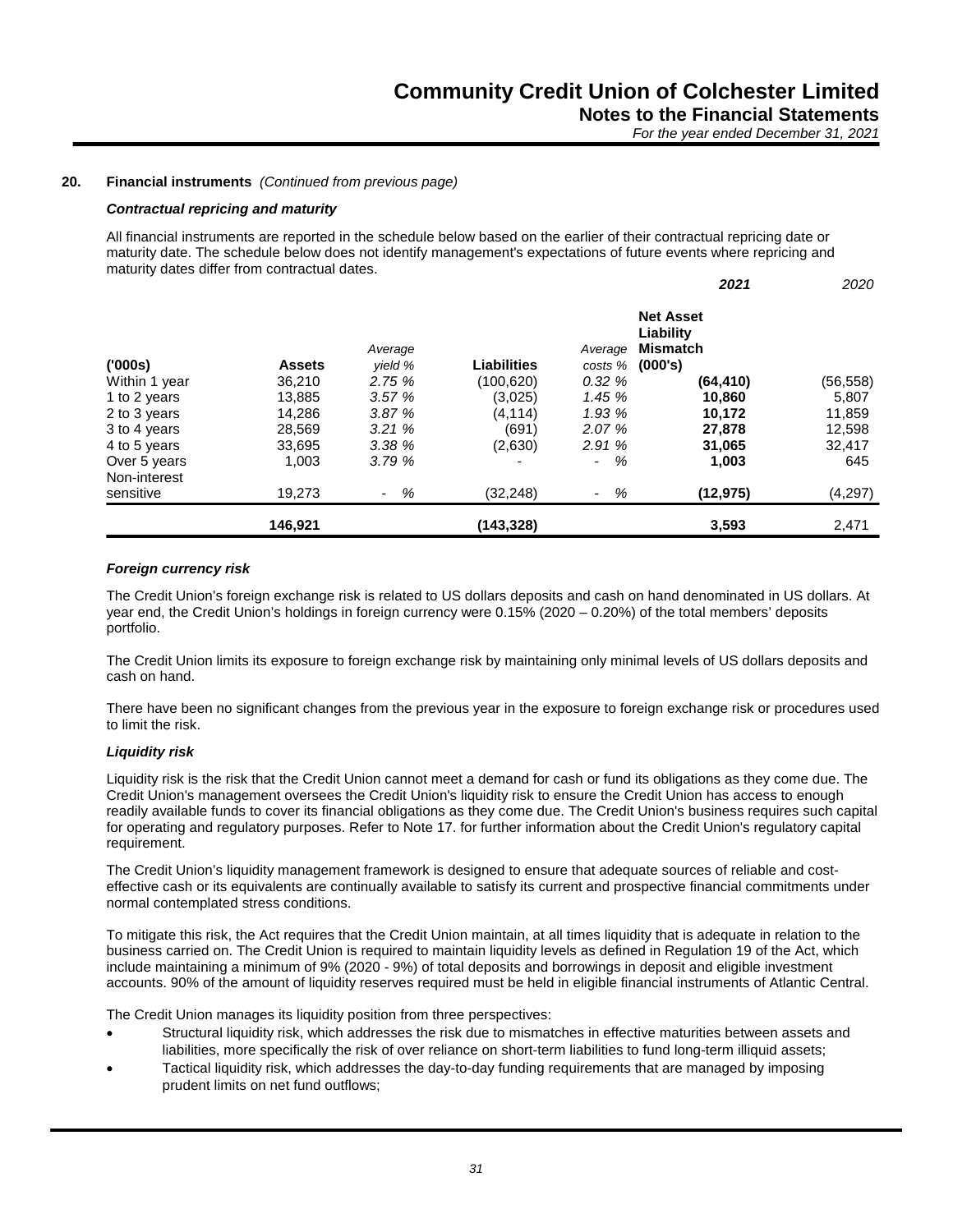Contingent liquidity risk, which assess the impact of sudden stressful events and the Credit Union's responses thereto.

The primary liquidity risk policies and procedures include the following:

- Liquidity risk management framework to measure and control liquidity risk exposure;
- Measurement of cash flows;
- Maintain a line of credit and borrowing facility with Atlantic Central
- Maintenance of a pool of high quality liquid assets;
- Monitoring of single deposits and sources of deposits;
- Monitoring of term deposits.

The Board of Directors receives quarterly liquidity reports as well as information regarding cash balances in order for it to monitor the Credit Union's liquidity framework. The Credit Union was in compliance with liquidity requirements throughout the year and at year-end.

As at December 31, 2021:

|                                     | 2021                       | 2020                       |
|-------------------------------------|----------------------------|----------------------------|
| Required liquidity<br>Liquid assets | (12,859,865)<br>14.596.151 | (10,860,141)<br>21.449.467 |
| <b>Excess liquidity</b>             | 1,736,286                  | 10,589,326                 |

Liquid assets comprise:

|                                                                                                         | 2021                    | 2020                    |
|---------------------------------------------------------------------------------------------------------|-------------------------|-------------------------|
| Cash held at Atlantic Central and on hand<br>Liquidity and short-term deposits held at Atlantic Central | 1,186,229<br>13.409.922 | 7,248,609<br>14,200,858 |
|                                                                                                         | 14,596,151              | 21,449,467              |

The Credit Union manages liquidity risk on a net asset and liability basis. The following table details contractual maturities of financial liabilities:

As at December 31, 2021

|                       | < 1 year    | 1-3 years                | > 3 years      | Total       |
|-----------------------|-------------|--------------------------|----------------|-------------|
| Member deposits       | 132,427,492 | 7,139,100                | 3,320,800      | 142,887,392 |
| Payables and accruals | 293,660     | $\overline{\phantom{a}}$ | $\blacksquare$ | 293,660     |
| Lease liabilities     | 109.286     | 217.071                  | 218,286        | 544,643     |
| Total                 | 132,830,438 | 7,356,171                | 3,539,086      | 143,725,695 |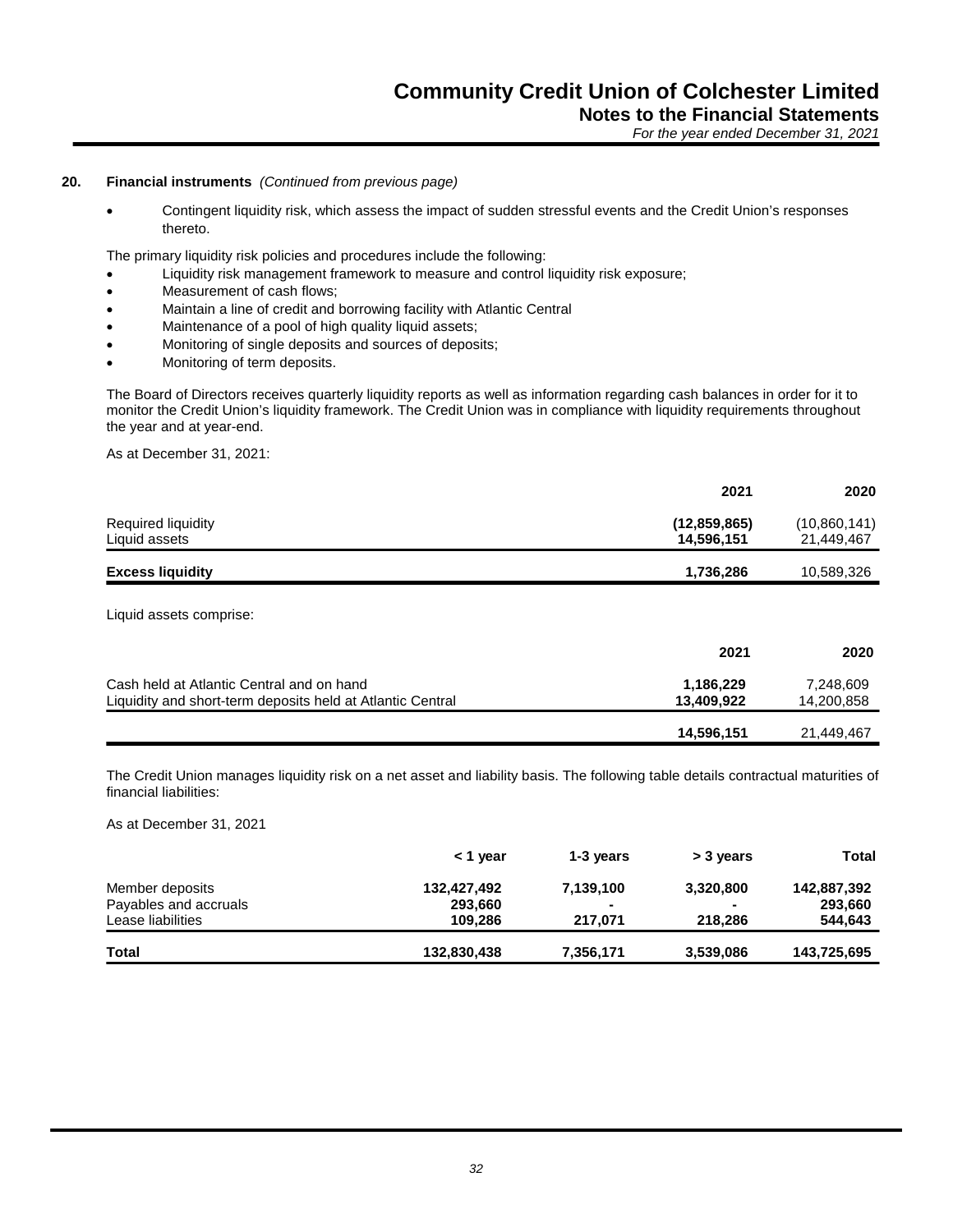*2021*

#### **20. Financial instruments** *(Continued from previous page)*

As at December 31, 2020

|                       | < 1 year    | 1-3 years | > 3 years                | Total       |
|-----------------------|-------------|-----------|--------------------------|-------------|
| Member deposits       | 112,005,928 | 6,889,600 | 1,772,700                | 120,668,228 |
| Payables and accruals | 249.746     | -         | $\overline{\phantom{0}}$ | 249.746     |
| Lease liabilities     | 75.466      | 118.072   | 235.829                  | 429,367     |
| Total                 | 112,331,140 | 7,007,672 | 2,008,529                | 121,347,341 |

#### **21. Fair value measurements**

The Credit Union classifies fair value measurements recognized in the statement of financial position using a three-tier fair value hierarchy which prioritizes the inputs used in measuring fair value as follows:

- Level 1: Quoted prices (unadjusted) are available in active markets for identical assets or liabilities
- Level 2: Inputs other than quoted prices in active markets that are observable for the asset or liability, either directly or indirectly
- Level 3: Unobservable inputs for which there is little or no market data and which require the Credit Union to develop its own assumptions.

Fair value measurements are classified in the fair value hierarchy based on the lowest level input that is assessed to be significant to that fair value measurement. This assessment requires the use of judgment in considering factors specific to an asset or a liability and may affect the placement of the fair value measurement within the hierarchy.

The Credit Union considers a fair value measurement to have transferred between the levels in the fair value hierarchy on the date of the event or change in circumstances that caused the transfer. There were no transfers between Level 1 and Level 2, as well as no transfers into or out of Level 3 during the period.

In determining fair value measurements, the Credit Union uses valuation techniques including taking into account changes in interest rates and credit risk that have occurred since the assets and liabilities were acquired. These calculations represent management's best estimates based on a range of methods and assumptions; since they involve uncertainties, the fair values may not be realized in an actual sale or immediate settlement of the instruments. Interest rate changes are the main cause of changes in the value for the Credit Union's cash resources, demand deposits, certain other assets and certain other liabilities, due to their short-term nature.

#### *Financial assets and financial liabilities measured at fair value*

The Credit Union's financial assets and financial liabilities measured at fair value in the statement of financial position on a recurring basis have been categorized into the fair value hierarchy as follows:

| Total financial assets                                    | 4.114.407              | 1.186.229 | 2,560,490           | 367.688         |
|-----------------------------------------------------------|------------------------|-----------|---------------------|-----------------|
| Cash<br>Investments at fair value through profit and loss | 1.186.229<br>2,928,178 | 1.186.229 | $\sim$<br>2.560.490 | ٠<br>367,688    |
| <b>Financial assets</b>                                   | <b>Fair Value</b>      | Level 1   | Level 2             | 2021<br>Level 3 |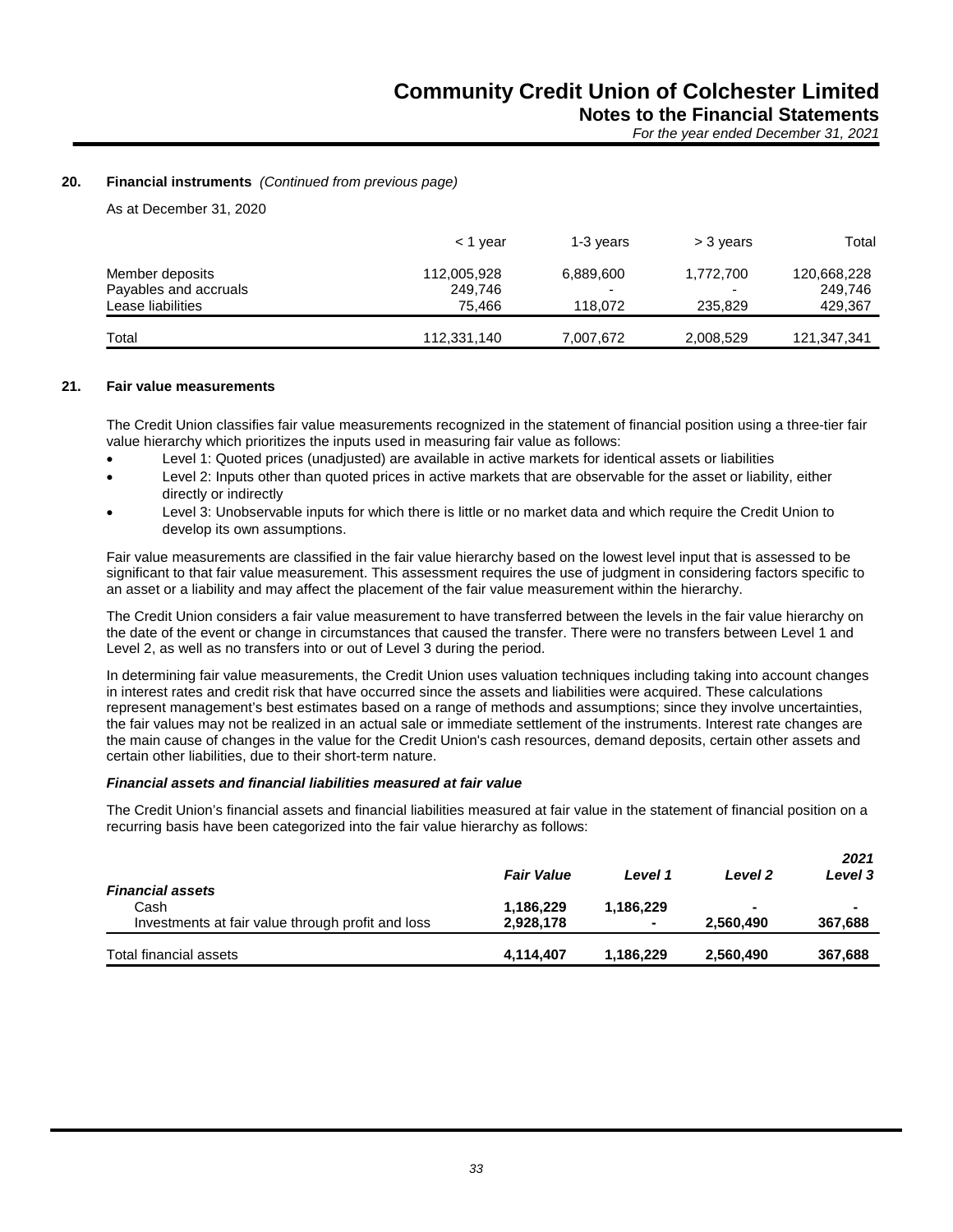**Notes to the Financial Statements**

*For the year ended December 31, 2021*

## **21. Fair value measurements** *(Continued from previous page)*

|                                                                                      | <b>Fair Value</b>      | Level 1                               | Level 2                               | 2020<br>Level 3                                      |
|--------------------------------------------------------------------------------------|------------------------|---------------------------------------|---------------------------------------|------------------------------------------------------|
| <b>Financial assets</b><br>Cash<br>Investments at fair value through profit and loss | 7,248,609<br>1,917,015 | 7.248.609<br>$\overline{\phantom{0}}$ | $\overline{\phantom{a}}$<br>1,917,015 | $\overline{\phantom{0}}$<br>$\overline{\phantom{0}}$ |
| Total financial assets                                                               | 9,165,624              | 7.248.609                             | 1,917,015                             | $\overline{\phantom{a}}$                             |

For fair value measurements of Level 2 investments at fair value through profit and loss, the Credit Union has assumed the fair value of the amounts is comparable to their amortized cost, which equals the par value of the shares. The shares are not quoted or traded, however when new shares are offered the price remains the same as the par value of all currently available shares. There was no impact of the measurement on profit or loss for the year. There have been no transfers between Level 1, 2 and 3 during the year.

#### *Financial instruments not measured at fair value*

The carrying amount, fair value, and categorization into the fair value hierarchy of all other financial assets and financial liabilities held by the Credit Union and not measured at fair value on the statement of financial position are as follows:

|                                                        |                    |                   |         |                    | 2021    |
|--------------------------------------------------------|--------------------|-------------------|---------|--------------------|---------|
|                                                        | Carrying<br>amount | <b>Fair Value</b> | Level 1 | Level <sub>2</sub> | Level 3 |
| <b>Financial assets measured at</b>                    |                    |                   |         |                    |         |
| amortized cost                                         |                    |                   |         |                    |         |
| Cash resources                                         | 11,409,922         | 11,409,922        |         | 11,409,922         |         |
| Investments                                            | 2,004,625          | 2,004,625         |         | 2,004,625          |         |
| Member Ioans                                           | 129,392,314        | 126,626,968       |         | 126,626,968        |         |
| <b>Total financial assets</b>                          | 142,806,861        | 140,041,515       |         | 140,041,515        |         |
| <b>Financial liabilities measured at</b>               |                    |                   |         |                    |         |
| amortized cost                                         |                    |                   |         |                    |         |
| Payables and accruals<br>Members' deposits and accrued | 293,661            | 293,661           |         | 293,661            |         |
| interest                                               | 142,887,392        | 143,294,002       |         | 143,294,002        |         |
| <b>Total financial liabilities</b>                     | 143,181,053        | 143,587,663       |         | 143,587,663        |         |
|                                                        |                    |                   |         |                    | 2020    |
|                                                        | Carrying           |                   |         |                    |         |
|                                                        | amount             | Fair Value        | Level 1 | Level 2            | Level 3 |
| <b>Financial assets measured at</b>                    |                    |                   |         |                    |         |
| amortized cost                                         |                    |                   |         |                    |         |
| Cash resources                                         | 12,200,858         | 12,200,858        |         | 12,200,858         |         |
| Investments                                            | 2,025,815          | 2,025,815         |         | 2,025,815          |         |
| Members' loans                                         | 99,680,184         | 98,631,981        |         | 98,631,981         |         |
| <b>Total financial assets</b>                          | 113,906,857        | 112,858,654       |         | 112,858,654        |         |
| <b>Financial liabilities measured at</b>               |                    |                   |         |                    |         |
| amortized cost                                         |                    |                   |         |                    |         |
| Payables and accruals                                  | 249,747            | 249,747           |         | 249,747            |         |
| Members' deposits and accrued                          |                    |                   |         |                    |         |
| interest                                               | 120,668,228        | 119,985,014       |         | 119,985,014        |         |
| <b>Total financial liabilities</b>                     | 120,917,975        | 120,234,761       |         | 120,234,761        |         |
|                                                        |                    |                   |         |                    |         |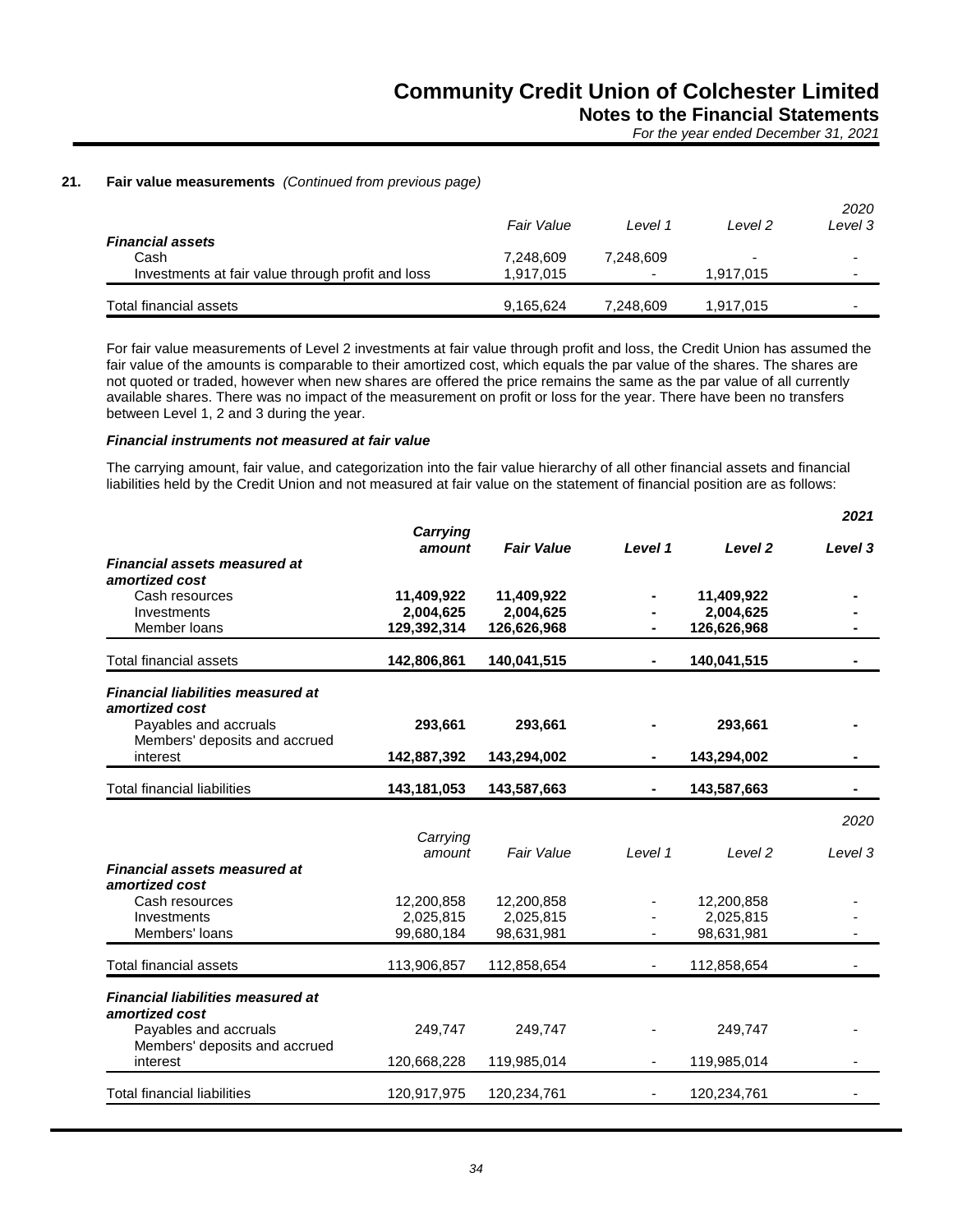#### **22. Other legal and regulatory risk**

Legal and regulatory risk is the risk that the Credit Union has not complied with the requirements set out in terms of compliance such as standards of sound business practice, anti-money laundering legislation or their code of conduct/conflict of interest requirements. In seeking to manage these risks, the Credit Union has established policies and procedures and monitors to ensure ongoing complaince. Please refer to Note 17 for capital management and requirements.

### **23. Canada Emergency Business Account Program**

Under the Canada Emergency Business Account ("CEBA") Program, with funding provided by the Government of Canada and Export Development Canada ("EDC") as the Government of Canada's agent, the Credit Union provides loans to its business banking members. In June 2020, eligibility for the CEBA loan program was expanded to include businesses that did not meet the payroll requirements of the initial program but had other eligible non-deferrable expenses. Under the CEBA Program, eligible businesses receive up to \$60,000 interest-free loan until December 31, 2022. If \$40,000 is repaid on or before December 31, 2022, the remaining amount of the loan is eligible for complete forgiveness. If the loan is not repaid by December 31, 2022, it will be extended for an additional 3-year term bearing an interest rate of 5% per annum. The funding provided to the Credit Union by the Government of Canada in respect of the CEBA Program represents an obligation to pass-through collections on the CEBA loans and is otherwise non-recourse to the Credit Union. Accordingly, the Credit Union is required to remit all collections of principal and interest on the CEBA loans to the Government of Canada but is not required to repay amounts that its members fail to pay or that have been forgiven. The Credit Union receives an administration fee to recover the costs to administer the program for the Government of Canada. Loans issued under the program are not recognized on the Credit Union's consolidated statement of financial position, as the Credit Union transfers substantially all risks and rewards in respect of the loans to the Government of Canada. As of December 31, 2021, the Credit Union had provided approximately 125 (2020 - 114) members with CEBA loans and had funded approximately \$6,262,953 (2020 - \$5,214,980) in loans under the program.

As of January 12, 2022, the government announced an extension of the deadline for businesses to repay loans under this program to December 31, 2023.

#### **24. Comparative figures**

Certain comparative figures have been reclassified to conform with current year presentation.

- Payables and accruals of \$716,127 have been reclassified to member deposits as at December 31, 2020 as amounts relate to transactions with members and their associated accounts.
- An investment of \$2,000,000 has been reclassified from cash resources to investments as at December 31, 2020 as the maturity of the investment was longer than 3 months after year-end. This amount matured in May 2021.
- Property and equipment additions of \$357,323 have been reclassified from buildings to leasehold improvements as at December 31, 2020 as amounts relate to a property that is under lease.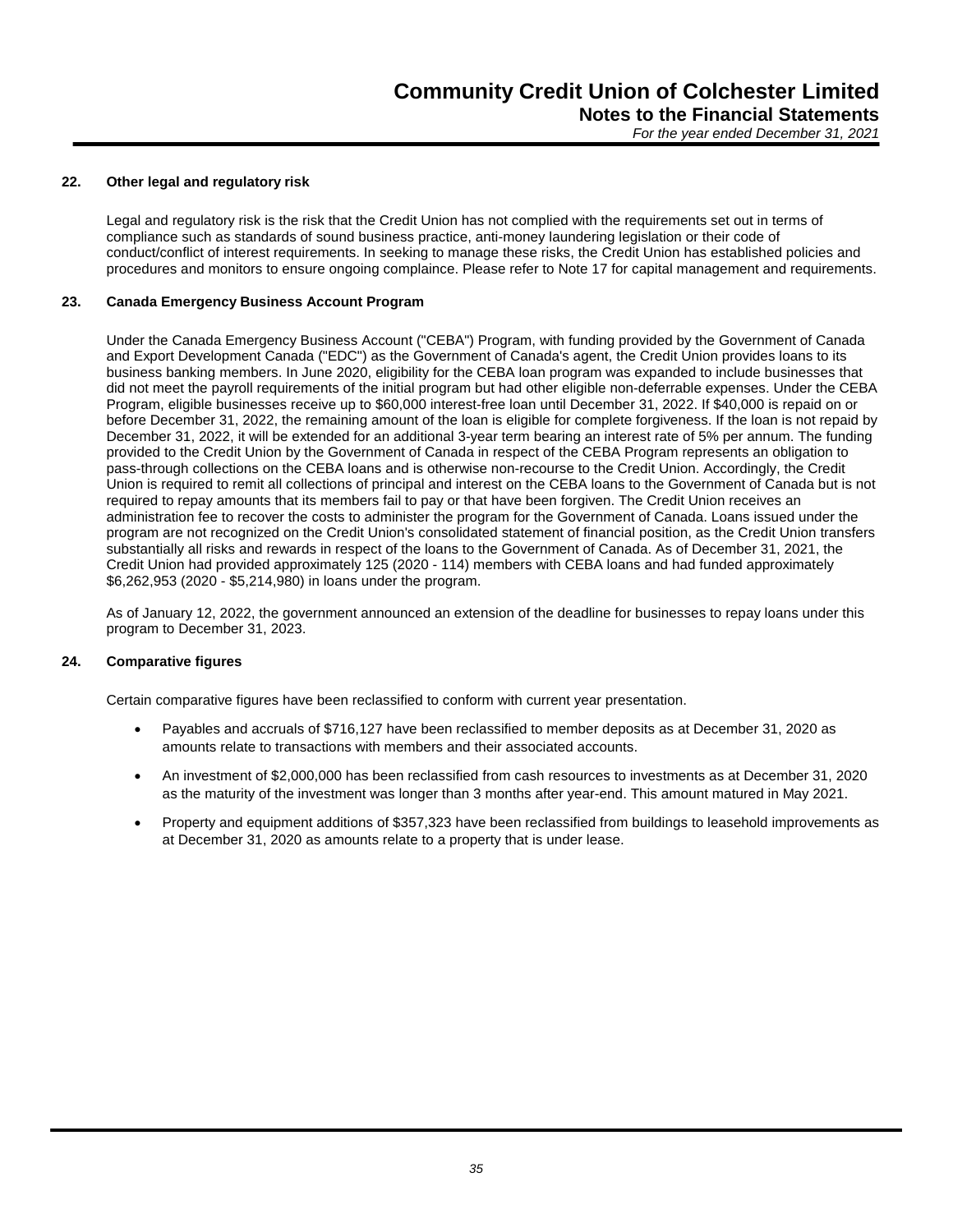## **Schedule 1 - Schedule of Administrative Expenses**

*For the year ended December 31, 2021*

|                                | 2021      | 2020      |
|--------------------------------|-----------|-----------|
| <b>Administrative expenses</b> |           |           |
| Advertising                    | 157,983   | 176.224   |
| Bank fees                      | 455,611   | 367.214   |
| Board and committee costs      | 59,916    | 62,462    |
| Computer costs                 | 366,493   | 321,802   |
| Courier and postage            | 5.126     | 3,065     |
| <b>Credit Union Central</b>    | 117,128   | 103,401   |
| Office                         | 305.403   | 340.944   |
| Other                          | 91,708    | 50,990    |
| Professional fees              | 106,312   | 201,572   |
| Staff training                 | 33,898    | 104,822   |
|                                | 1,699,578 | 1,732,496 |